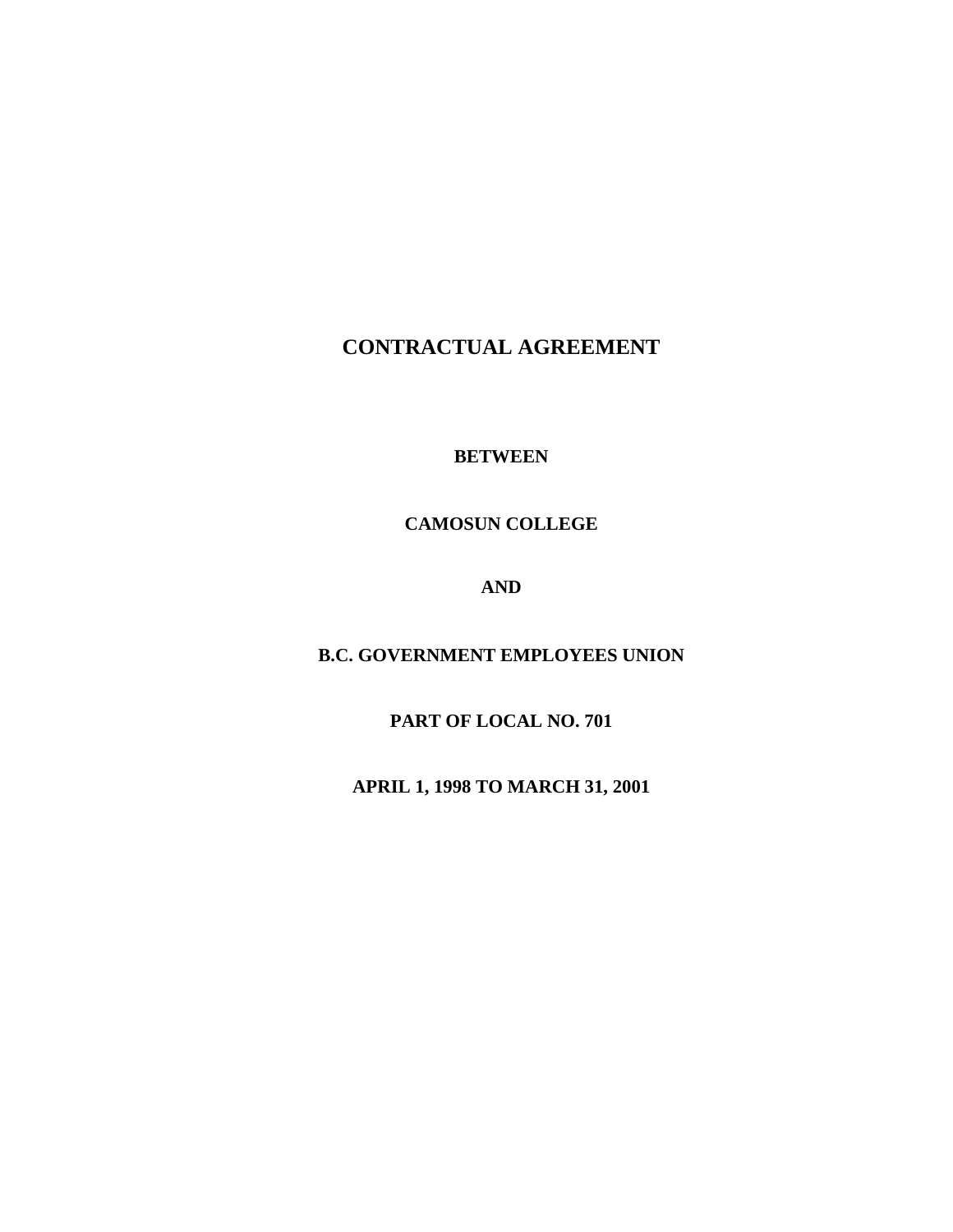# **TABLE OF CONTENTS**

# THE AGREEMENT

| <b>Number</b> | <b>Title</b>                                      | Page |
|---------------|---------------------------------------------------|------|
| 1.            |                                                   |      |
| 2.            |                                                   |      |
| 3.            | Reduction of Staff - Continuing Employees (Not to |      |
|               |                                                   |      |
| 4.            |                                                   |      |
| 5.            |                                                   |      |
| 6.            |                                                   |      |
| 7.            |                                                   |      |
| 8.            |                                                   |      |
| 9.            |                                                   |      |
| 10.           |                                                   |      |
| 11.           |                                                   |      |
| 12.           |                                                   |      |
| 13.           |                                                   |      |
| 14.           |                                                   |      |
| 15.           |                                                   |      |
| 16.           | Workers' Compensation Board and                   |      |
|               |                                                   |      |
| 17.           |                                                   |      |
| 18.           |                                                   |      |
| 19.           |                                                   |      |
| 20.           |                                                   |      |
| 21.           |                                                   |      |
| 22.           |                                                   |      |
| 23.           |                                                   |      |
| 24.           |                                                   |      |
| 25.           |                                                   |      |
| 26.           |                                                   |      |
| 27.           |                                                   |      |
| 28.           |                                                   |      |
| 29.           |                                                   |      |
| 30.           |                                                   |      |
|               |                                                   |      |

| Appendix A:              | <b>Standards and Ethics Committee</b>              |
|--------------------------|----------------------------------------------------|
| Appendix B:              | <b>BCGEU Salary Grid Mapped to Provincial Grid</b> |
| Appendix C:              | <b>Reduction in Staff</b>                          |
| Appendix D:              | <b>Advanced Placement</b>                          |
| Letters of Understanding |                                                    |
|                          |                                                    |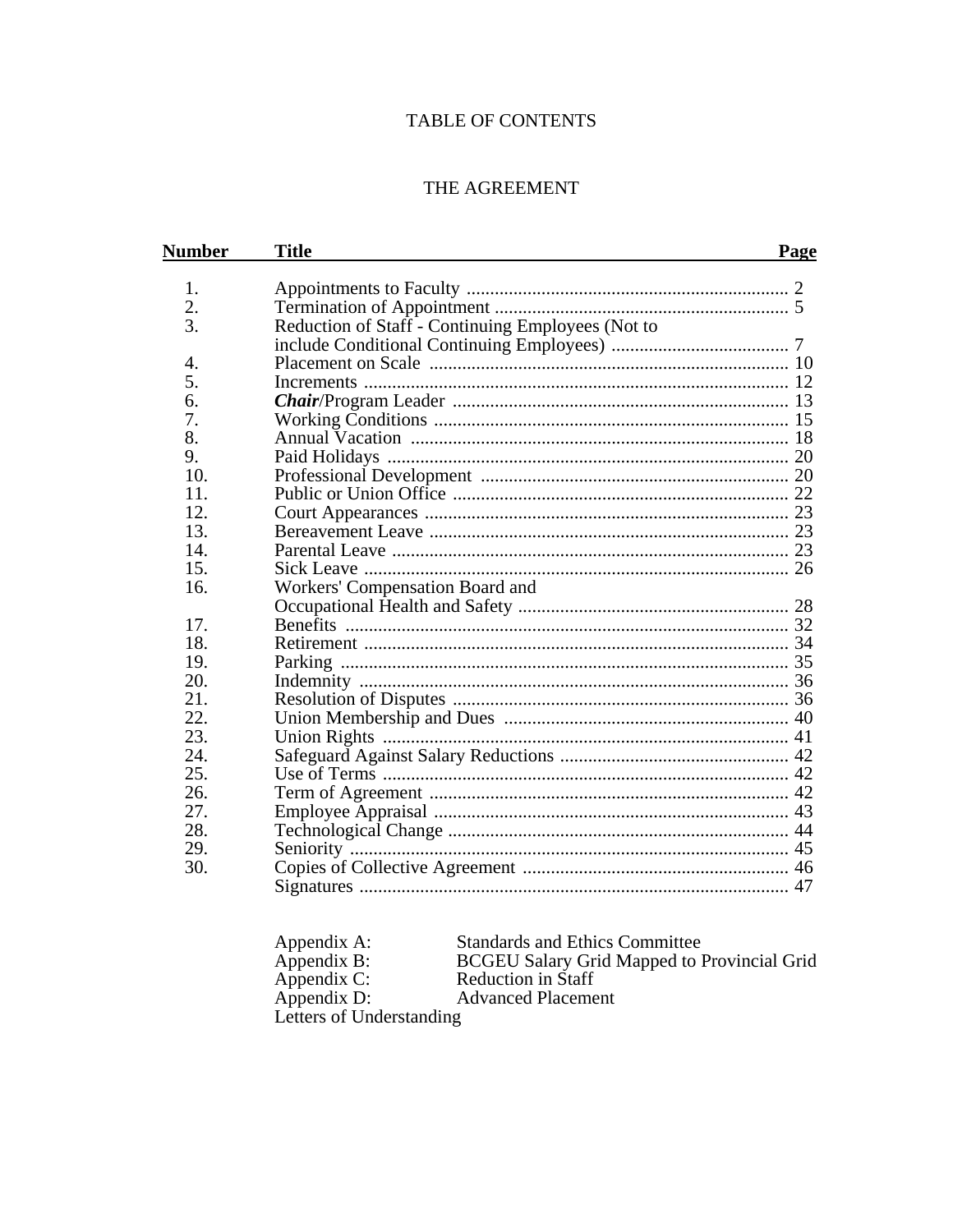THIS AGREEMENT made and entered into this day of , A.D. 1999.

BETWEEN THE:

### **CAMOSUN COLLEGE BOARD OF GOVERNORS**

 **(hereinafter called the "Board")** 

OF THE FIRST PART

AND THE:

#### **B.C. GOVERNMENT EMPLOYEE'S UNION** part of LOCAL 701, CAMOSUN COLLEGE BARGAINING UNIT

(hereinafter called the "Union")

OF THE SECOND PART

WHEREAS the Board is a College within the meaning of the Labour Code of British Columbia Act:

AND WHEREAS the B.C. Government Employees' Union is the certified bargaining agent for Vocational Instructors under the Act:

AND WHEREAS the parties have carried on collective bargaining under the Act and have reached agreement as herein expressed:

NOW THIS AGREEMENT WITNESSETH that the parties HERETO AGREE EACH WITH THE OTHER AS FOLLOWS: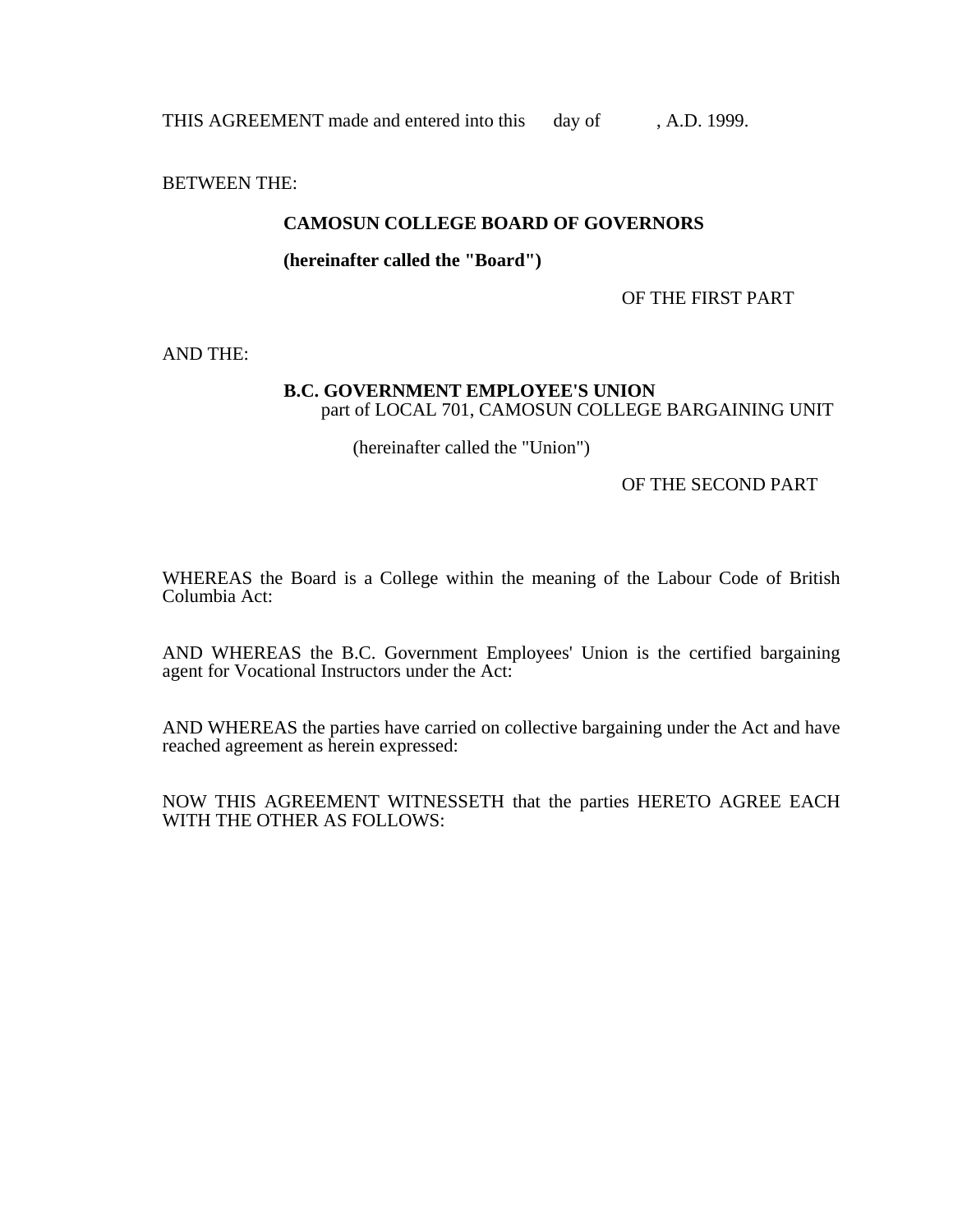## **1. APPOINTMENTS TO FACULTY**

### 1.01 INITIAL APPOINTMENTS

- (a) An offer of appointment has been made to the successful applicant when it is given in writing and signed by the *appropriate Dean*. An employee will normally not commence service at the College until the employee has accepted in writing his/her offer of appointment.
- (b) Initial appointments may be term (full-time or part-time) or probationary (full-time or part-time - over 50%). Probationary appointments will be for the equivalent of two (2) years.
- (c) Whenever possible, the offer of appointment shall be made at least two weeks prior to the date of commencement of appointment. This clause shall not apply to appointment of substitute instructors.
- (d) The College will ensure that the Union is fully aware of the criteria and procedures for salary placement.

#### 1.02 TERM APPOINTMENTS

Specified Term Appointments shall be made:

- (a) to replace faculty on leave; or
- (b) to staff instructional programs or projects which are controlled or funded outside the regular operating budget of the College; or
- (c) for faculty positions providing less than fifty percent (50%) annual workload. This provision shall not apply to continuous contracts which are reduced below fifty percent (50%), by application of Clause 3, reduction of staff.

 Subject to Clauses 3.02 and 3.03 service accumulated during term appointments shall be credited toward probationary appointments, seniority, and all other benefits for which the employee is eligible.

 Provided the employee has served an equivalent of at least two years in term appointments and has received a positive evaluation according to procedures established by the division, he/she shall be offered a continuing appointment when the position is funded within the College's regular budget.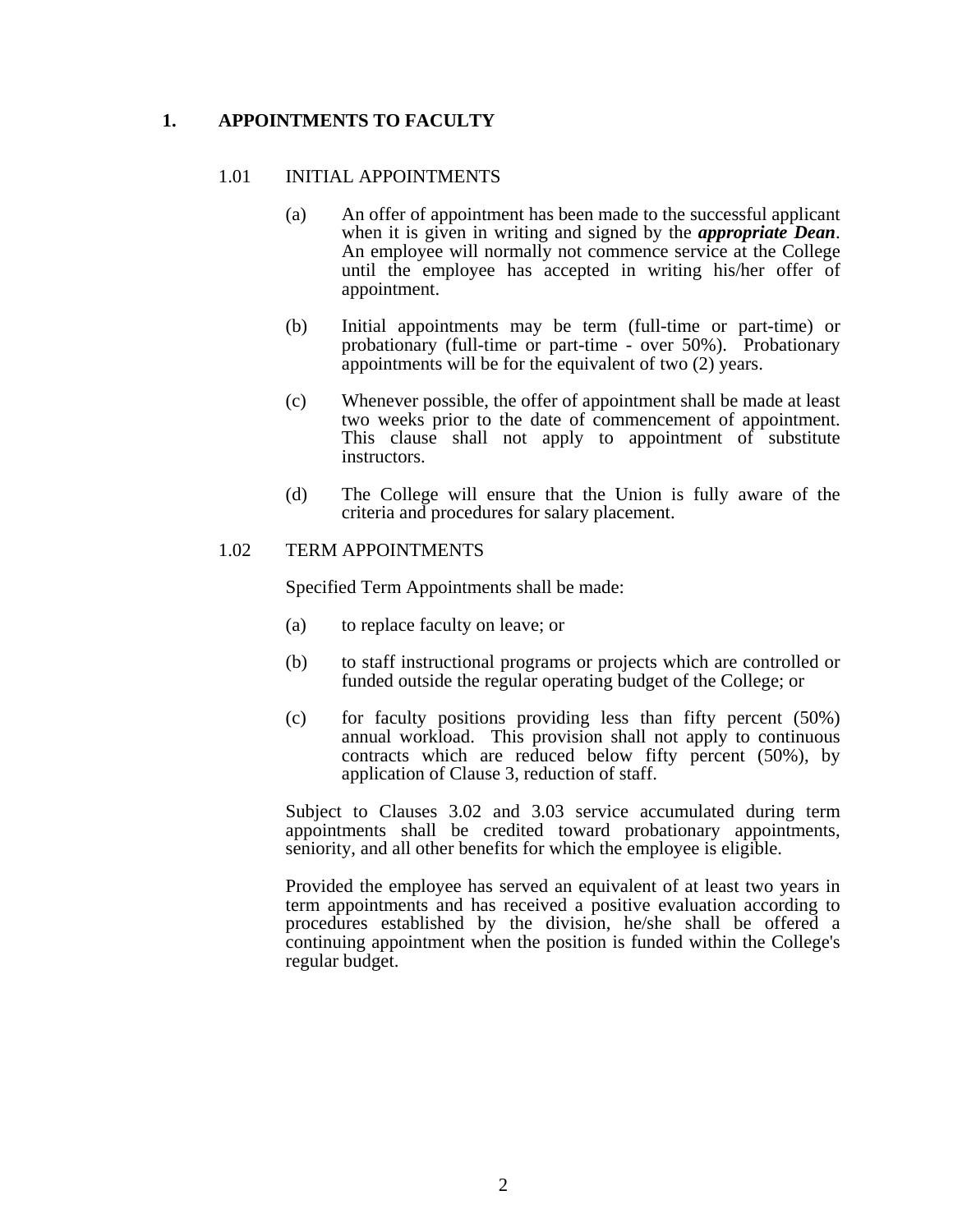### **1. APPOINTMENTS TO FACULTY (Continued)**

#### 1.03 CONTINUING APPOINTMENTS

- (a) An employee who has successfully completed a probationary appointment will automatically receive a continuing appointment. Under special circumstances, with the mutual agreement of the employee, Union and College, a probationary period may be extended for a period not exceeding six (6) months.
- (b) A full-time faculty member shall not be converted involuntarily to part-time without mutual agreement among that member, the Union and the College.

 A full-time faculty member assigned to a continuing part-time contract will maintain accumulated seniority and shall continue to accrue seniority on a prorated basis.

 A full-time continuing faculty member who is offered, and declines a part-time continuing assignment is deemed to have been terminated and Clause 3.05 will then apply. The decision to accept or decline an offer will be made as soon as possible, but shall, in no case, occur later than one (1) month prior to the effective date of the reduction.

 (c) In the event that a full-time faculty member who has voluntarily converted to continuing part-time wishes to revert to a full-time appointment, he/she can only do so if there is a full-time vacancy in the area of his/her expertise or if there was an agreement specifying the years of part-time employment prior to that member becoming part-time.

#### 1.04 CONDITIONAL CONTINUING APPOINTMENT

 Under conditions specified below, a faculty member on term appointment may apply for conditional continuing employment status. He/she must have been:

- i. appointed through appropriate divisional selection procedures;
- ii. employed in the same department on term appointments of a minimum of 36 weeks per fiscal year;
- iii. employed for the equivalent of a total of twenty (20) full months of instruction over successive fiscal years (since April 1, 1990); and
- iv. successfully evaluated according to the established procedures for probationary faculty in the division.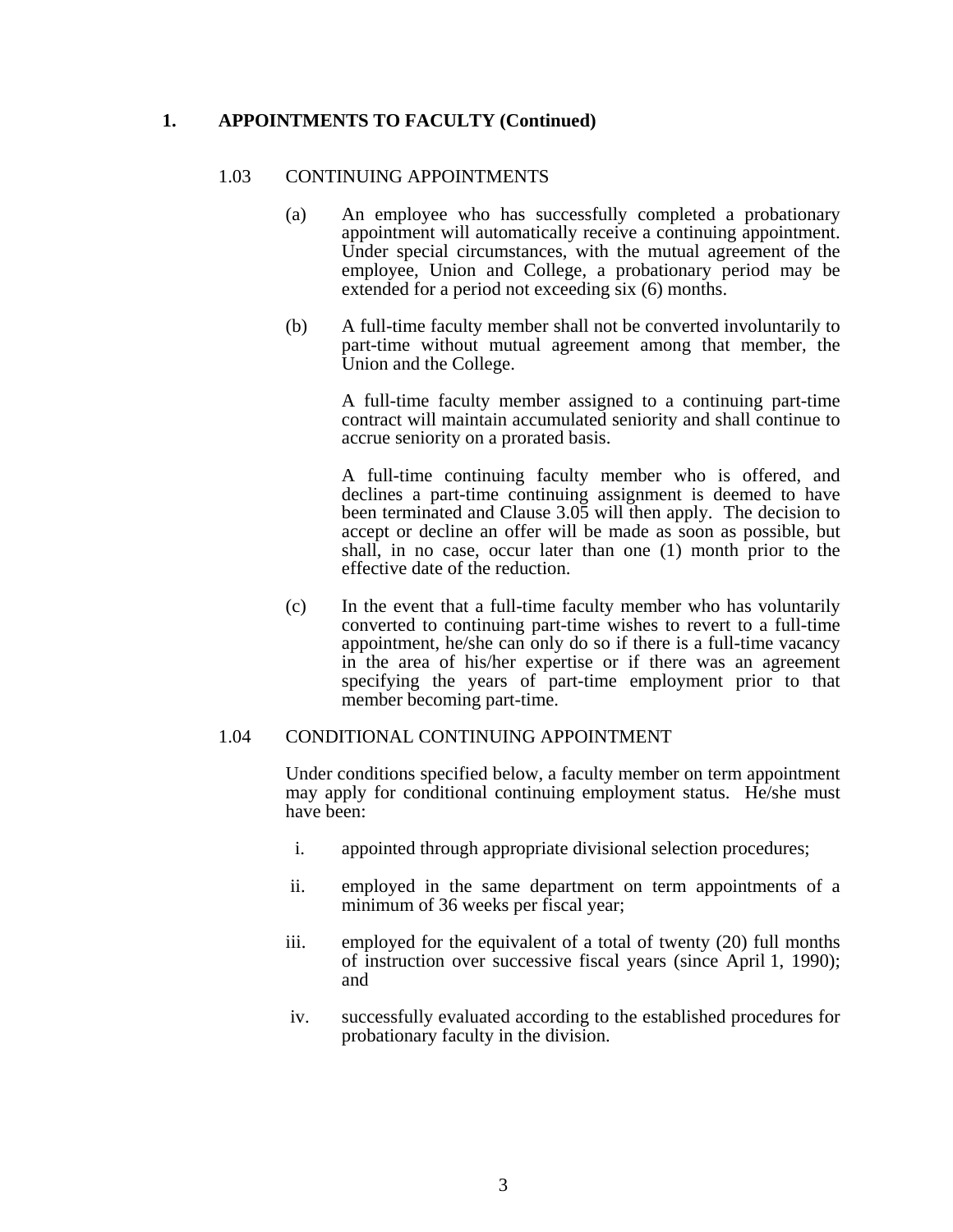## **1. APPOINTMENTS TO FACULTY (Continued)**

### 1.04 CONDITIONAL CONTINUING APPOINTMENT (Continued)

 A conditional continuing appointment will be granted providing there is funding for 50% or greater workload in the next fiscal year within the department for which he/she is fully qualified.

 Where more than one (1) candidate is eligible for one (1) available conditional continuing appointment, the appointment shall be offered to the one judged by the normal procedures in the division to be most suitable for the position. Where the selection process determines that two or more candidates are equally suitable, then the appointment shall be offered to the most senior.

 The employee on a conditional continuing appointment is expected to assume the full range of responsibilities characteristic of a regular continuing employee, and receives the same benefits and privileges, with the following exceptions:

- i. the provisions of Clause 3.0 for reduction of staff do not apply, but one (1) month notice, or payment in lieu, will be given when the conditional continuing appointment is to be terminated; and
- ii. during periods of lay-off, employees on conditional continuing appointment do not earn credit toward seniority, sick leave or vacation, and College contributions to benefits cease.

 When a continuing position within the department becomes available and is not filled by an increased assignment to a continuing part-time employee, the position shall first be offered to the most suitable candidate selected from those employees on conditional continuing appointments, who are fully qualified for the position. Where the selection process determines that two or more candidates are equally suitable, then the appointment shall be offered to the most senior.

- 1.05 The Union shall receive a copy of each letter of appointment.
- 1.06 Faculty members of the respective department shall be consulted in the selection of all new faculty. In the event of a creation of a new department, continuing faculty members in a related department, if any exist, shall be consulted in the selection of new faculty.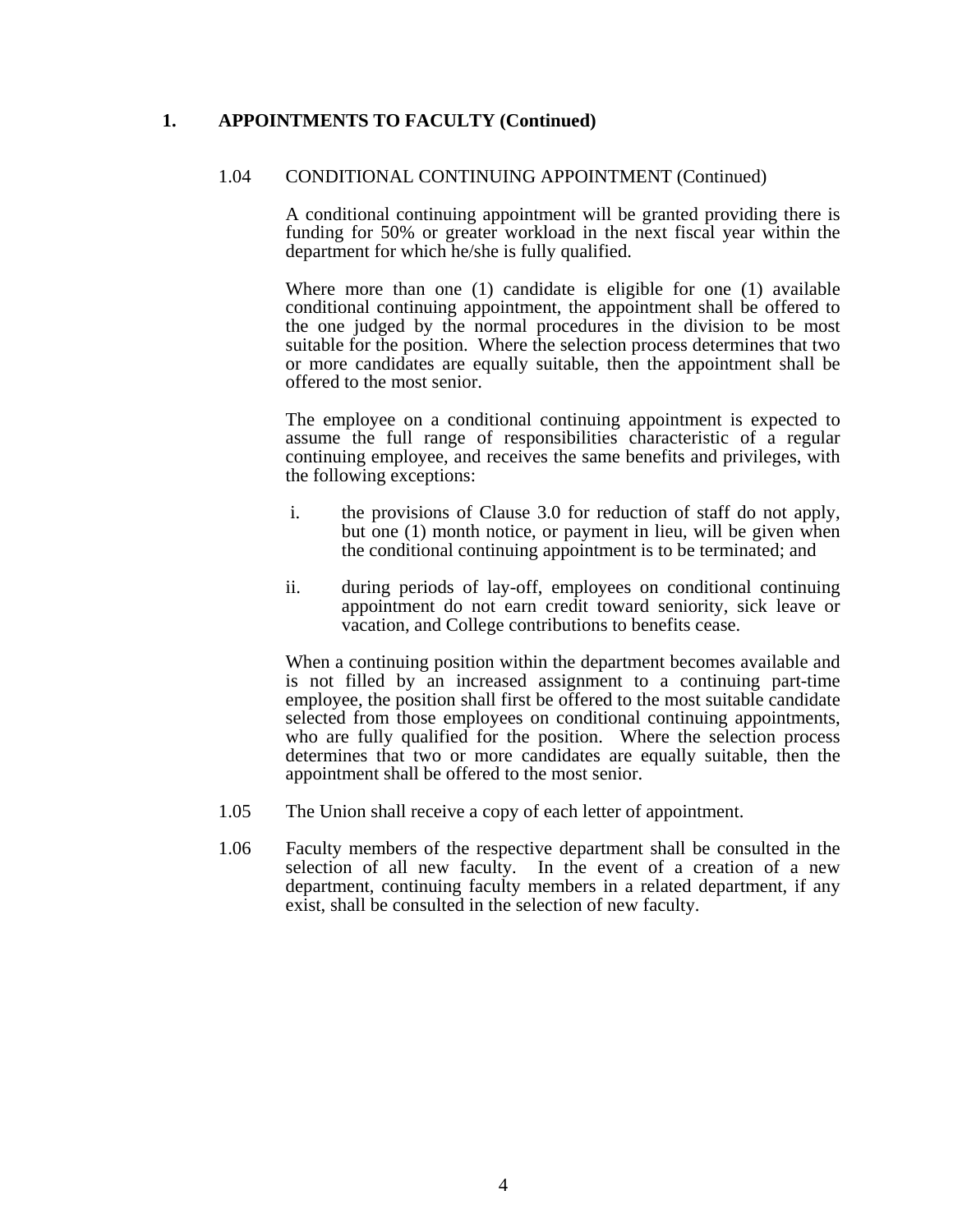## **1. APPOINTMENTS TO FACULTY (Continued)**

### 1.07 THE COLLEGE AND UNION TO ACQUAINT NEW EMPLOYEES

 The College and Union agree to acquaint new employees with the fact that a collective agreement is in effect. The College will be responsible for providing an orientation session for new employees and will invite a Union representative to participate. The Union will be responsible for informing the new employee of the name and location of his/her Union representative.

### 1.08 JOB VACANCIES

 The College will continue to operate under the Policy for the Selection of New Faculty which was jointly developed by the College Administration, BCGEU, and CCFA. No changes to this policy will be made without consultation with representatives from the BCGEU.

### 1.09 VOCATIONAL TRADES PROGRAM

 All programs leading to qualifications in skilled trades, certified trades, designated vocational trades programs or technical trades shall be deemed to be vocational trades programs. All faculty engaged in instruction, supervision, evaluation, interpretation or development of such technical course content or material shall be members of the BCGEU, part of Local 701, Camosun College Bargaining Unit, and possess qualifications as outlined in Clause 4.01 of this Collective Agreement.

### **2. TERMINATION OF APPOINTMENT**

### 2.01 TERM APPOINTMENTS

 Term Appointments shall terminate automatically, without notification, on the date specified in the letter of appointment.

#### 2.02 RESIGNATION

 Employees will give the College as much notice of resignation as possible, and will where possible, arrange for the effective date to coincide with the end of a class instructional period. The notice will normally be at least one month.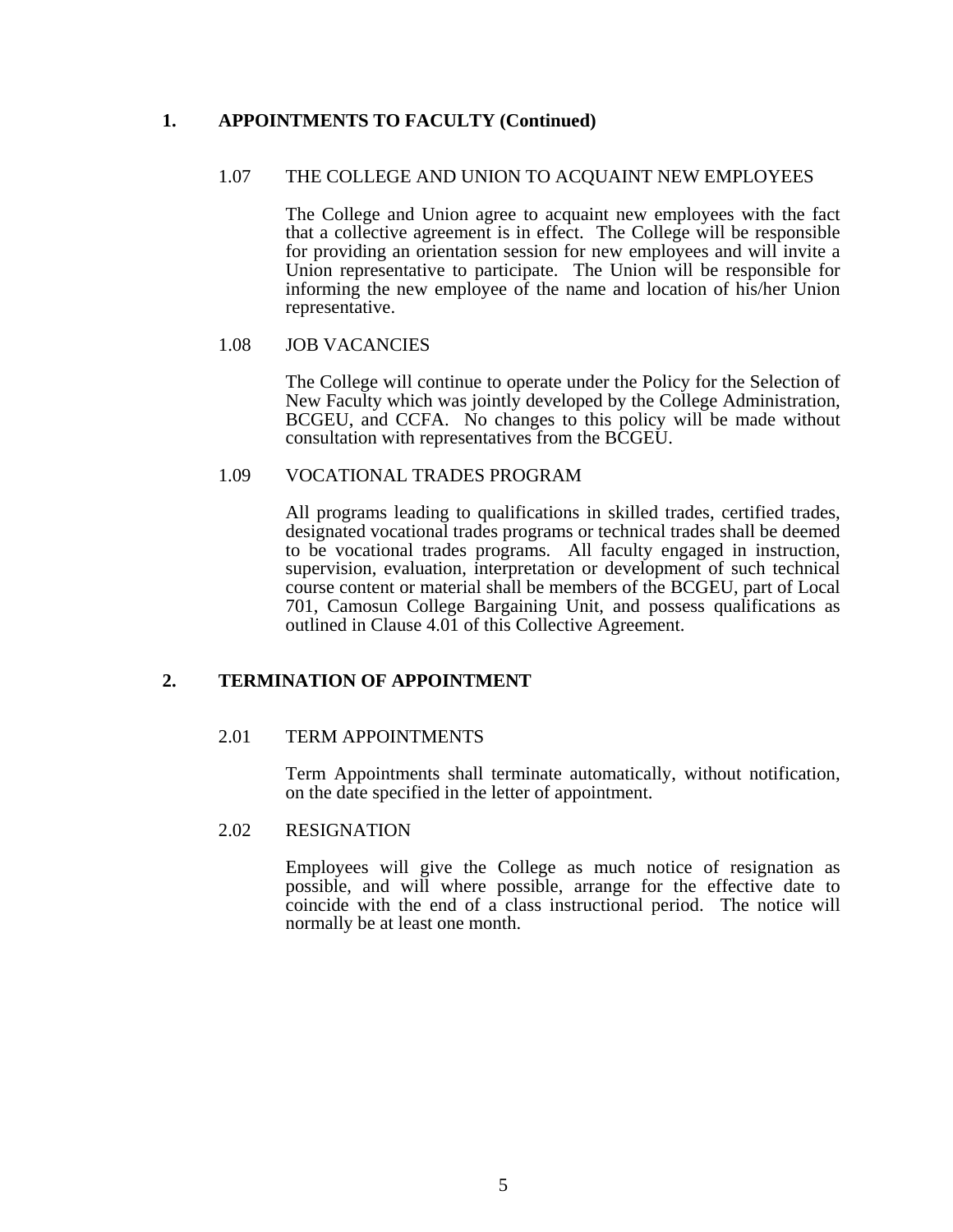## **2. TERMINATION OF APPOINTMENT (Continued)**

### 2.03 PROBATIONARY APPOINTMENTS

 An employee, while on a Probationary Appointment, may be terminated for unsatisfactory performance at any time providing he/she has been evaluated in a fair and reasonable manner according to the standards and procedures accepted within the division. The employee shall be informed of these evaluation standards and procedures at the commencement of his/her employment. In lieu of notice, severance pay equivalent to two (2) weeks salary will be provided. Such termination is subject to appeal through the dispute and grievance procedure only if it is alleged that the provisions for evaluation have not been implemented as prescribed in this clause. The College shall specify, in writing, the reasons for the termination.

#### 2.04 DISMISSAL, SUSPENSION, AND DISCIPLINE - BURDEN OF PROOF

 In all cases of discipline, the burden of proof of just cause shall rest with the College.

#### 2.05 DISMISSAL

 The President of the College or his/her designate specifically authorized by the President may dismiss any employee for just cause. Notice of dismissal shall be in writing and shall set forth the reasons for dismissal.

#### 2.06 SUSPENSION

 The President of the College or his/her designate specifically authorized by the President may suspend an employee for just cause. Notice of suspension shall be in writing and shall set forth the reasons for the suspension.

#### 2.07 DISMISSAL AND SUSPENSION GRIEVANCE

 All dismissals and suspensions will be subject to formal grievance procedure under Clause 21 of this Agreement. A copy of the written notice of dismissal or suspension shall be forwarded to the President of the Union within five (5) working days of the action being taken.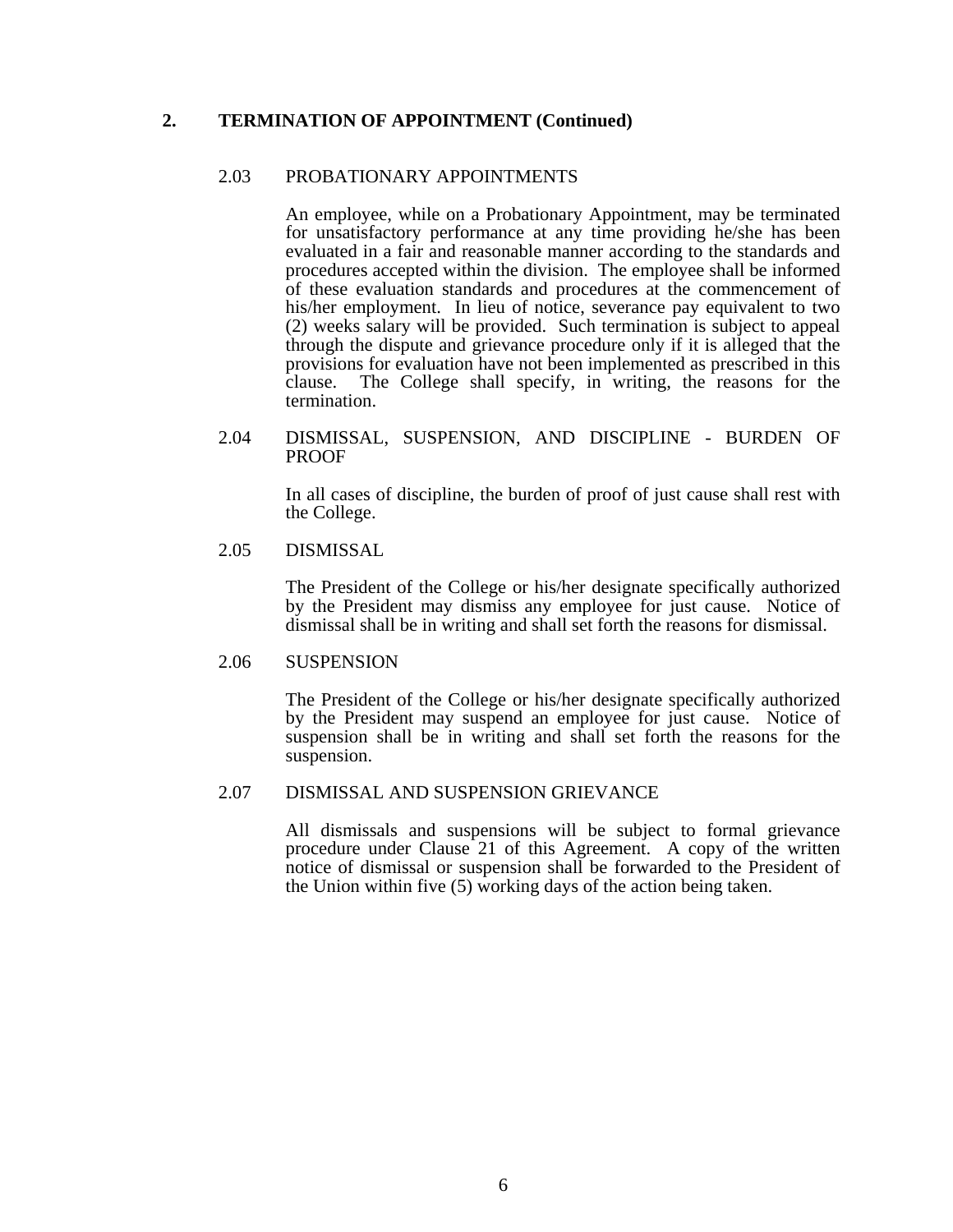### **2. TERMINATION OF APPOINTMENT (Continued)**

#### 2.08 RIGHT TO GRIEVE OTHER DISCIPLINARY ACTION

 Disciplinary action grievable by the employee shall include letters of reprimand, written adverse reports and performance evaluations. An employee shall be given a copy of any such document placed on the employee's file which might be the basis of disciplinary action. Should an employee dispute any such entry in their file, the employee shall be entitled to recourse through the grievance procedure and the eventual resolution thereof shall become part of their personnel record.

#### **3. REDUCTION OF STAFF - CONTINUING EMPLOYEES (NOT TO INCLUDE CONDITIONAL CONTINUING EMPLOYEES)**

#### 3.01 NOTIFICATION

 When a reduction of staff is necessary due to changes in enrolment, the deletion of a program, technological changes, or budgetary reasons, an employee shall be entitled to at least four (4) months notice, excluding annual holidays. (See Flowchart - Appendix C.)

 In the event that the *appropriate Dean* plans to recommend termination of a continuing or probationary appointment for reasons of staff reduction, he/she shall inform the individual concerned of his/her intent at least one month prior to the time that the recommendation will be made to the Board, and shall specify in writing the reasons for the recommendation.

 The notice period shall be calculated from the date that written notification from the President is received by the employee advising that the President will be recommending the reduction in staff to the Board.

#### 3.02 ROLE OF SENIORITY

 A reduction in force shall be based on seniority within a department, discipline or specialty, provided that the senior staff have appropriate qualifications and are providing satisfactory service.

 Whenever possible, an employee shall be given an opportunity to serve the College in some other capacity for which he/she is qualified. This clause applies to all employees, including those on leave at time of reduction of staff.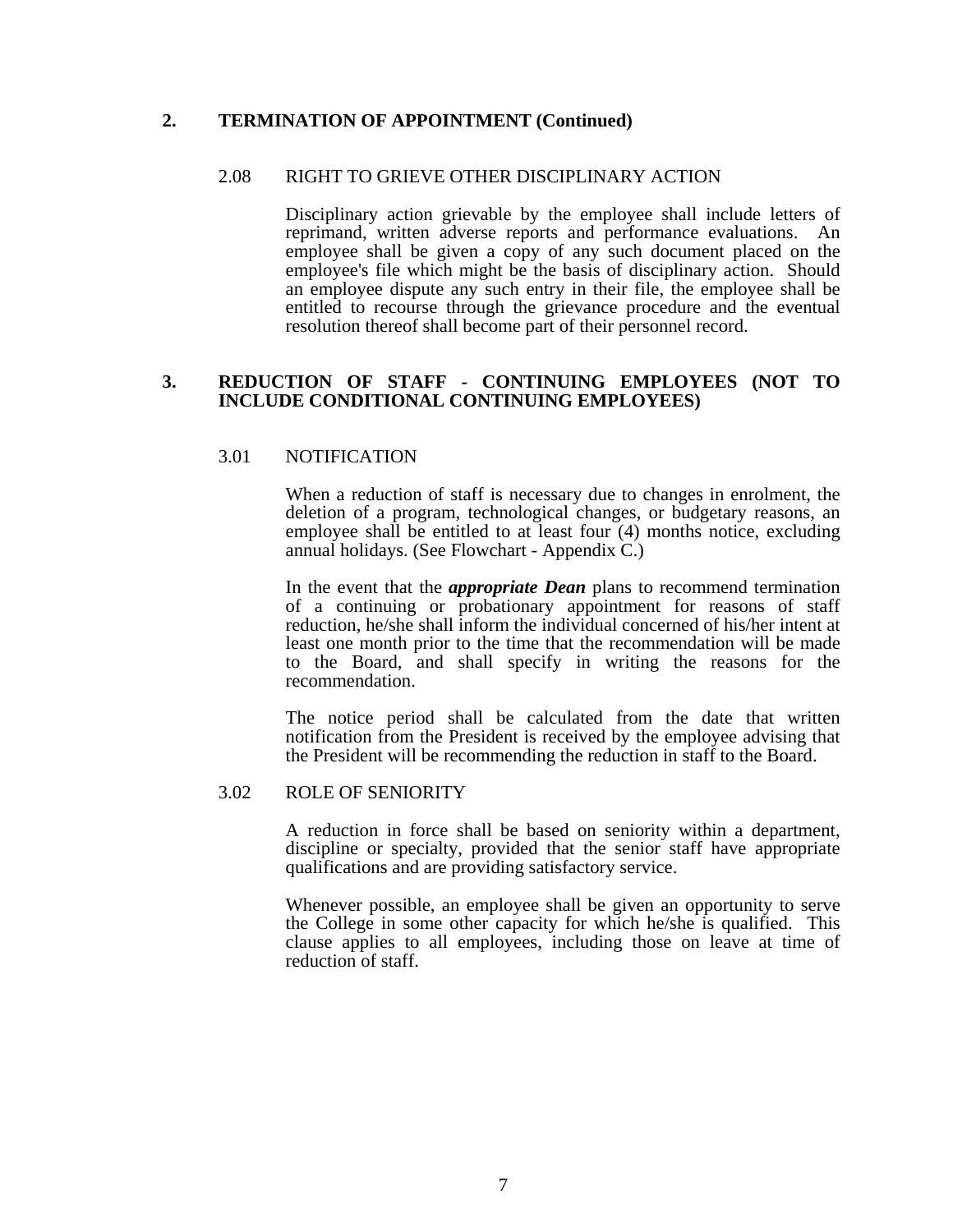#### **3. REDUCTION OF STAFF - CONTINUING EMPLOYEES (NOT TO INCLUDE CONDITIONAL CONTINUING EMPLOYEES) (Continued)**

### 3.03 RETRAINING

- (a) An employee who is terminated for reason of reduction of staff, who is not judged to be qualified to transfer to another position as provided in Clause 3.02, and who has served the College for at least five (5) years shall receive paid leave of up to eight (8) months, in order to qualify for an available position at the College. An available position is one which, at the time the reduction in staff is given, is currently unfilled or has been confirmed to become vacant within the retraining period. Payment for the leave will be prorated if only part-time leave is required. In the event no position is available, Clause 3.05 shall apply.
- (b) An employee who was previously employed by the Province and transferred to College employ October 1, 1975 shall be entitled to up to ten (10) months full salary while retraining. The nature of the retraining shall be the employee's choice. The retraining may commence anytime within a twelve (12) month period after the termination date. The salary will be the monthly salary at time of termination.
- (c) When retraining is not practicable, and to facilitate early retirement of employees between the ages of 55 and 64 years, an employee shall be granted either severance pay in accordance with Clause 3.05(b), in addition to other retirement benefits, or early retirement incentive in accordance with Clause 18.03. In no case will both clauses be applied.
- (d) Where courses are altered or changed to the extent where new or greater skills are required than are already possessed by the affected employee such that the employee's continuing employment is threatened, such employee shall be given up to two (2) months in addition to annual vacation and to professional development time provided in Clause 10 for approved professional development, with no loss of income benefits or seniority.

#### 3.04 APPEAL

 In the event that an employee who has received a notice of reduction of staff, wishes to grieve their selection based on seniority, he/she may do so in accordance with the provisions of Clause 21.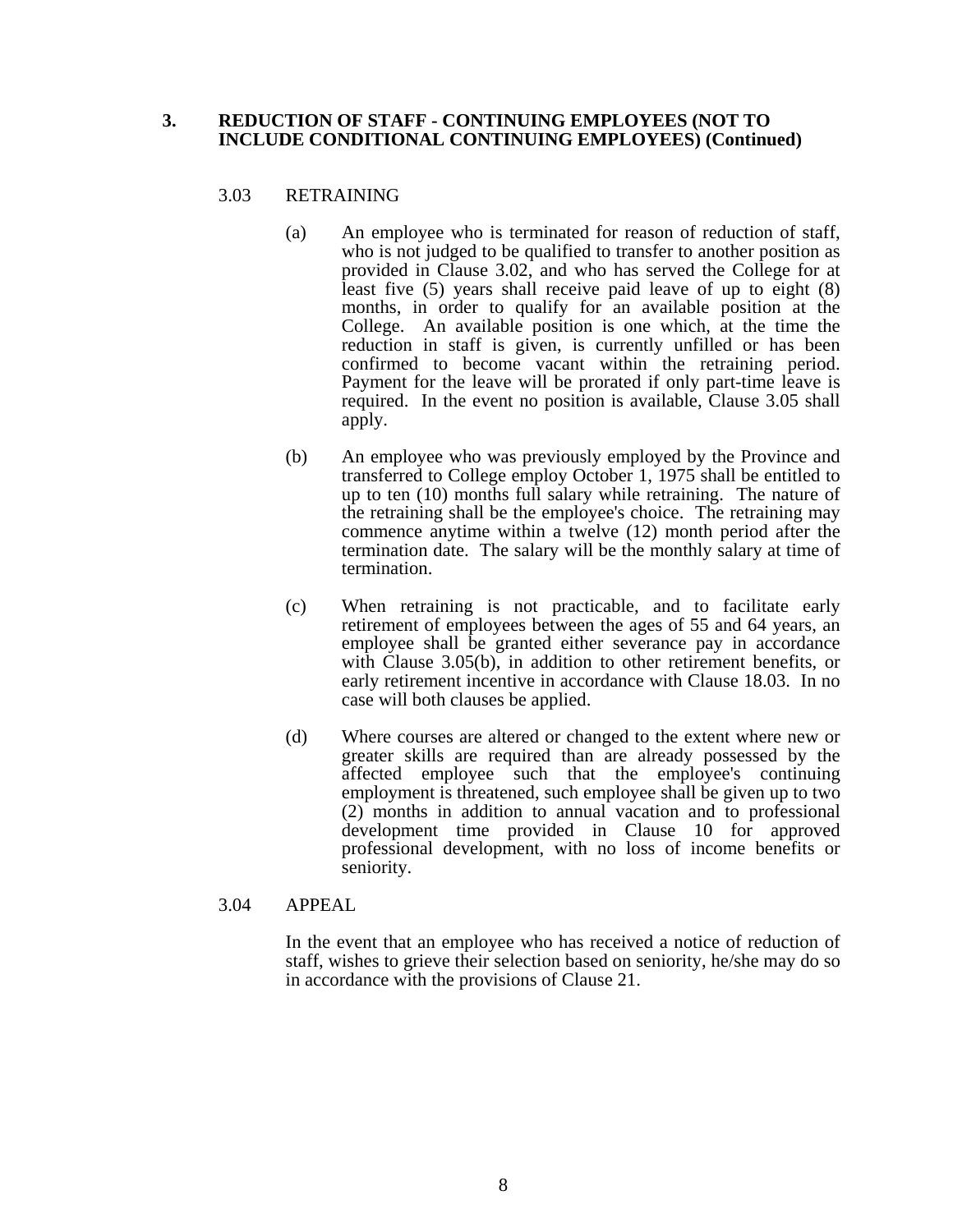### **3. REDUCTION OF STAFF - CONTINUING EMPLOYEES (NOT TO INCLUDE CONDITIONAL CONTINUING EMPLOYEES) (Continued)**

#### 3.05 SEVERANCE PAY AND REAPPOINTMENT

 Any continuing employee, laid off for reasons of reductions in staff, who has not received alternate placement under Clauses 3.02 or 3.03, may select either alternative (a) or (b) below:

(a) Reappointment:

 An employee with five (5) years of service or less shall be placed on a reappointment list for one (1) year. An employee with more than five (5) years of service shall be placed on a reappointment list for two (2) years. Reappointment shall be based on seniority within the department, discipline or specialty. An employee may, at any time while on the list or at the expiry of being on the list other than for reasons of re-employment into a continuing or probationary position, apply to the College to receive a severance payment in accordance with 3.05 (b). An employee who elects the severance pay is deemed to have resigned and forfeits any further entitlement to reappointment under this clause.

(b) Severance Pay:

 An employee shall receive pay calculated as one-half (1/2) of one (1) month's salary, based on the full monthly salary for the employee's step placement established by the Salary Scale currently in effect, for each full-time equivalent year of service to the College, to a maximum of six (6) months of salary. Severance pay will be paid on the employee's final day of work and will not be considered employment for either College or statutory benefits. An employee who elects the severance pay alternative is no longer eligible for the conditions provided in Clause 3.05(a).

 Where this clause is applied, Clause 3.03(c) may not also be applied.

 Should an employee be re-employed on a probationary or continuing contract before the expiration date of the period of time from the layoff date equivalent to that paid as severance pay, the employee shall reimburse the College for the remaining balance of the severance pay within a mutually agreed period of time after the commencement of the new appointment. The amount to be repaid shall be based on the net amount received by the individual, or the gross amount less any taxes required to be paid by the employee as a result of removal of the funds from a registered savings plan where the funds were paid directly to a plan.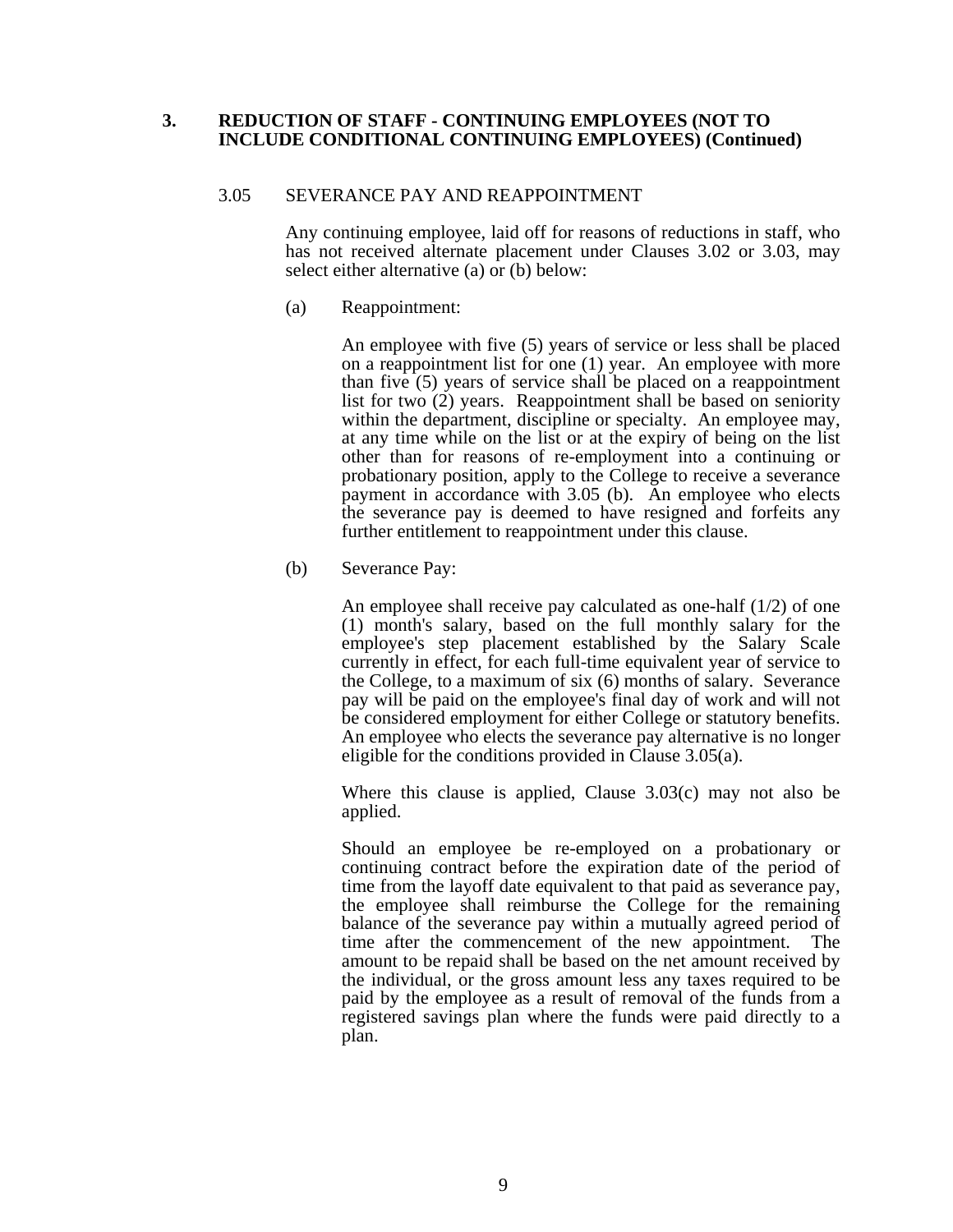### **3. REDUCTION OF STAFF - CONTINUING EMPLOYEES (NOT TO INCLUDE CONDITIONAL CONTINUING EMPLOYEES) (Continued)**

#### 3.05 SEVERANCE PAY AND REAPPOINTMENT (Continued)

 If an employee is rehired on a continuing or probationary contract and subsequently is laid off again, he/she will only be eligible to receive the portion of the original severance pay that was repaid to the College plus any additional severance pay earned through the current appointment.

- (c) A faculty member who declines a reduction in assignment from full-time to part-time will be covered by this Clause and will have the same options as a faculty member whose employment in his/her assigned position is to be terminated due to a reduction in staff.
- (d) This acceptance of severance pay by an employee shall not prejudice the employee's opportunity of future employment at the College.

## **4. PLACEMENT ON SCALE**

### 4.01 *INITIAL* PLACEMENT

#### *Initial placement on the salary scale shall be based on qualifications and advanced in recognition of work and teaching experience:*

### *4.01.1 Qualifications*

- (a) For an employee holding a degree from a recognized university at the Bachelor's level, or a combination of university, college, or other training deemed to be equivalent and relevant to his/her field of expertise *initial placement will be Step 14 (Step 13 after April 1, 2000) with a maximum placement of Step 5.*
- (b) For an employee holding a master's degree; equivalent professional certification; journeyman's certificate; or professional qualifications such as a registered nurse, which is directly relevant to the discipline area in which the employee will teach *initial placement will be Step 13. (Step 12 after April 1, 2000) with a maximum placement of Step 2.*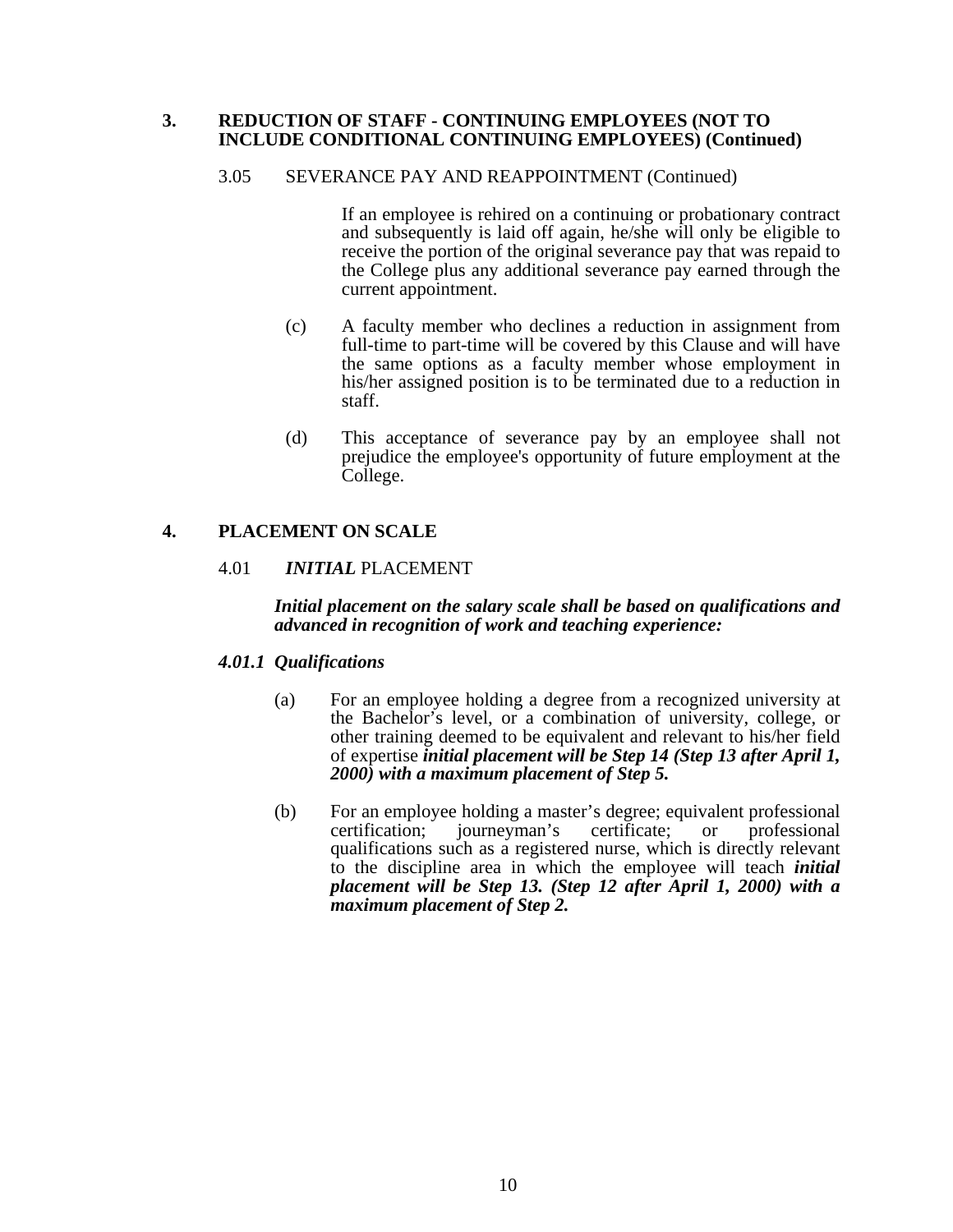### **4. PLACEMENT ON SCALE (Continued)**

#### *4.01.2* RECOGNITION FOR WORK AND TEACHING EXPERIENCE

 For initial placement on scale the following experience shall be recognized by granting one (1) increment on the basic scale for:

- (a) each year of teaching or relevant work experience in a college, technical institute or vocational school.
- (b) each year of teaching or relevant work experience in a secondary school or university to a maximum of eight (8) years (8 steps).
- (c) two (2) years of relevant work experience in other than a collegetype setting, for experience beyond that required to qualify for *initial placement*, to a maximum of ten (10) years (5 steps). (For initial placement in the School of Trades and Technology all other qualifications being equal, preference will be given to applicants who have supervisory work experience after receiving journeyman or equivalent certification.)

#### 4.02 SALARY RANGE

#### *The salary range shall be as shown on the grid in Appendix A of the Provincial Common Agreement.*

#### 4.03 PROCEDURE

 The letter of appointment for first time employees at the College will include a copy of the worksheet used to determine salary placement. At the request of the employee, placement on the salary scale may be reviewed at any time up to six (6) months after initial appointment. The Administration shall include, along with the letter of appointment, an information sheet provided by the Union which outlines members' options and prerogatives under this Agreement.

 Where the College wishes to attract specialized personnel, the Union and the College shall negotiate appropriate placement salary.

#### 4.04 PAYMENT OF SALARIES

 All employees shall be paid on January 10, 1997, for work performed between January 1 and January 10, 1997, inclusive. Pay days shall be biweekly (every second Friday) thereafter.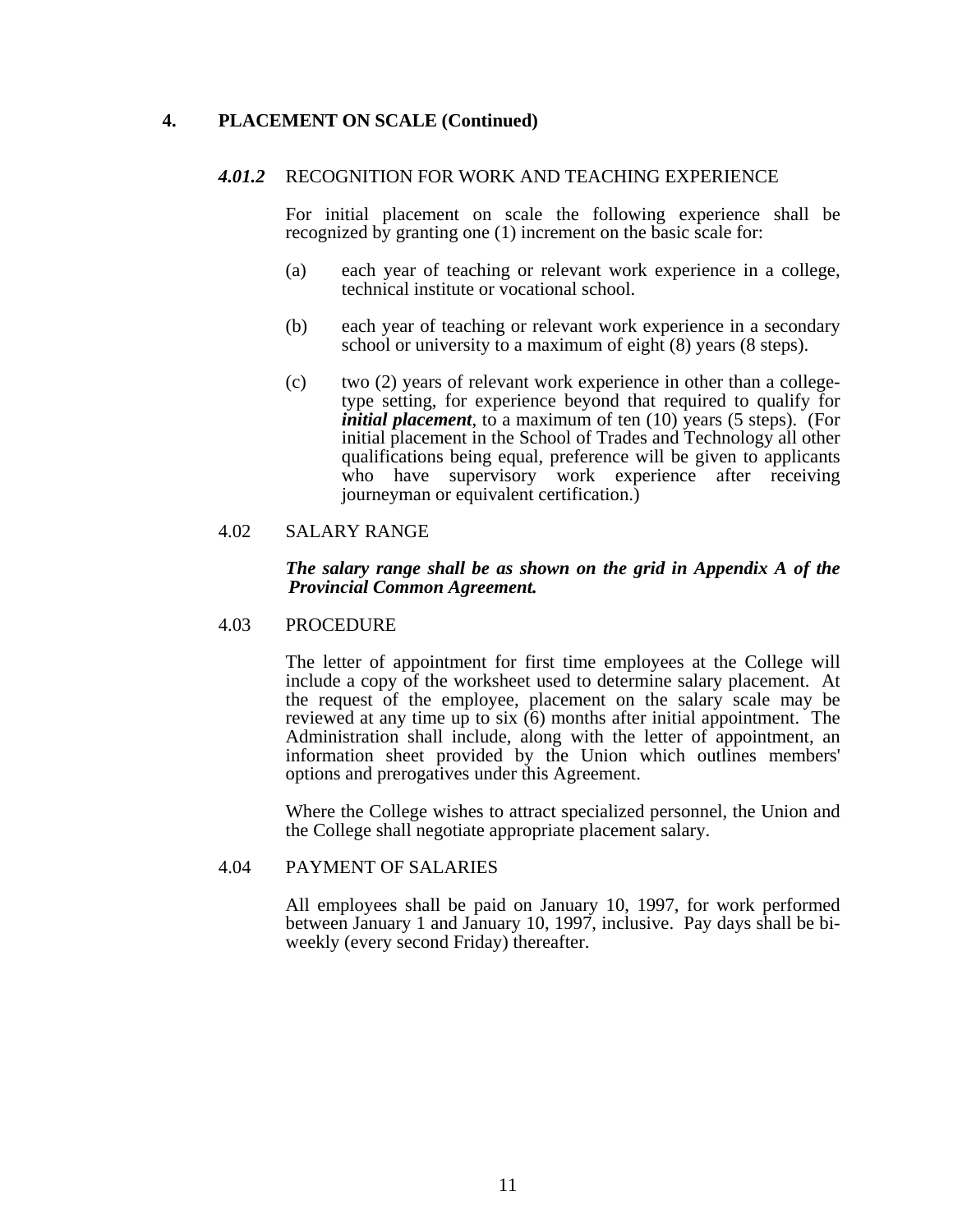## **4. PLACEMENT ON SCALE (Continued)**

#### 4.05 SUBSTITUTE TEACHERS

 Wherever possible, the College will provide for substitute instructors to relieve instructors who are absent as a result of illness or other emergency. The procedure for recruiting, determining suitability, and assigning substitutes shall be developed by the Divisional Dean, in consultation with his/her *Chair*s. Substitute instructors shall be paid on an hourly rate equivalent to Step 10 of the salary scale, or the step at which they were last placed at the College if they have been previously employed by the College.

 Substitute instructors working ten (10) consecutive working days or less shall be paid on submission of time sheets, will pay Union dues and will be entitled to representation by the Union on issues resulting in grievance, but shall receive only statutory benefits. Substitute instructors working more than ten (10) consecutive working days shall receive term appointments from the start of such employment.

 Whenever a faculty member is unable to meet a scheduled class because of illness or other reason, he/she shall inform the Divisional Dean's office. Only the Dean or his/her designee will cancel a class, and will inform students on any cancellations.

### **5. INCREMENTS**

#### 5.01 ADVANCED PLACEMENT *(see also Appendix D)*

 *Current* and maximum placement will be advanced one (1) step for each of the following, but not beyond Step 1:

- (a) the completion of an additional degree at the bachelor's level or the master's level at a recognized university;
- (b) successful completion of one (1) year of relevant advanced study beyond any degrees or completion of professional certification equivalent to a year of relevant advanced study;
- (c) the completion of an I.D., V.I.C., teaching certificate, or the equivalent of at least one (1) year of professional education courses, in addition to or aside from those required for the qualifications recognized for initial placement, whether taken for credit or not.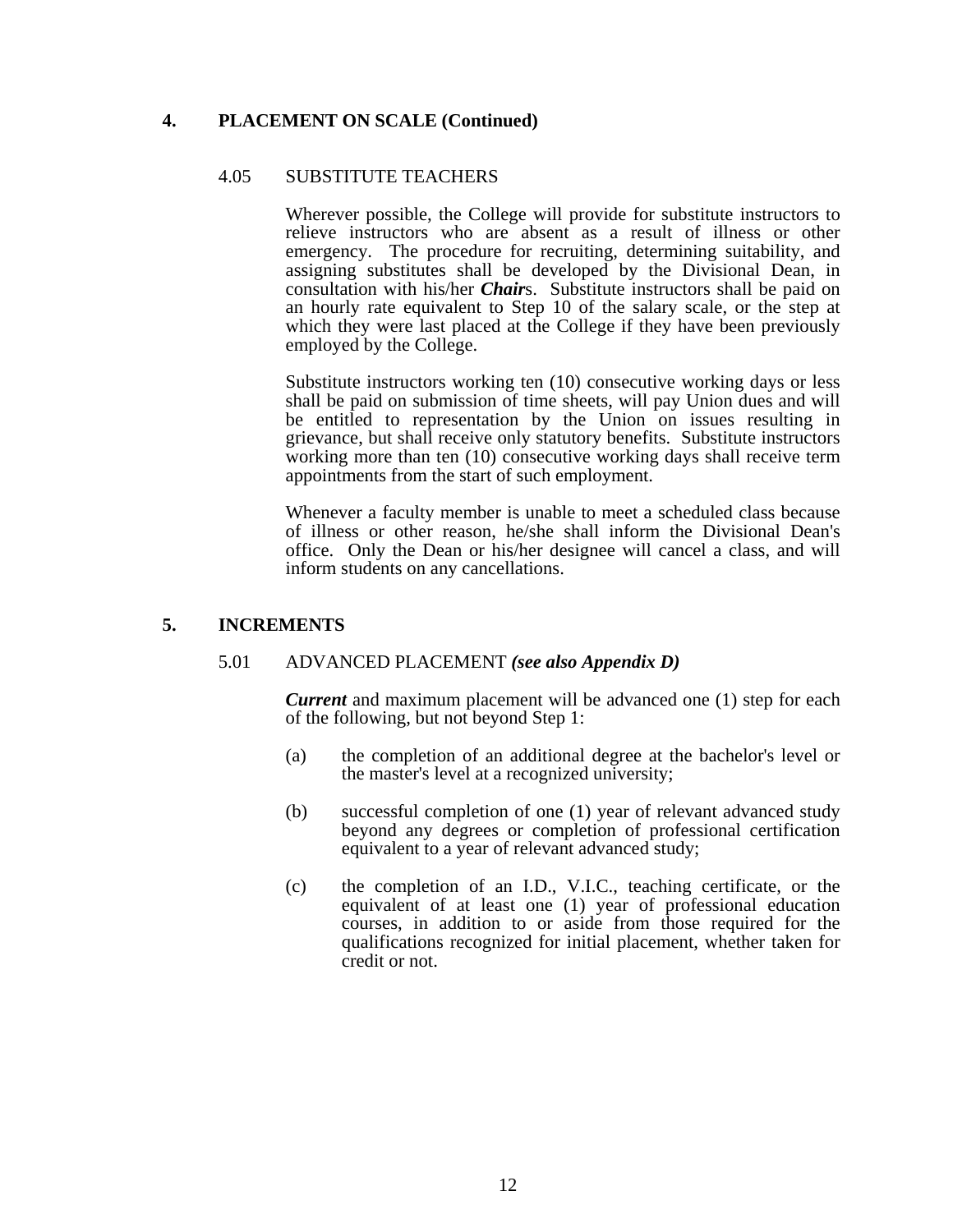### **5. INCREMENTS (Continued)**

#### 5.02 INCREMENTS FOR SERVICE

 For each year of service to the College, either continuous or aggregate, a full-time employee is entitled to one (1) increment on the basic salary scale until he/she reaches the maximum for his/her category. The increment date shall be as specified in individual letters of appointment and for those hired on or after August 1, 1973 the increment date shall be the first day of the first full month of service.

### 5.03 CHANGE OF QUALIFICATIONS

 An employee who becomes entitled to an increase in salary by reason of a change in qualifications which changes his/her salary *placement* must forthwith submit to *Human Resources*, documentation satisfactory to the Board in support of his/her claim. The increase shall be retroactive to the date of successful completion upon receipt of a letter from the appropriate institution, providing it does not exceed three (3) months and is within the same fiscal year. *Human Resources* shall inform the member in writing of his/her new step placement and maximum placement.

### **6.** *CHAIR***/PROGRAM LEADER**

#### 6.01 STIPEND

 *Chair*s/Program Leaders shall be entitled to an administrative stipend. When it is deemed necessary to appoint an acting *Chair*/program leader, the acting *Chair*/program leader will also receive an amount equal to amount of stipend that the *Chair*/program leader receives.

### 6.02 CHANGE OF STIPEND

 The amount of the stipend shall be subject to the same percent change as is the basic salary scale on April 1st of each year.

#### 6.03 DUTIES OF *CHAIR*S AND PROGRAM LEADERS

 The duties and responsibilities of the position shall be established by the Vice President, Education on the recommendation of the respective Dean(s) following consultation with faculty members of the respective department(s) and such information shall be made available to all prospective applicants.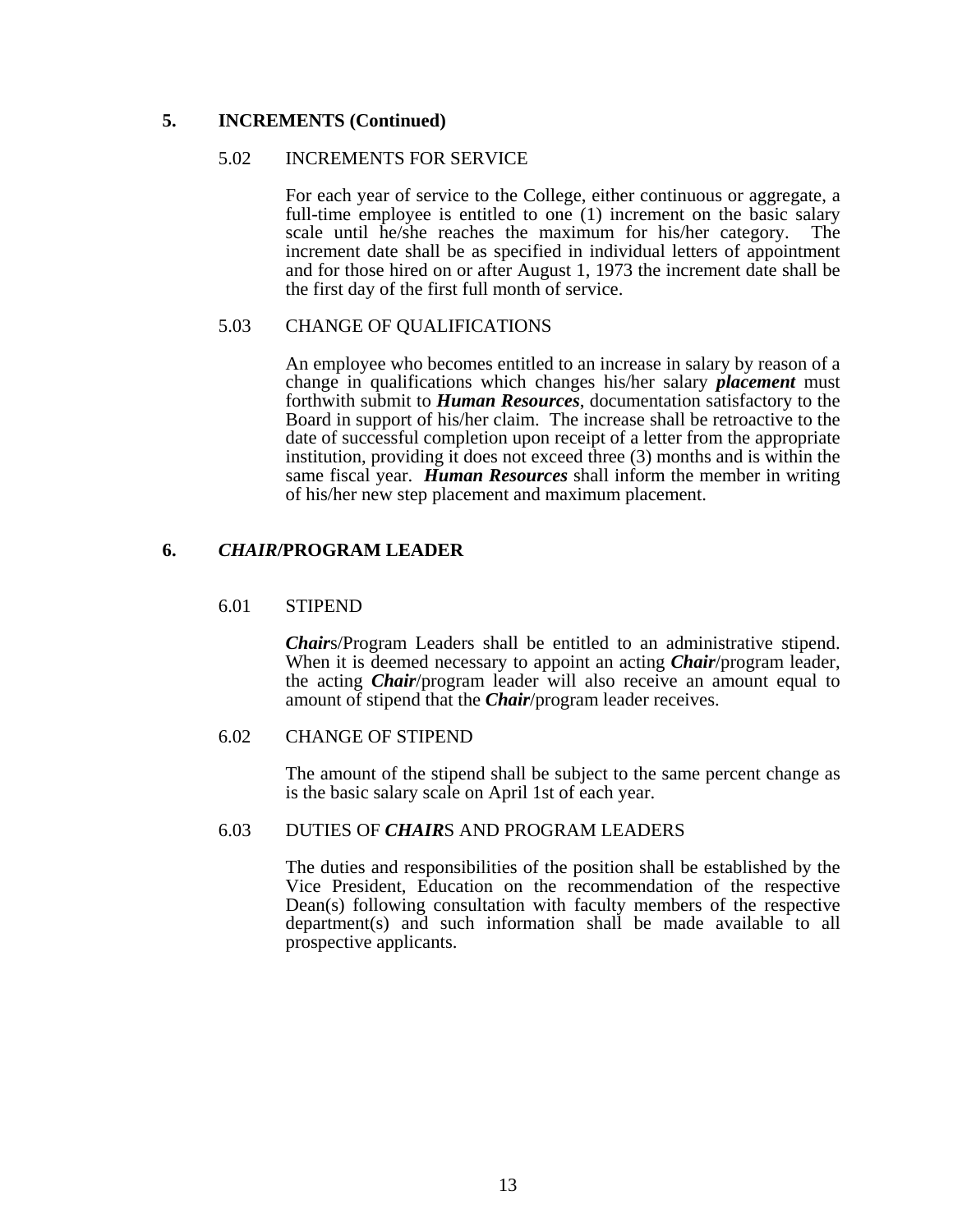## **6.** *CHAIR***/PROGRAM LEADER (Continued)**

### 6.04 COMPLEMENT OF *CHAIR*S AND PROGRAM LEADERS

 A *Chair* may be appointed for each department as defined by the College. Each *Chair* shall have a reduced teaching load established from time to time by the Dean and Vice President in consultation with the *Chair*. Where a program specialty, other than that represented by the *Chair*, is identified by the College within a department, a program leader may be appointed to assist in such administrative duties as scheduling, purchasing, advisory committees, etc.

 In a program specialty where only one (1) instructor is employed, that program leader shall receive one-third (1/3) of the *Chair*'s stipend as compensation for the additional administrative workload. In program areas where two (2) or more full-time equivalent instructors are employed on a continuous basis, the program leader shall receive two-thirds (2/3) of a *Chair*'s stipend as compensation for the additional administrative workload.

 In program areas employing three (3) or more FTE instructors, the program leader may be given some release time for administrative duties at the discretion of the Dean.

 In no instance may a *Chair* receive both a *Chair*'s stipend and a program leader's stipend simultaneously.

 The program leader will normally be the program member having the greatest seniority, but the College may appoint another member if special expertise or other situations indicate.

### 6.05 APPOINTMENT OF *CHAIR*S

 Each position shall be advertised internally and filled without external advertising if a suitable candidate is found. Selection procedures shall provide for adequate consultation with faculty from the department(s).

#### 6.06 TERM OF OFFICE OF *CHAIR*S

 The term of office shall be three (3) years, subject to successful evaluation, with the position being declared vacant and posted for two (2) months prior to the end of the three (3) year term. Mid-term evaluation of the *Chair* will occur and supplementary evaluations will also be conducted upon a request of the majority of employees within the department.

#### 6.07 QUALIFICATIONS OF *CHAIR*S

 Instructors in the department(s) shall be given first preference for this position, and in any event, wherever possible, the candidate will be a qualified instructor in at least one (1) discipline in that department's area(s) of expertise.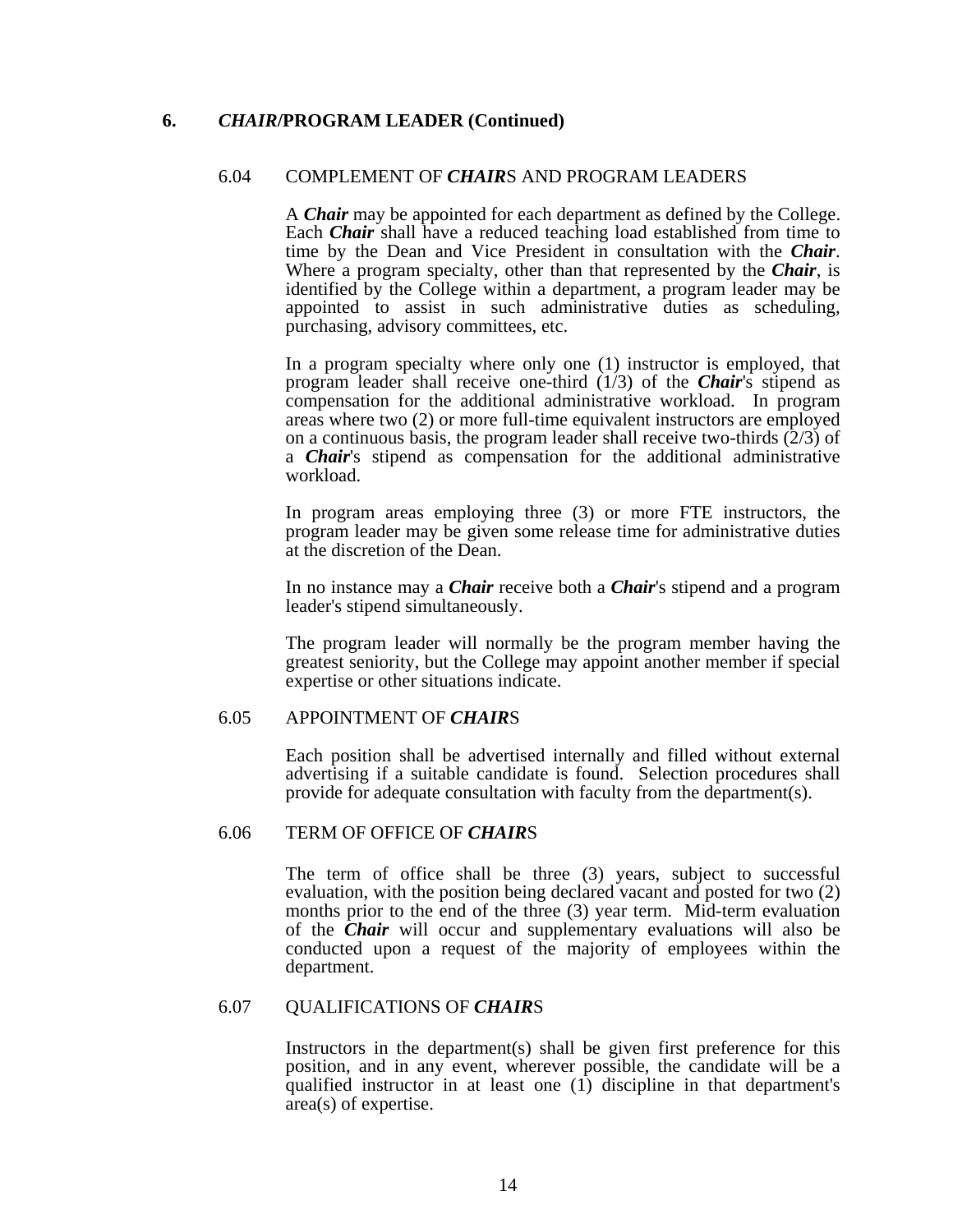## **7. WORKING CONDITIONS**

### 7.01 WORKLOAD

 An employee's assignment shall be outlined in writing at the beginning of an appropriate time block and shall be determined by the employee, his/her *Chair* and his/her Dean, working together to consider each of the following factors:

- (a) class size;
- (b) nature of course;
- (c) number of different courses;<br>(d) support staff;
- support staff;
- (e) marking;<br>(f) office hou
- office hours:
- (g) committee involvement;
- (h) non-teaching duty days;
- (i) variation in class size during a term;
- (j) administrative responsibilities and/or other non-instructional professional duties;
- $(k)$  spread of daily teaching hours beyond eight  $(8)$  hours;
- (l) variation or changes in curriculum;
- (m) nature of student intake;
- (n) number of campuses or other work sites on which the employee is required to teach.

 When the employee, *Chair* and Dean determine that agreement cannot be reached on workload, the matter will first be discussed with the Vice President, Education and, if not resolved, will be referred to a Workload Review Committee, comprising three (3) faculty appointed annually by the Union, and three (3) administrators appointed by the Vice President, Education. (Should one of the committee members be involved in the issue, an alternate will be appointed.) A majority decision of the Committee shall constitute the resolution of the matter.

### 7.02 ANNUAL CONTACT HOURS

 Effective April 1, 1990 the allocation of instructional faculty to a discipline or department shall be determined by dividing the number of planned and funded class training days by 182. The Dean and faculty, working together, shall determine the number of hours per week of instruction for each instructor, and the method of delivery and scheduling which provides effectively for student learning within available resources. Personnel required for coordination, new program development and special projects will be provided in addition to those required for instruction, as resources permit.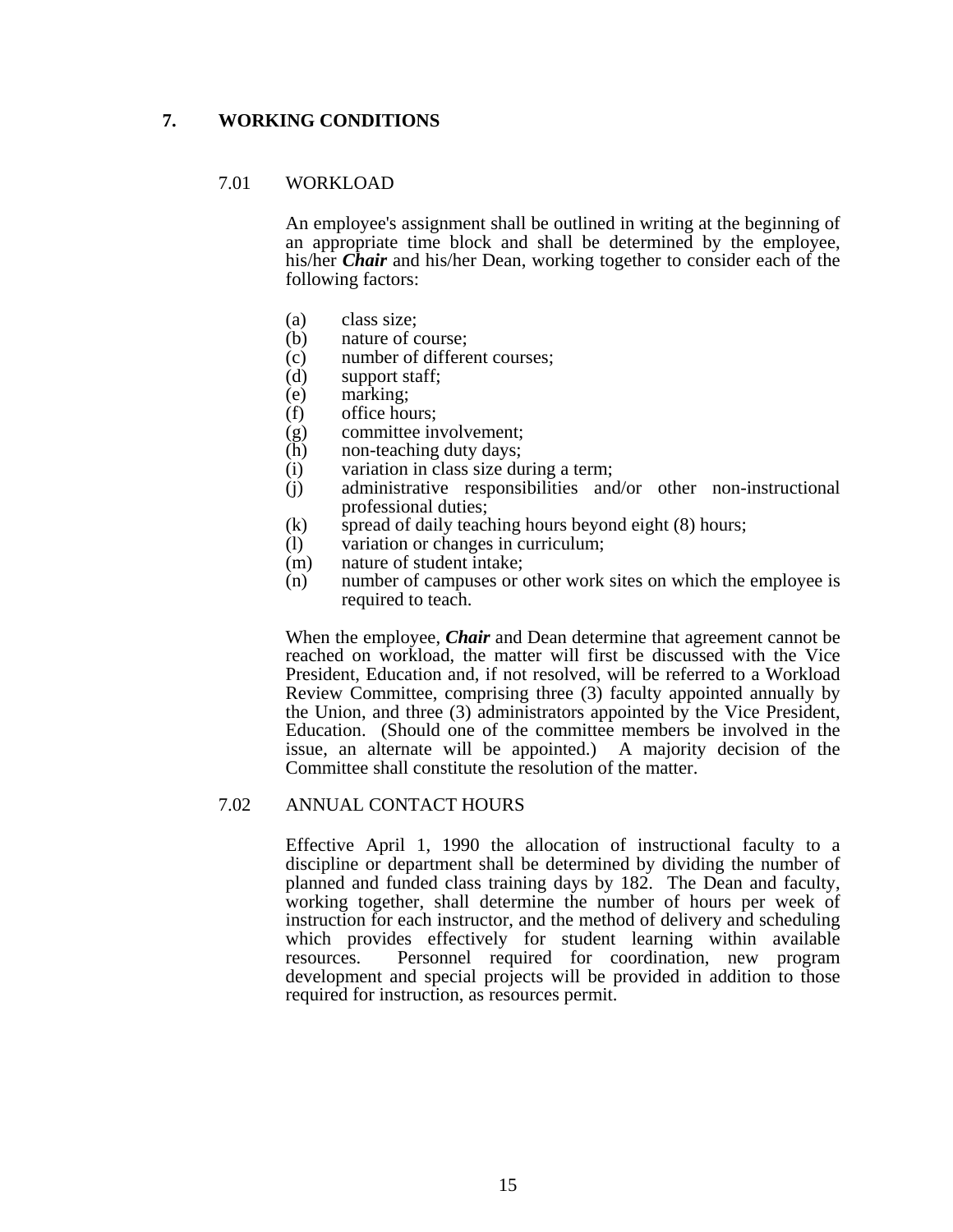## **7. WORKING CONDITIONS (Continued)**

### 7.03 NON-CONTACT DAYS

 Continuing and probationary employees and term employees with appointments of one (1) continuous year or longer shall be eligible for non-contact days. An instructional year consists of two hundred and five (205) working days (261 days less 11 statutory holidays, less 45 days of vacation). The standard for calculating non-contact days is based on the number of instructional (contact) days in a fiscal year. An employee who instructs one hundred and eighty-two (182) days at thirty (30) contact hours per week will be entitled to twenty-three (23) six (6) hour days of non-contact.

 For those employees instructing less than one hundred and eighty-two (182) six (6) hour days or less than thirty (30) hours per week, noncontact time will be equal to the number of contact hours worked beyond twenty-six and one-half (26.5) in a week. If a teaching schedule fluctuates above and below twenty-six and one-half (26.5) contact hours in a week, the accumulation of non-contact time will also fluctuate accordingly.

 An instructor is expected to be engaged in College work, including departmental meetings, or on tasks clearly in support of his/her program on non-contact days.

#### 7.04 CLASS SIZE

 Class size for vocational instructors in shops will not normally exceed sixteen (16). In specified programs, related to entry level and preemployment programs, class sizes of eighteen (18) may be scheduled. In continuous entry programs, where low enrolments have been recorded, class sizes of twenty (20) may be scheduled. Where an instructor's class size is to be increased, the maximum class size will be determined through consultation between the instructor and the Dean and will be subject to review as outlined in Clause 7.01.

 To facilitate the implementation of reduced student contact hours for vocational instructors, an instructor may be required to provide classroom instruction to large groups of students, all of whom are at the same level of training, to a maximum of twice the instructor's normal class size. The increased class size and lecture situation will be reflected in the instructor's own workload.

#### 7.05 WORK SCHEDULE

 The hours of work for instructors will be scheduled sequentially and may only be changed by mutual consent.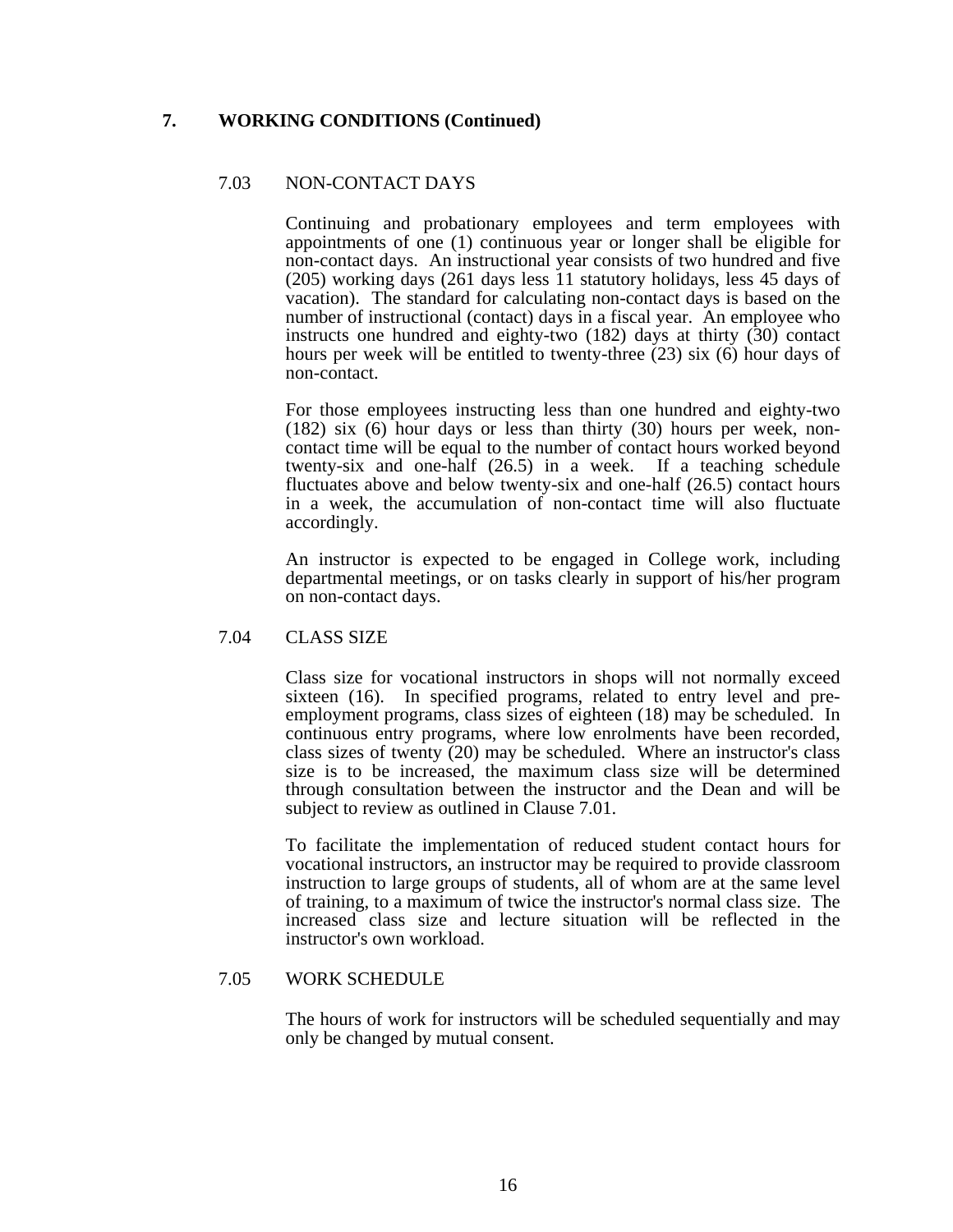## **7. WORKING CONDITIONS (Continued)**

### 7.06 SCHEDULE

- (a) An employee initially hired to work first shift only shall not be assigned second and third shift except by mutual agreement.
- (b) The scheduling of instructor on shift shall be arranged by the *Chair* with consideration being given to the senior instructor for the first shift.

#### 7.07 NON-TEACHING EMPLOYEES AND NON-TEACHING DUTIES

 Non-teaching employees shall establish a workload in the same manner as instructors.

 Qualified employees may be assigned teaching and/or non-teaching duties to meet the varying needs of the College.

#### 7.08 *CONTINUING EDUCATION PROGRAMMING*

 When *a continuing education course is offered* in a discipline or specialty area in which qualified employees covered by this agreement are instructing in the credit/funded programs, such employees shall be given the first opportunity to teach the course. If the opportunity is not accepted, the offer need not be repeated until the instructor hired in the first instance is to be replaced, or additional sections added unless special provision has been made at the time of first refusal.

 When an employee has a shortfall in workload, *continuing education* courses/contracts may be offered to bring an employee's annual workload to one hundred percent (100%). The appropriate *Dean* and *Coordinator* shall jointly determine the employee's qualifications and the appropriateness of the available *continuing education* courses and contracts. Such instruction *of continuing education courses* will be considered part of the instructor's annual workload and no additional salary will be paid.

 When an employee is carrying a full instructional load, instruction for *continuing education* courses in his related discipline shall be reimbursed at a salary equivalent to his salary on the current BCGEU Local 701 (Camosun College Instructors) salary scale. Where programming constraints exist this salary rate may be adjusted by negotiations between *the Coordinator* and the instructor.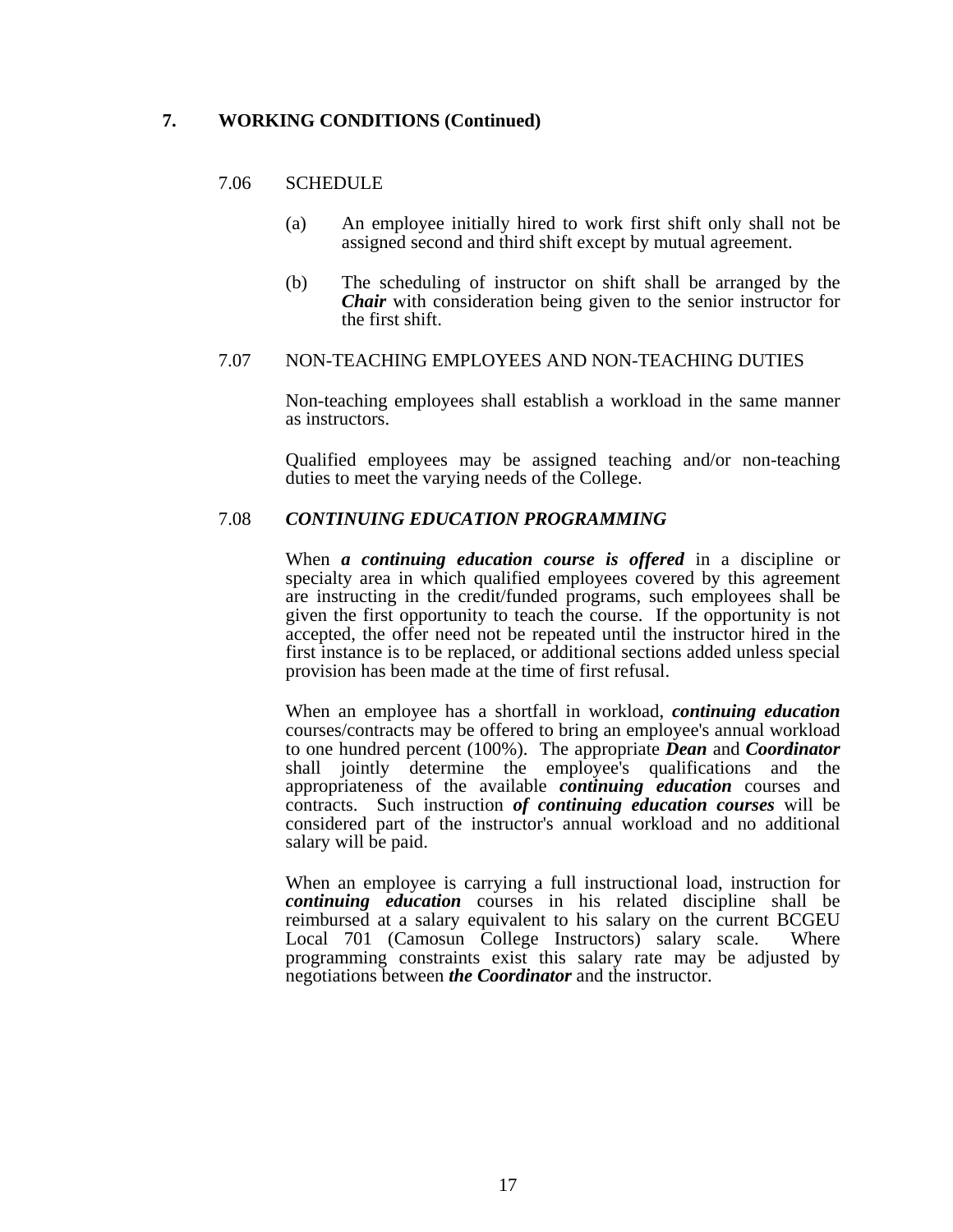## **7. WORKING CONDITIONS (Continued)**

### 7.09 PREPARATION TIME

 Whenever possible the College shall provide for new employees at least two (2) weeks in advance of assuming a full teaching load. This includes probationary or term appointments of four (4) months duration or longer. A new employee is defined as one having no previous teaching experience.

 Whenever possible the College shall provide one (1) day of advance preparation time for each instruction week of a course, up to a maximum of fifteen (15) days, for the development of a new course for which no course material is available.

### **8. ANNUAL VACATION**

#### 8.01 ENTITLEMENT - CONTINUING AND PROBATIONARY EMPLOYEES

 (a) An employee shall have an annual vacation entitlement of fortyfive (45) working days. The three (3) non-teaching days between Christmas and New Year's shall be part of the annual vacation entitlement. Upon approval of an employee's application, the days between Christmas and New Year's may be scheduled as working days and the three (3) days of vacation rescheduled to an alternate convenient time.

 An employee will be able to carry over ten (10) days in any given year. Under special circumstances an employee may carry over additional days upon written approval of the Dean. For the purposes of calculation, it will be assumed that vacation adjustment occur on September 1st of each year. The scheduling of annual vacations shall be carried out by a group of employees, their *Chair* and their Dean, working together to consider the instructional needs of the College and the interests of the employees.

 Decisions shall be subject to appeal to the Standards and Ethics Committee. Vacation credit will be based on the anniversary of employment.

 (b) Full-time employees on continuing or probationary appointments may take at least four (4) weeks of their annual vacation entitlement at a mutually acceptable time during the months of July and August.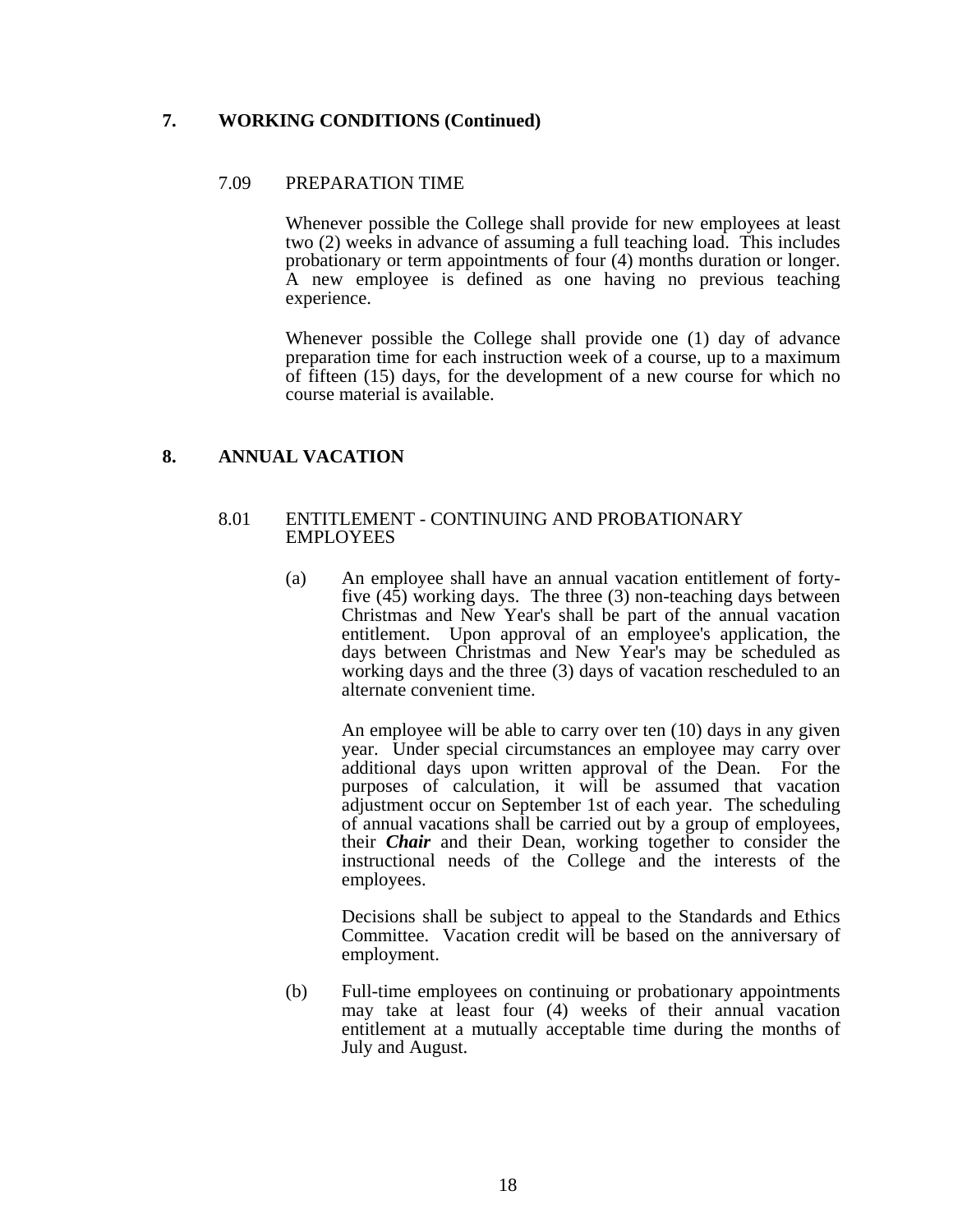#### **8. ANNUAL VACATION (Continued)**

#### 8.01 ENTITLEMENT - CONTINUING AND PROBATIONARY EMPLOYEES (Continued)

- (c) Vacation for part-time employees whose appointment includes a vacation period will be determined in the same manner as vacation for full-time employees with a base of 45 days and salary during the vacation pro-rated in the same manner as salary during the period of work.
- (d) Vacations, once approved by the College, shall not be changed except by mutual agreement between employee and College.

#### 8.02 ENTITLEMENT - TERM EMPLOYEES

 Term employees working more than twenty-six and one-half (26.5) contact hours per week and who do not receive vacation time off during their appointment shall receive, on completion of employment, a payout of eighteen percent (18%) of the gross salary during the period of appointment in lieu of non-contact time and vacation.

 Term employees working more than twenty-six and one-half (26.5) contact hours per week, who do not receive vacation time off during their appointment, and who are working as a result of being recalled under Clause 3.05 (a) shall be entitled to non-contact time in accordance with Clause 7.03 as well as a payout of sixteen and eight tenths percent (16.8%) of the gross salary during the period of appointment as vacation pay.

 Term employees working twenty-six and one-half (26.5) contact hours or less per week and who do not receive vacation time off during their appointment shall receive a payout of sixteen and eight tenths percent (16.8%) of the gross salary during the period of appointment as vacation pay.

 Term employees contracted for employment which includes the three (3) non-teaching days between Christmas and New Year's will receive three (3) days of salary for these days drawn from their accumulated payout.

#### 8.03 SICKNESS

 In the event that an employee requires hospitalization or is seriously ill during his/her annual vacation period, the employee shall, upon request and upon presentation of a physician's statement, apply the period of illness or hospitalization to sick leave rather than vacation, provided the sick bank is not used. The employee must inform the College of the claim within one (1) month of returning to work.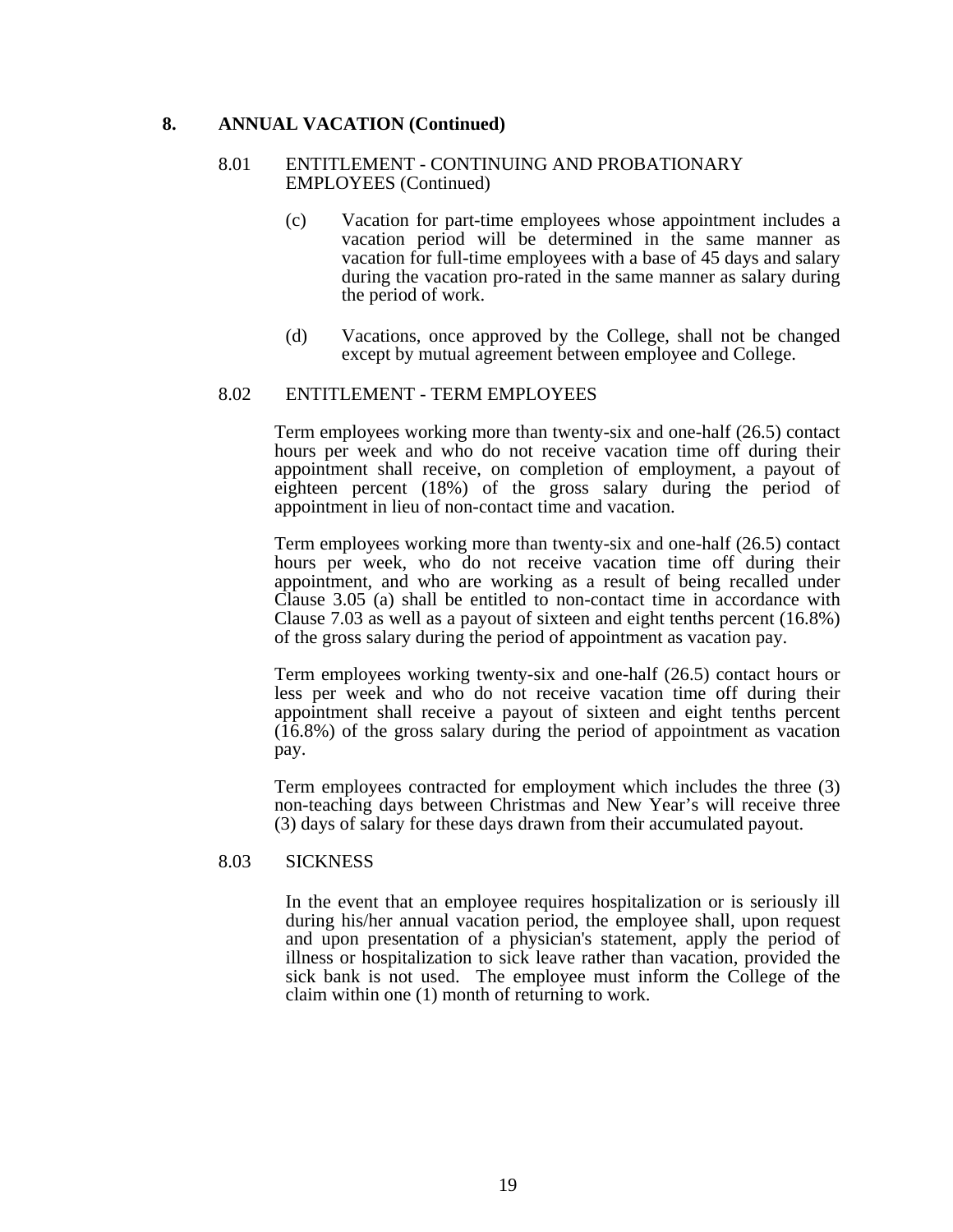### **8. ANNUAL VACATION (Continued)**

 8.04 An employee appointed to a contract of one (1) year or more shall determine, as specified under Clause 8.01, his/her vacation plan. Normally two  $(2)$  months, but at least one  $(1)$  month of vacation shall be taken during the first twelve (12) months of employment. Upon termination, adjustments for unused or over-used vacation entitlement will be made to final settlement.

## **9. PAID HOLIDAYS**

The following have been designated as paid holidays:

 New Year's Day, Good Friday, Easter Monday, Queen's Birthday, Canada Day, British Columbia Day, Labour Day, Thanksgiving Day, Remembrance Day, Christmas Day, Boxing Day. Any other holiday proclaimed as a holiday by the Federal, Provincial or Municipal Governments for the locality in which the employee is working shall also be a paid holiday.

## **10. PROFESSIONAL DEVELOPMENT**

#### 10.01 PROGRAM

The professional development program of the College shall include:

- (a) on campus in-service seminars or courses, including *continuing education* courses directly related to the employee's discipline. Employees would apply for funding through Professional Development Fund;
- (b) non-teaching duty days (up to two (2) months) to be used for approved professional development projects;
- (c) short-term (up to two (2) months) releases from teaching or other professional duties for approved industrial liaison and professional development projects;
- (d) extended (up to one (1) year) leave for employees having a continuing appointment at part or full salary;
- (e) an exchange program whereby an employee may for one (1) year exchange duties with someone of appropriate qualifications and receive full pay, benefits and increment and in all respects continue as an employee of Camosun College;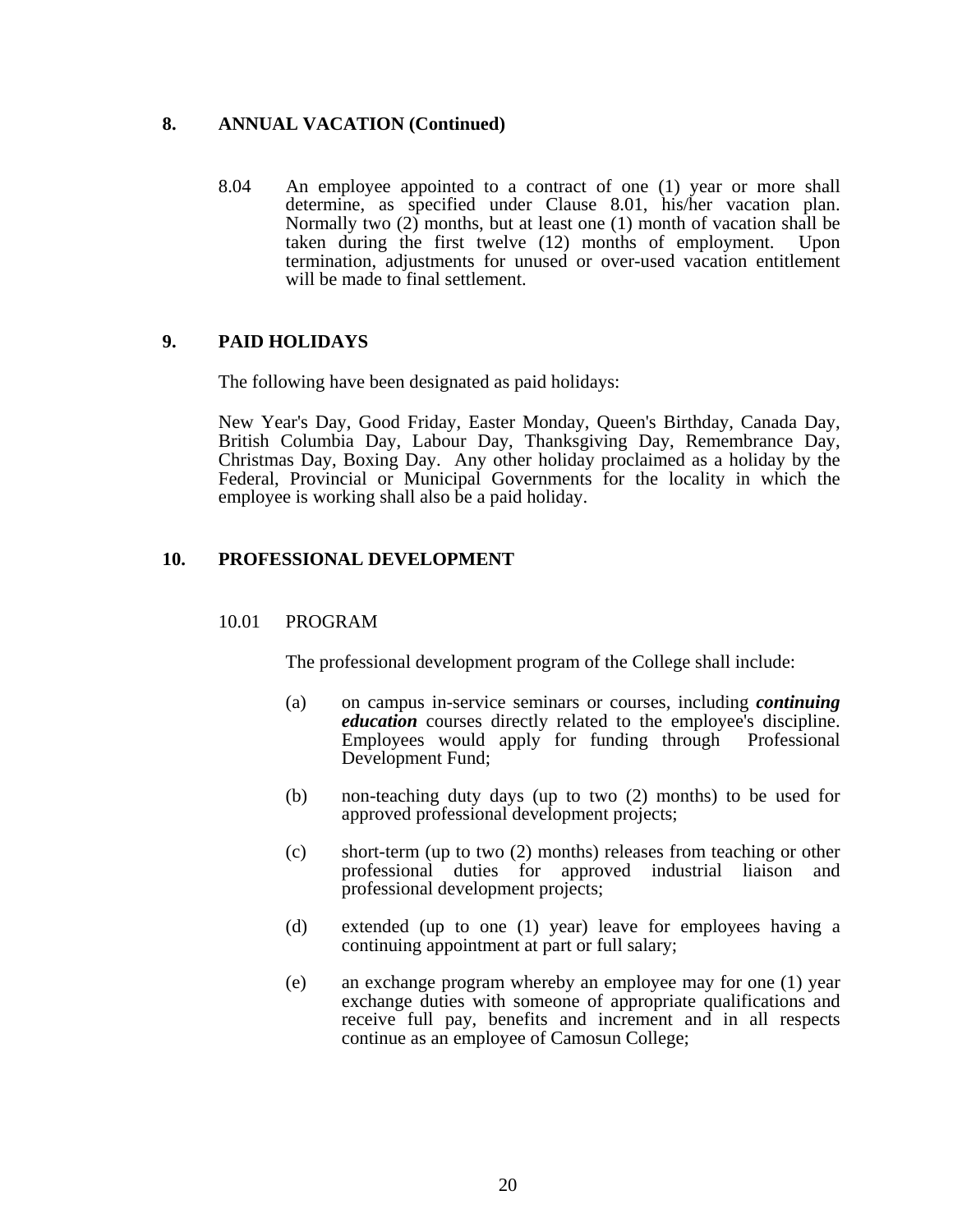#### **10. PROFESSIONAL DEVELOPMENT (Continued)**

#### 10.01 PROGRAM (Continued)

 (f) a continuing or probationary employee shall be given eight (8) days of release time each year from normal duties for an approved professional development activity commencing April 1, 1995. Employees with previous service accumulation towards an entitlement of two (2) months of release in a five (5) year period shall have such entitlement prorated on the basis of eight  $(8)$  days per year. Professional development release time may be banked, upon approval by the Dean, for use in a larger block to a maximum of forty (40) days. An employee may not use any accumulated professional development release time in the twelve (12) months prior to retirement unless initiated by the College. Professional development release time carries no cash value for employees who leave the College for any reason. An employee who is recalled to a continuing or probationary position shall have their professional development accumulation, that was remaining at the time of his/her layoff, reinstated.

#### 10.02 PROFESSIONAL DEVELOPMENT FUND

 A budget item equal to one and one-half (1 1/2) percent of employees' salaries shall be set aside annually to be used to:

- (a) pay employees granted leave at part or full salary under items Clauses  $10.01(c)$  and (d);
- (b) supplement outside funds and/or cover a portion of the non-salary costs associated with approved programs, including exchanges.

 The Standards and Ethics Committee shall receive and review all requests for use of professional development funds and shall direct the Bursar in the allocation of the funds. The Committee shall establish guidelines for administration of the professional development program subject to College policy and guidelines for funding limits and reporting procedures.

#### 10.03 CURRICULUM DEVELOPMENT PROJECTS

 A budgetary fund shall be established annually to provide the equivalent of one-half (.5) of an instructional FTE for the purpose of release time from normal instructional duties to undertake curriculum development projects approved by the Dean in consultation with the *Chair*s.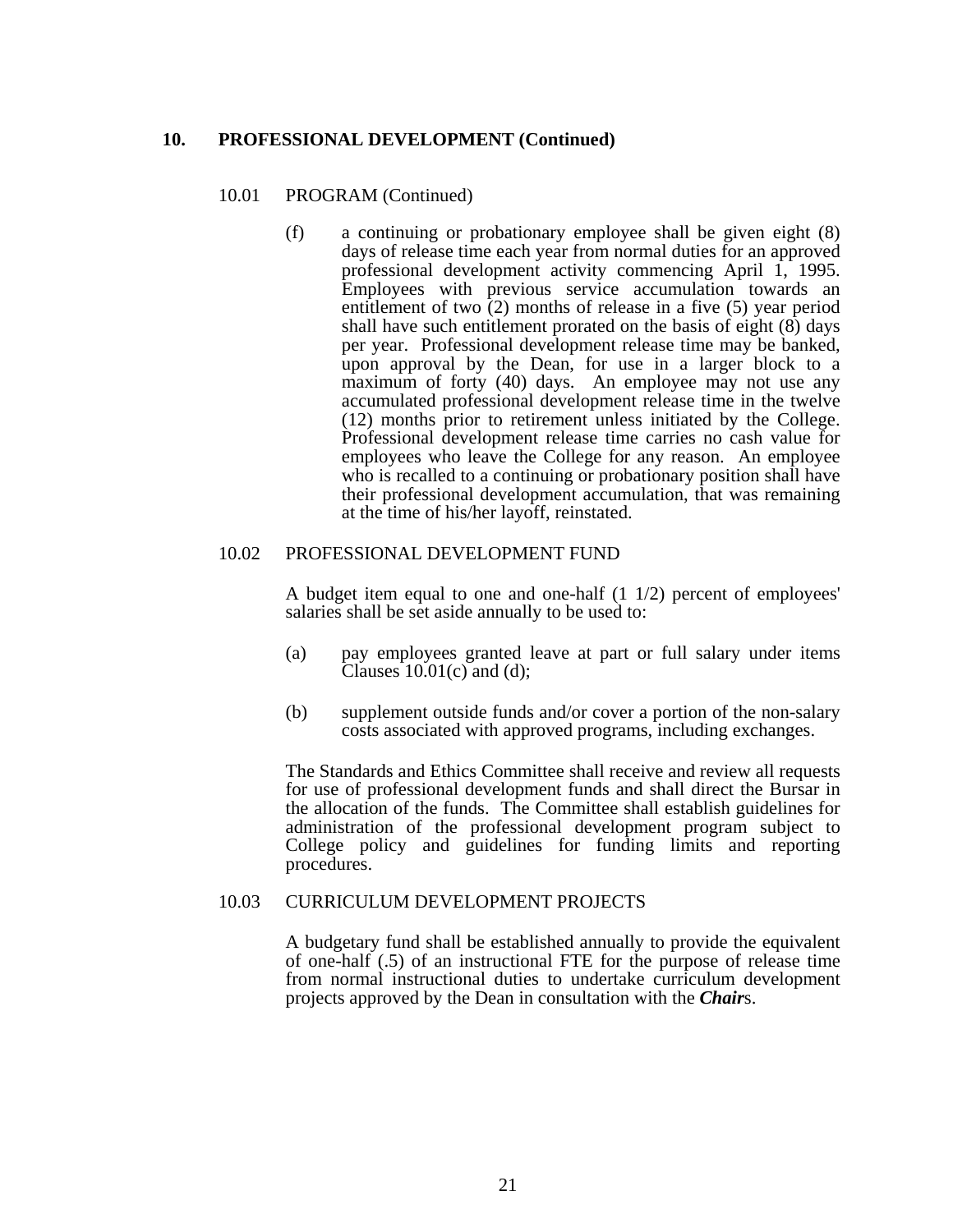### **10. PROFESSIONAL DEVELOPMENT (Continued)**

#### 10.04 PROFESSIONAL MEETINGS

- (a) An employee shall be granted, upon request, up to two (2) days per annum leave with pay to attend the Society of Vocational Instructors' Convention or upon consultation with his/her Dean up to two (2) days per annum leave with pay to attend the annual meetings of other registered professional associations.
- (b) Faculty will be able to attend scheduled divisional and employee organization meetings. These meetings will normally be scheduled to commence at 3:00 p.m.

#### 10.05 UNASSISTED LEAVE

 Unless the request creates special problems for the College, the College will grant an employee unassisted leave for a period of up to one year. Such a leave will be for any purpose deemed justifiable by the employee. If it involves experience of particular value to the College, such as industrial or business experience which does not lead to a change of placement on scale, the employee will receive an increment and accrue seniority during his/her absence providing these have been approved by the Vice President in writing prior to the commencement of the leave. Such approval will be conditional upon the leave being used essentially as planned. Under special circumstances a leave may be extended to a total of two (2) years. Since an employee's annual vacation entitlement will be reduced as a result of the unassisted leave, arrangements for the vacation period must be approved by the Dean before the leave begins.

### **11. PUBLIC OR UNION OFFICE**

#### 11.01 SEEK ELECTION

 Employees may seek election to municipal and school board offices, provided there is no conflict of interest and the duties of the office do not adversely affect the performance of the employee at the College.

#### 11.02 CAMPAIGN

 There are no restrictions on employees engaging in political activities on their own time as campaign workers.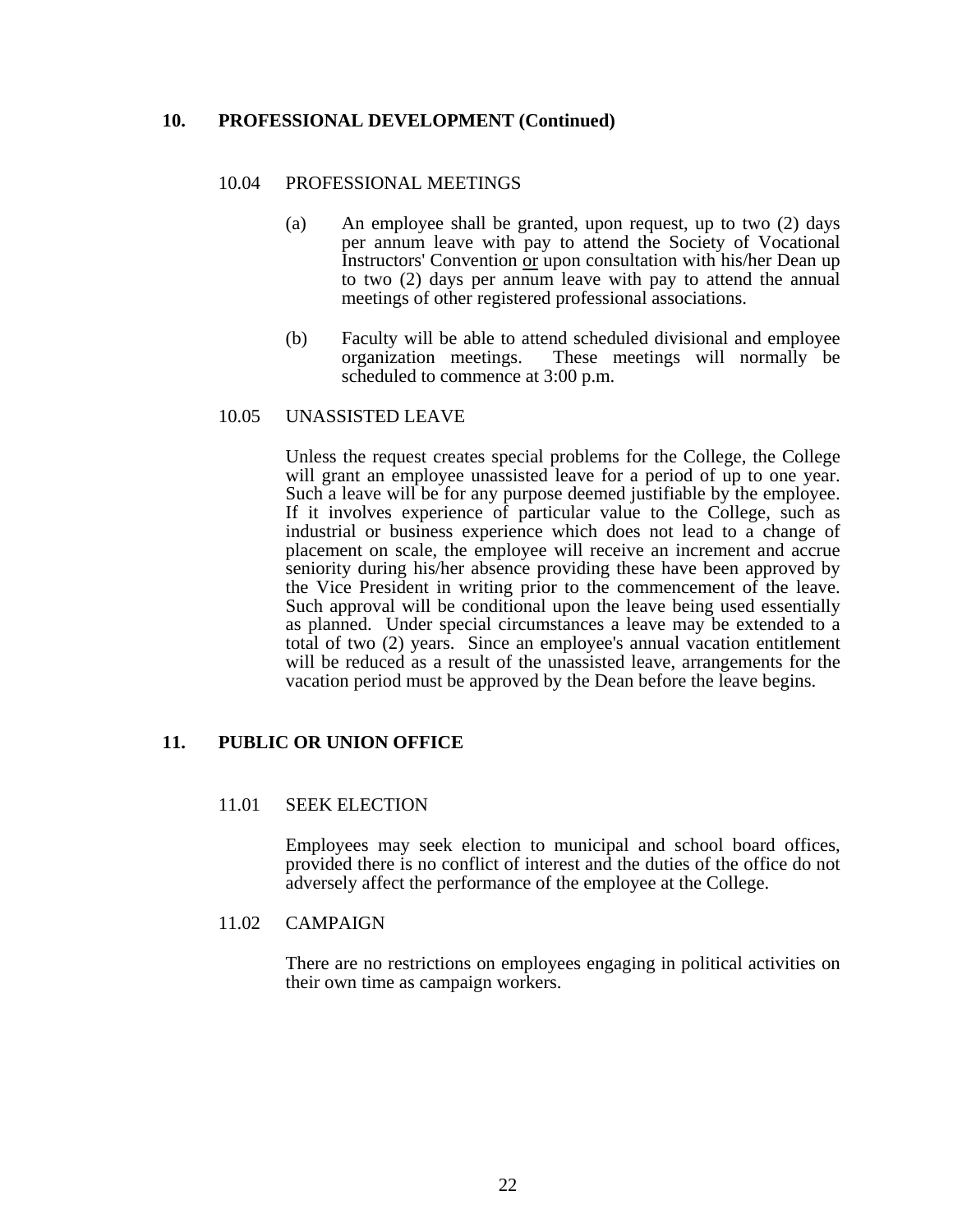## **11. PUBLIC OR UNION OFFICE (Continued)**

### 11.03 LEAVE

 If nominated as a candidate for election an employee shall be granted leave without pay to engage in the election campaign. If not elected, the employee shall be allowed to return to his/her position at the College. If elected, the employee shall be granted, upon written request, leave of absence without pay as follows:

- (a) for an employee elected, or appointed, to full-time position in the Union, or any body with which the Union is affiliated, a period of one (1) year;
- (b) for an employee elected to public office a maximum of five (5) years.

### **12. COURT APPEARANCES**

 An employee shall be granted leave with pay when summoned as a witness or juror provided that such action is not occasioned by the employee's private affairs and provided that all pay in excess of travel and meal allowance is remitted to the College.

#### **13. BEREAVEMENT LEAVE**

 In the case of bereavement in the immediate family an employee not on leave of absence without pay shall be entitled to special leave, at his/her regular rate of pay, from the date of death with, if necessary, allowance for immediate return travelling time. Such leave shall normally not exceed five (5) working days.

### **14. PARENTAL LEAVE**

#### 14.01 MATERNITY LEAVE

 (a) Upon written request, leave of absence without pay and without loss of seniority shall be granted for pregnancy to a maximum of six (6) months. The employee returning to work after maternity leave shall provide the College with at least four (4) weeks notice and on return from maternity leave the employee shall be reinstated in all respects by the College to her former, or equivalent position, and with all rights and increments to wages, entitlements and benefits to which the employee would have been entitled had the leave not been taken.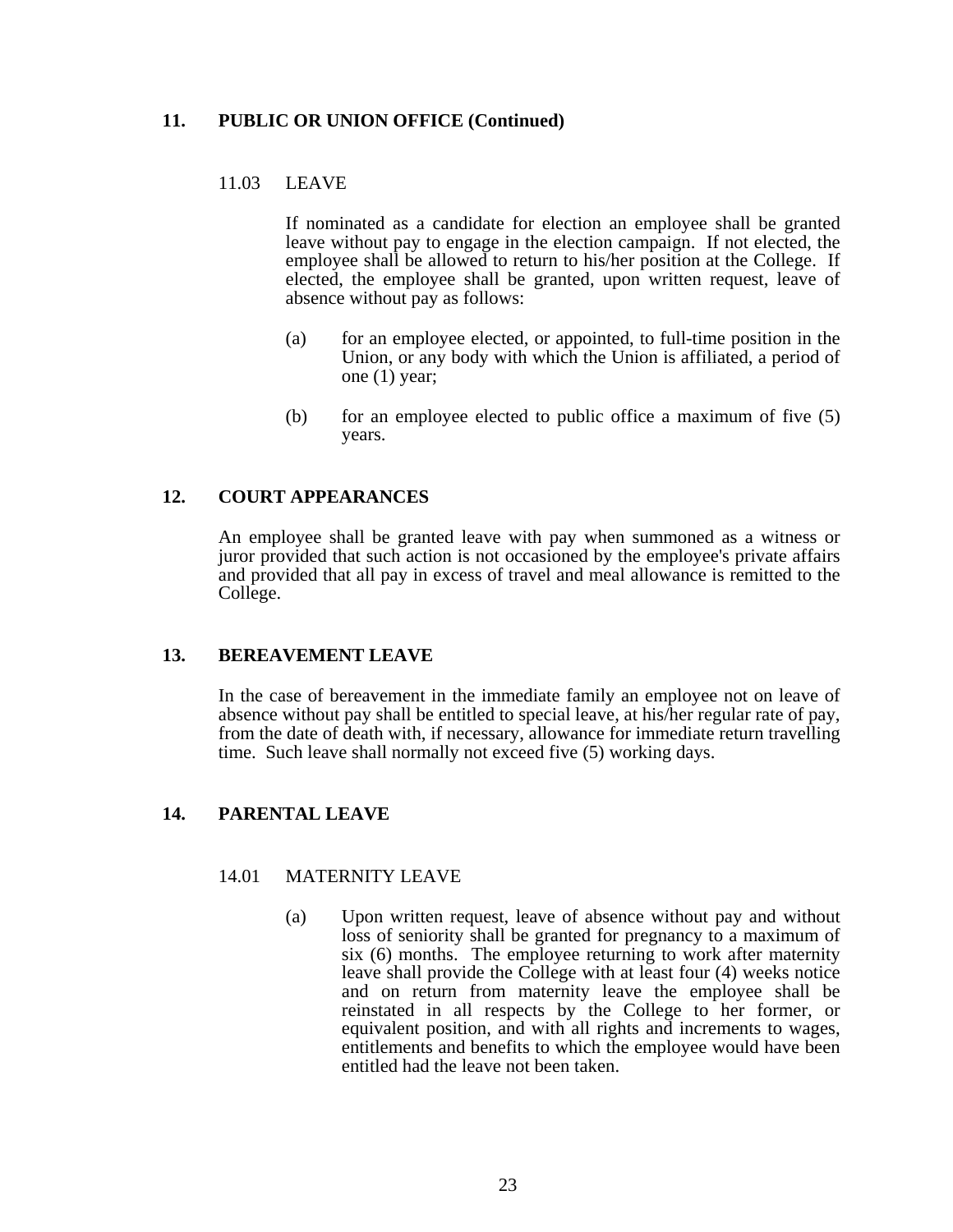### **14. PARENTAL LEAVE (Continued)**

#### 14.01 MATERNITY LEAVE (Continued)

- (b) The College shall not deny a pregnant employee the right to continue employment during the period of pregnancy when her duties can reasonably be performed. The College may require proof of the employee's capability to perform her normal work through the production of a medical certificate.
- (c) Maternity leave shall cover a period up to six (6) months before or after the birth of a child. Where a doctor's certificate is provided stating that a longer period of maternity leave is required for the employee's health reasons, an extension up to a maximum of one (1) additional year shall be allowed. General leave may be granted where additional leave is required because of the health of the newborn child.
- (d) Any probationary period shall be extended by the length of time the employee is on leave under this clause.
- (e) To a maximum of six (6) months, while on maternity leave, an employee shall retain and accumulate her full employment status in connection with seniority, sick leave, vacation and professional development provisions.
- (f) The services of an employee who is absent from work in accordance with this clause shall be considered continuous for the purpose of any pension, medical or other benefit plan and the College, where the employee elects to continue in the plan, shall continue to make payment to the plan in the same manner as if the employee were not absent.
- (g) While on unpaid maternity leave, an employee may access paid sick leave entitlements upon presentation of a medical certificate from a qualified medical practitioner.

### 14.02 ADOPTION LEAVE

- (a) Upon request and furnishing proof of adoption, an employee shall be granted leave of absence without pay for up to six (6) months following the adoption of a child. On return from adoption leave the employee shall be reinstated in all respects by the College to his/her former, or equivalent position, and with all rights and increments to wages, entitlements and benefits to which the employee would have been entitled had the leave not been taken.
- (b) General leave may be granted where additional leave is required because of the health of the child.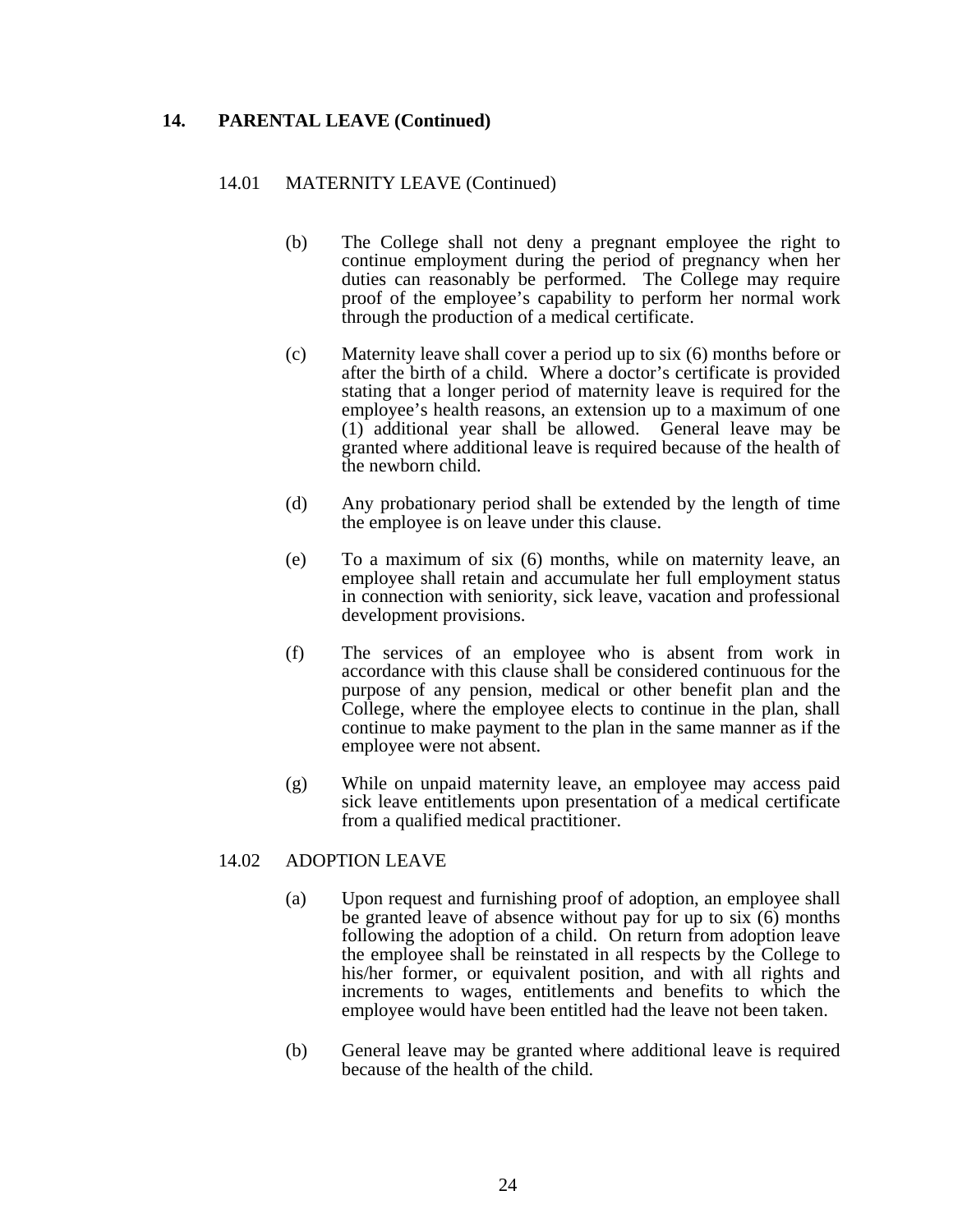### **14. PARENTAL LEAVE (Continued)**

#### 14.02 ADOPTION LEAVE (Continued)

- (c) Any probationary period shall be extended by the length of time the employee is on leave under this clause.
- (d) For a maximum of six (6) months, while on adoption leave, an employee shall retain and accumulate his/her full employment status in connection with seniority, sick leave, vacation and professional development provisions.
- (e) The services of an employee who is absent from work in accordance with this clause shall be considered continuous for the purpose of any pension, medical or other benefit plan and, where the employee elects to continue in the plan, the College shall continue to make payment to the plan in the same manner as if the employee was not absent.

#### 14.03 PARENTAL LEAVE

- (a) Upon four (4) weeks written notice and submission of a medical certificate, an employee is entitled to a leave of absence without pay, and with continued accrual of seniority, sick leave, vacation and professional development provisions, for up to twelve (12) weeks for the mother and up to six (6) months for the father, in order to spend time with a new child.
- (b) The leave must begin:
	- (i) for the mother following eighteen (18) weeks of maternity leave under Clause 14.01;
	- (ii) for the father within fifty-two (52) weeks of the child's date of birth.
- (c) Where the newborn child suffers from a physical, psychological or emotional condition and will be at least six (6) months of age before coming into the employee's actual care and custody, the employee shall be entitled to an additional period of parental leave of up to five (5) weeks.
- (d) On return from parental leave the employee shall be reinstated in all respects by the College to his/her former, or equivalent position, and with all rights and increments to wages, entitlements and benefits to which the employee would have been entitled had the leave not been taken.
- (e) Any probationary period shall be extended by the length of time the employee is on leave under this clause.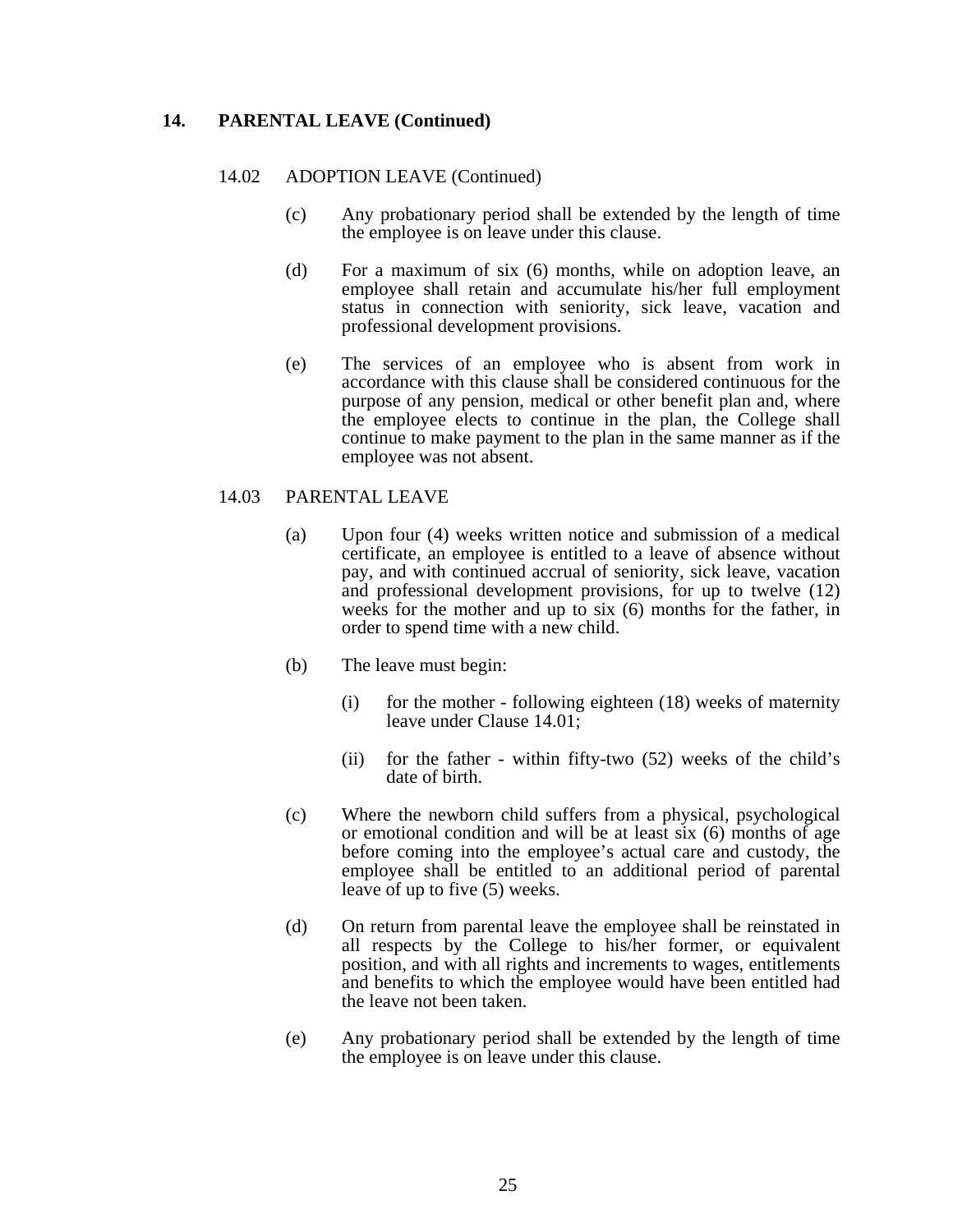### **14. PARENTAL LEAVE (Continued)**

#### 14.03 PARENTAL LEAVE (Continued)

- (f) For a maximum of six (6) months, while on parental leave, an employee shall retain and accumulate his/her full employment status in connection with seniority, sick leave, vacation and professional development provisions.
- (g) The services of an employee who is absent from work in accordance with this clause shall be considered continuous for the purpose of any pension, medical or other benefit plan and, where the employee elects to continue in the plan, the College shall continue to make payment to the plan in the same manner as if the employee were not absent.

### 14.04 PATERNAL LEAVE

 When necessary an employee shall be entitled to two (2) days paternal leave with pay.

#### 14.05 FAMILY ILLNESS

 In the case of illness of a member of the immediate family of an employee, when no one at home other than the employee can provide for the needs of the ill person, the employee shall be entitled, after notifying his/her Dean, to use annual sick leave entitlements up to a maximum of three (3) days at any one time for this purpose.

#### 14.06 COMPASSIONATE LEAVE

 In the case of a life-threatening emergency within the immediate family that requires an employee's attendance, the employee shall be entitled, after notifying his/her Dean, to use annual sick leave entitlement up to a maximum of five (5) days at any one time for this purpose.

#### **15. SICK LEAVE**

#### 15.01 BASIC

 (a) An employee is entitled to sick leave at the rate of one and onehalf  $(1 \ 1/2)$  days per month. An employee having a continuing appointment shall be credited with eighteen (18) days sick leave each year on the first day of April. A newly appointed employee shall be credited, on appointment, with sick leave for the remainder of the fiscal year, i.e. until March 31, at the rate of one and one-half (1 1/2) days per month. A part-time employee is eligible for sick leave on a prorated basis which is calculated at the time it is required.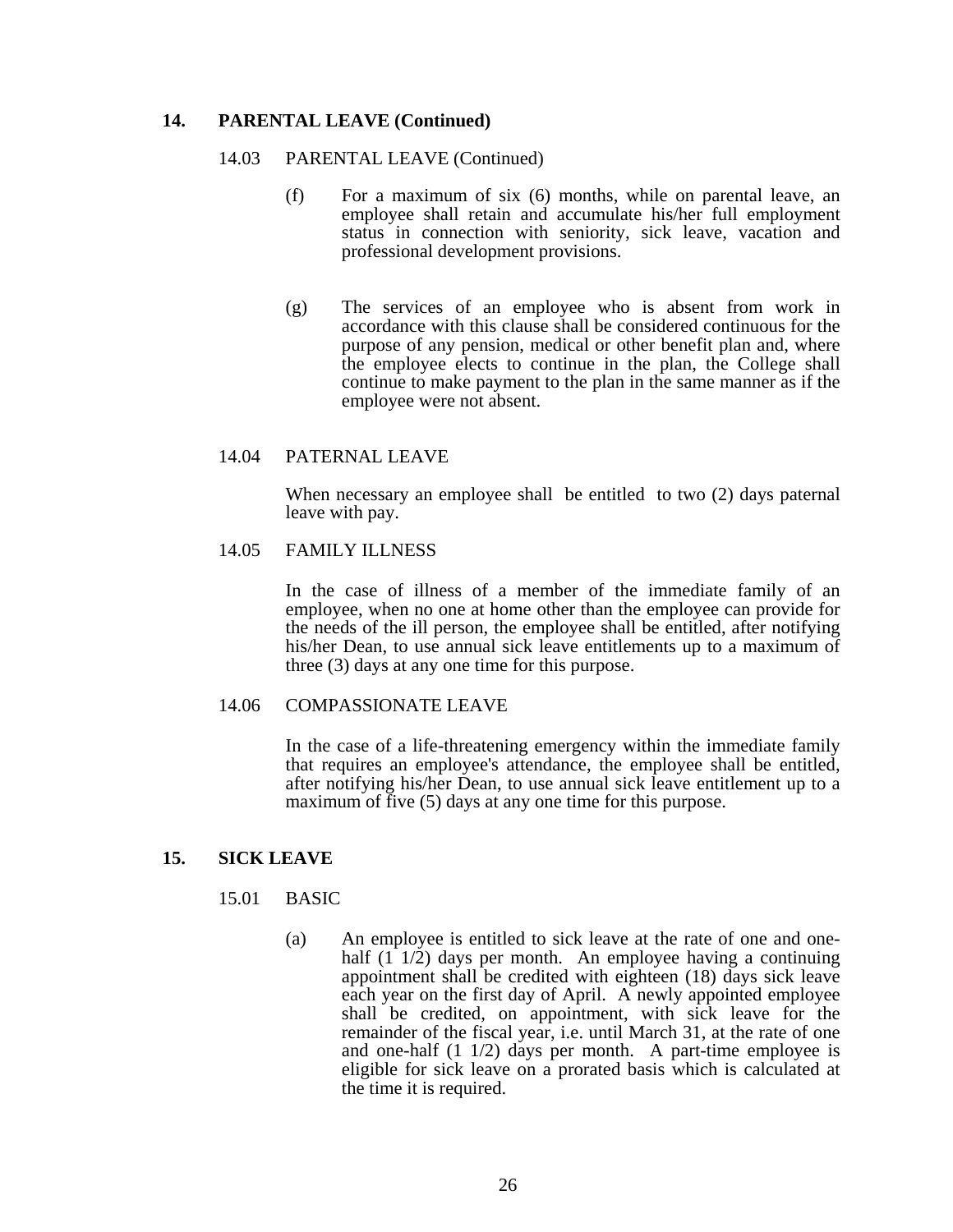## **15. SICK LEAVE (Continued)**

#### 15.01 BASIC (Continued)

 (b) Term employees may accumulate and carry forward all unused sick leave to their future contracts when the break between contracts is six (6) months or less. Any break longer than six (6) months will cancel all previous sick leave credits.

### 15.02 ACCUMULATION

 Unused sick leave shall be cumulative to a maximum of two hundred fifty (250) working days and credited to the employee's sick leave account. A statement of cumulated leaves, effective March 31 of each year, will be available in each division office. Upon retirement, as defined in the Pension (College) Act, the employee may either:

- (a) convert his/her accumulated sick leave to cash on the basis of fifty (50%) percent of one two hundred fiftieth (1/250) of his/her annual salary per day, to a maximum of two hundred fifty (250) days of accumulated sick leave; or
- (b) use the sick leave to retire early on the basis of fifty (50%) percent of one (1) working day for each day's accumulation to a maximum of two hundred fifty (250) days of accumulated sick leave; or
- (c) a combination of (a) and (b);
- (d) where an employee retires on less than full pension, the number of days which may be converted under (a), (b) and (c) above shall be actuarially reduced in the same proportion as is his/her Pension (College) Act;
- (e) deductions shall be made from sick leave entitlements in accordance with the following:
	- i. all absences on account of illness or injury on a normal working day (exclusive of designated paid holidays) and subject to Clause 16, shall be charged against an employee's sick leave credits;
	- ii. there shall be no charge against an employee's sick leave credit when his/her absence on account of illness or injury is less than one-half day;
	- iii. where the period of absence on account of illness is more than one-half day but less than one (1) full day, one-half day only shall be charged as sick leave.
- (f) in the event of death, accumulated sick leave will be paid in full to the employee's designated beneficiary as indicated in the group life insurance policy unless otherwise specified.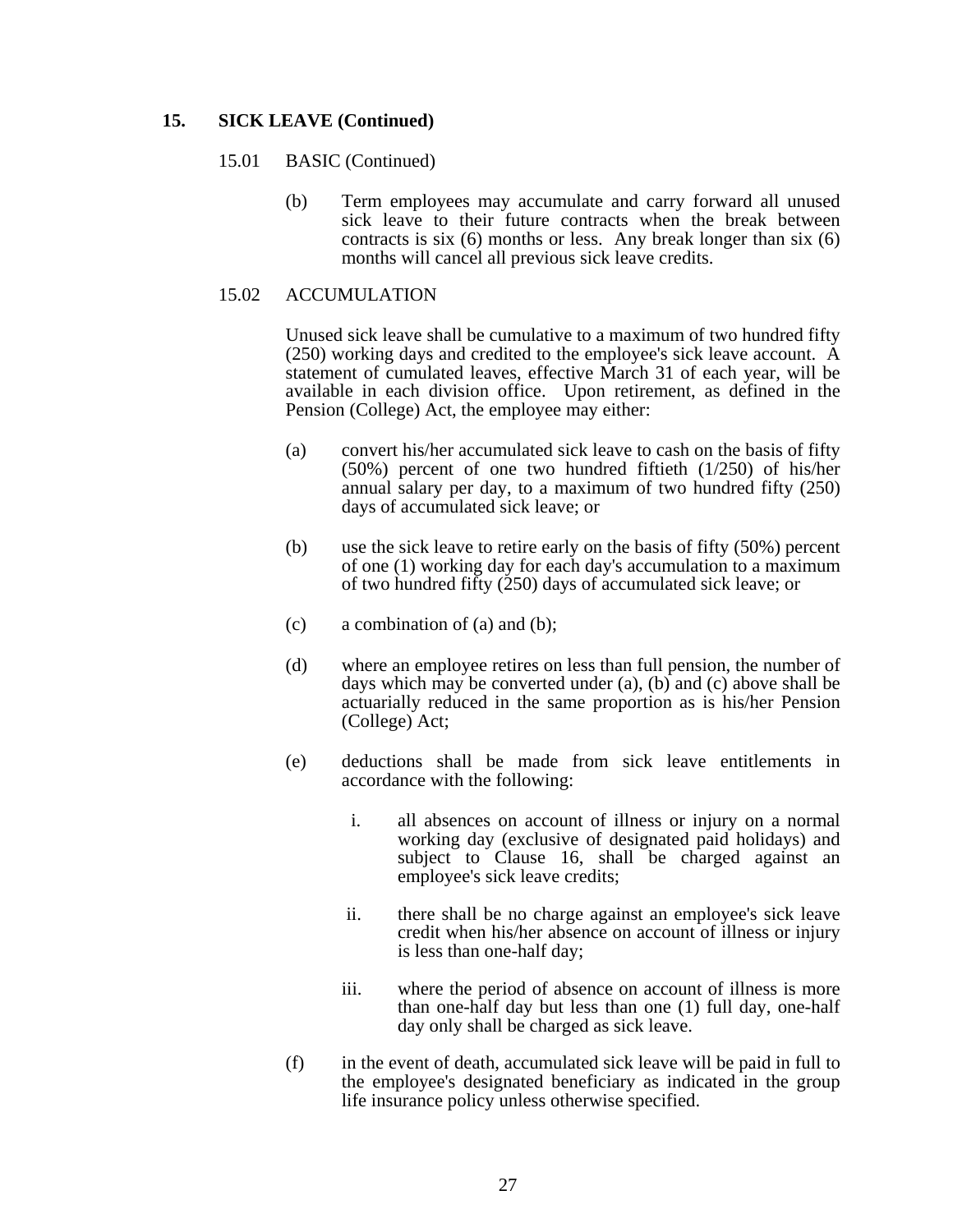### **15. SICK LEAVE (Continued)**

#### 15.03 SICK LEAVE BANK

- (a) Each full-time employee who holds an appointment of one (1) year or longer or a continuing part-time employee having a workload of fifty (50%) percent or more, shall, on April 1 of each year, donate one day's sick leave from his/her sick leave entitlement to a sick leave bank until such time as there is in the bank a number of days equal to six times the number of such fulltime employees, as determined on that date.
- (b) Only those employees as described in (a) are entitled to draw from the bank.
- (c) An employee who has drawn from the bank may not begin to accumulate sick leave, until he/she has repaid the bank one-third of the amount, reckoned to the nearest multiple of three, which he/she has drawn from the bank.
- (d) An employee who exhausts his/her sick leave allotment and accumulation shall be entitled to additional days of sick leave only for those days of absence for which a qualified medical practitioner testifies that the employee was unable to attend to his/her duties at the College.
- (e) All requests for additional sick leave must be submitted in writing, together with the necessary medical certificates, to the Standards and Ethics Committee which shall make a recommendation to the Vice President, Education as to whether or not the employee is to be granted sick leave from the bank and, if applicable, the number of days to be granted. The Committee may not recommend that an employee receive more days from the bank than are necessary to qualify for Disability Insurance benefits.
- (f) In the event that the bank is exhausted, the Union may levy each employee additional days of sick leave and shall be entitled to deposit such days in the bank.

#### **16. WORKERS' COMPENSATION BOARD AND OCCUPATIONAL HEALTH AND SAFETY**

#### 16.01 WORKERS' COMPENSATION BOARD

 The College shall maintain Workers' Compensation Board coverage for all employees.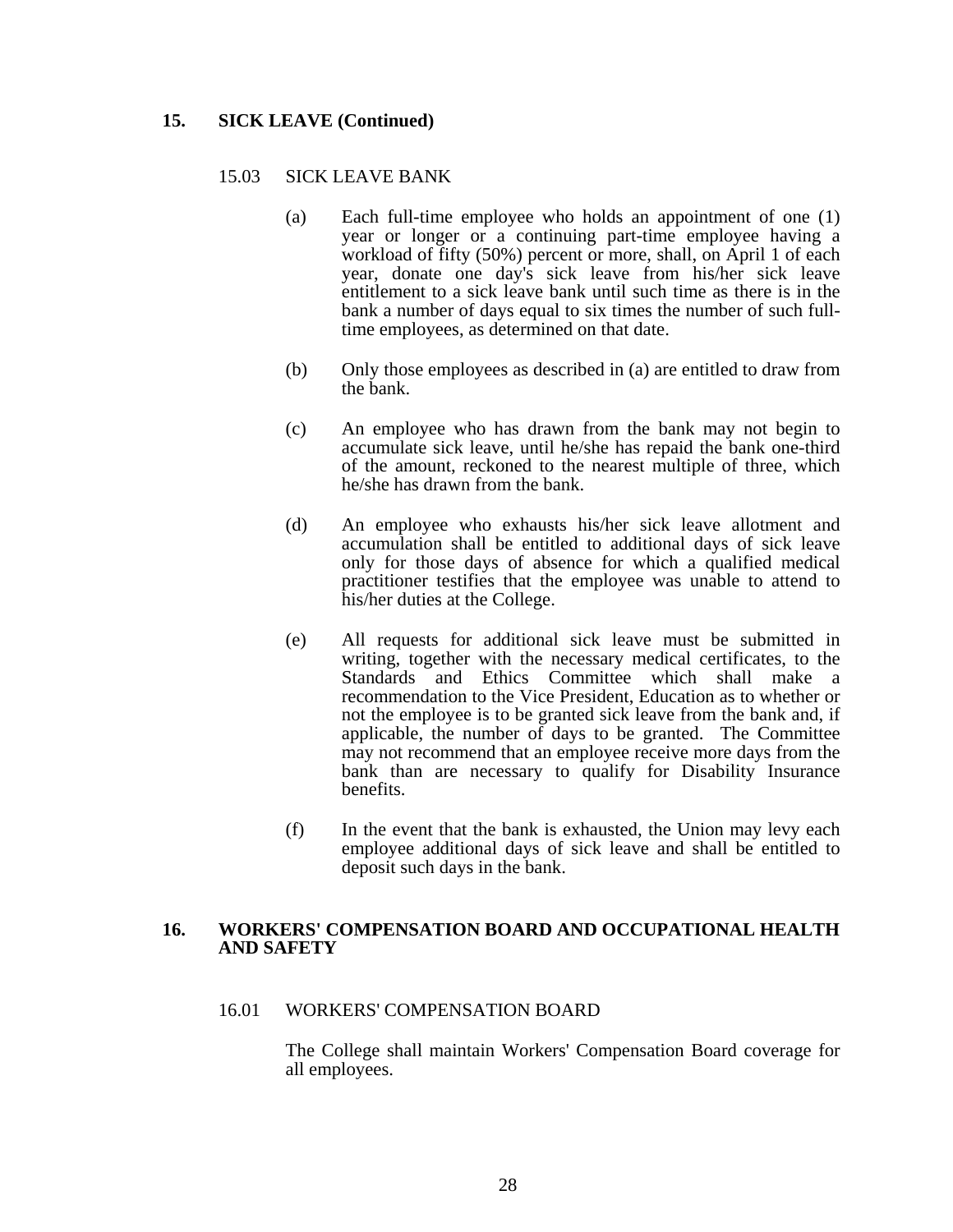#### **16. WORKERS' COMPENSATION BOARD AND OCCUPATIONAL HEALTH AND SAFETY (Continued)**

#### 16.01 WORKERS' COMPENSATION BOARD (Continued)

 Where an employee is on a Claim recognized by the Workers' Compensation Board, the employee shall be entitled to leave, at his/her regular rate of salary, up to a maximum of one hundred twenty-six (126) days for any one claim. Where an employee elects to claim leave with pay under this clause, the Compensation payments received by the employee from the Workers' Compensation Board, shall be remitted to the College. There shall be no deduction from an employee's sick leave as a result of this clause.

### 16.02 OCCUPATIONAL HEALTH AND SAFETY

 The BCGEU and the College agree that regulations made pursuant to the Workers' Compensation Act, The Factories Act or any other statute of the Province of British Columbia pertaining to the working environment, shall be complied with. First Aid kits shall be supplied in accordance with this section.

 All Faculty must attend a WHMIS Educational Seminar provided by the College within the first two months of employment. Faculty handling hazardous materials must also attend a training session within the first two months of employment.

#### 16.02.1 College Occupational Health and Safety Committee

 The College agrees to establish and maintain a College Safety Committee. The Occupational Health and Safety Committee shall be composed of representatives from administration, each Union and each major campus. The BCGEU agrees to support the College in obtaining representatives to serve on the Committee.

 The Occupational Health and Safety Committee may establish subcommittees on any campus where it deems necessary.

 This committee will meet at regular intervals to be determined by the membership and will make recommendations on unsafe, hazardous, or dangerous conditions with the aim of preventing and reducing risk of occupational injury and illness. A copy of all minutes of the Occupational Health and Safety Committees shall be sent to the BCGEU local area office and the bargaining unit Chair. Employees who are representatives of the Occupational Health and Safety Committee shall continue to receive the rate of pay they would have been receiving had they not been attending an Occupational Health and Safety Committee meeting.

#### **16. WORKERS' COMPENSATION BOARD AND OCCUPATIONAL**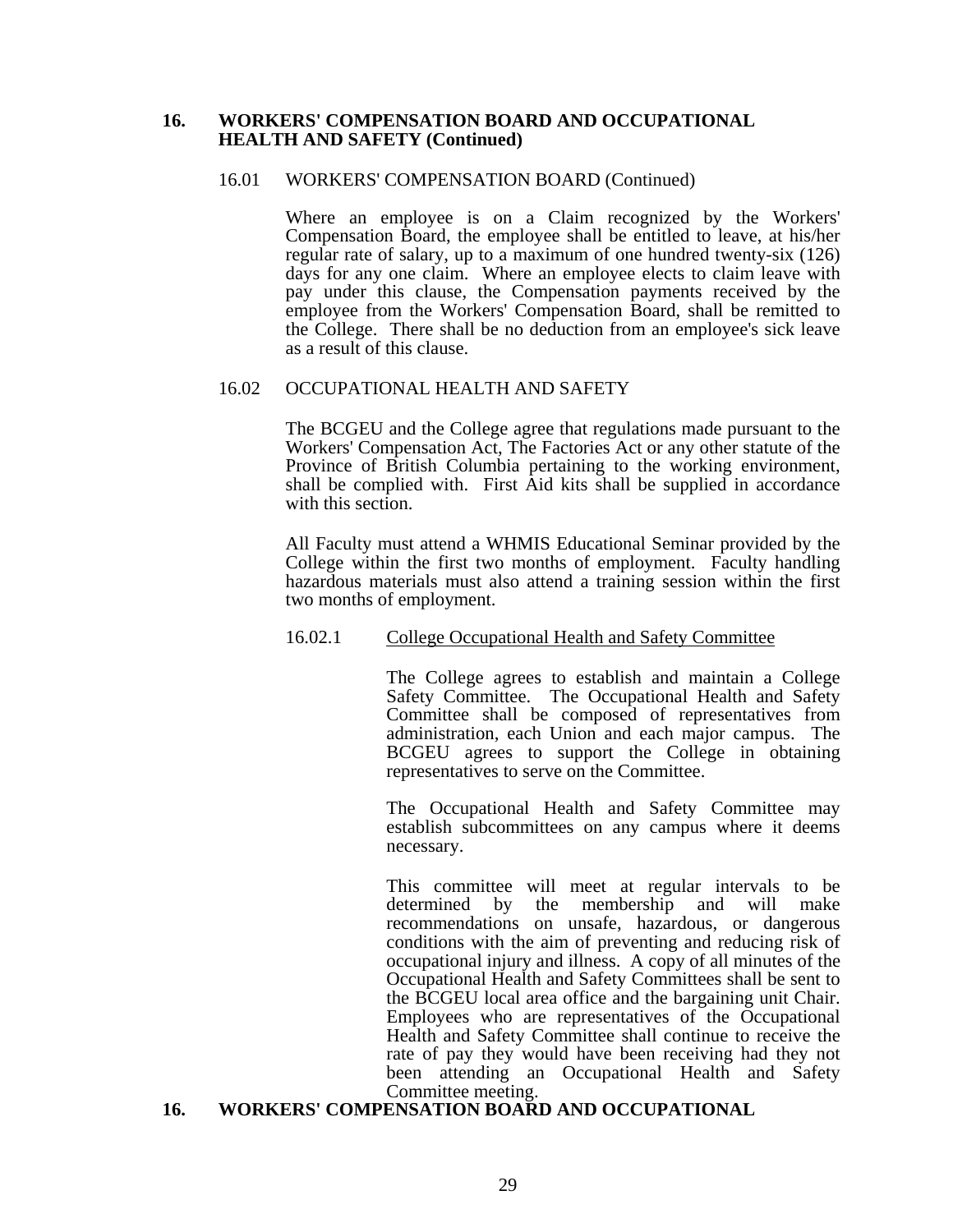### **HEALTH AND SAFETY (Continued)**

#### 16.02 OCCUPATIONAL HEALTH AND SAFETY (Continued)

16.02.1 College Occupational Health and Safety Committee (cont'd)

 No employee shall be disciplined for refusal to work on a job which in the opinion of:

- (a) a member of the Occupational Health and Safety Committee;
- (b) a person designated by the Occupational Health and Safety Committee; or
- (c) a Safety Officer, after an on-site inspection and following discussion with the representative of the College, does not meet the standards established pursuant to the Workers' Compensation Act.

 The employee shall return to the work station when it is declared by the Occupational Health and Safety Committee to meet the standards.

### 16.02.2 Injury Pay Provision

 An employee who is injured on the job during working hours and is required to leave for treatment or is sent home for such injury shall receive payment for the remainder of the shift without deduction from sick leave.

16.02.3 Transportation of Accident Victims

 Transportation to the nearest physician or hospital for employees requiring medical care as a result of an on-thejob accident shall be at the expense of the College.

#### 16.02.4 Investigation of Accidents

 The Occupational Health and Safety Committee shall be notified of each accident or injury to College employees engaged in College activities and shall investigate and report to the employees' Union and President on the nature and cause of the accident. In the event of a fatality, the College shall immediately notify the BCGEU local area office and the bargaining unit Chair of the nature and circumstances of the accident.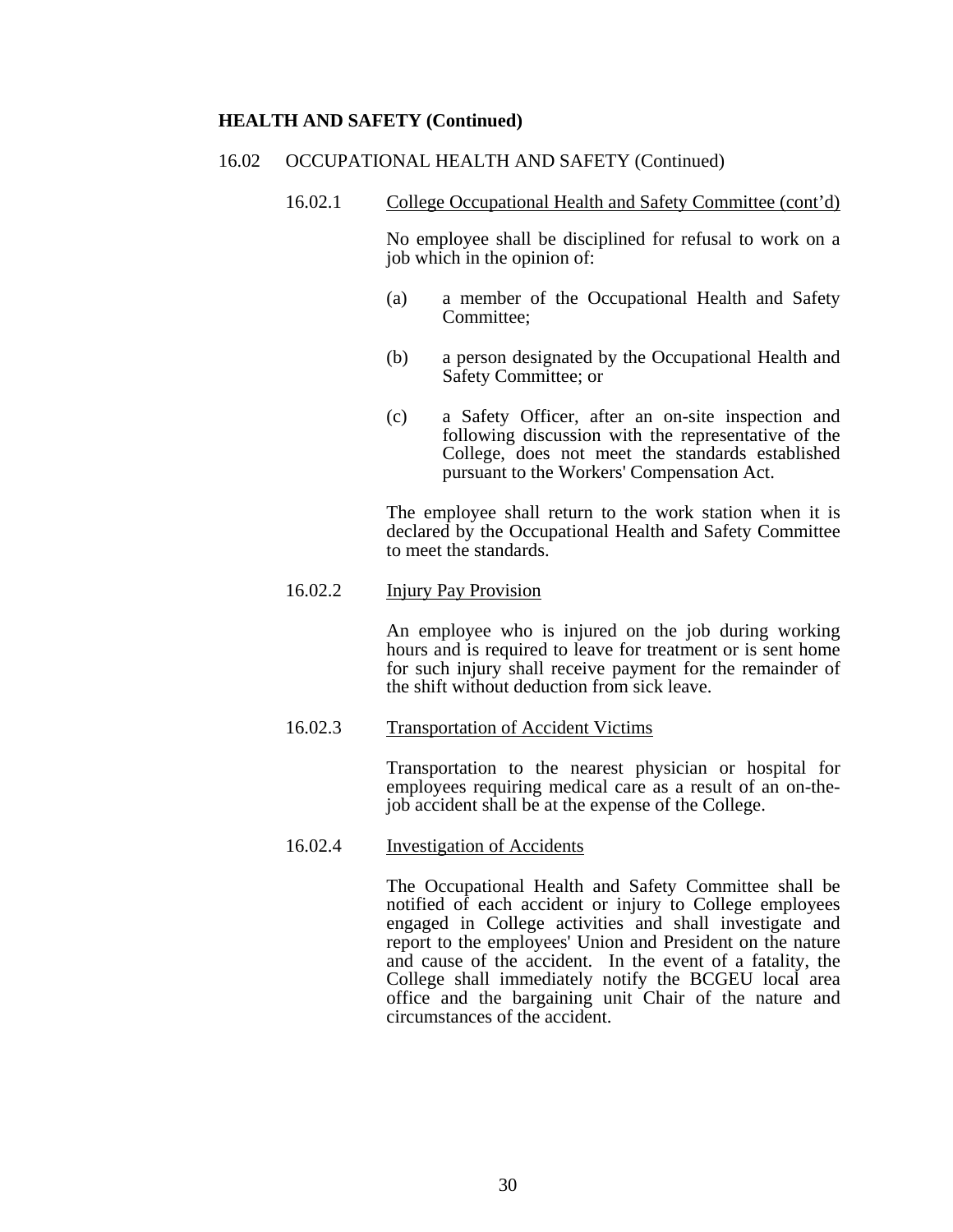### **16. WORKERS' COMPENSATION BOARD AND OCCUPATIONAL HEALTH AND SAFETY (Continued)**

#### 16.02 OCCUPATIONAL HEALTH AND SAFETY (Continued)

### 16.02.5 Industrial First Aid Requirements

- (a) The BCGEU and the College agree that they shall comply with First Aid Regulations made pursuant to the Workers' Compensation Act.
- (b) Upon the advice of the Occupational Health and Safety Committee, the College shall designate an employee as the First Aid Attendant at each major campus.
- (c) Where the College requires an employee to perform First Aid duties in addition to the normal requirements of the job, the cost of obtaining and renewing the Industrial First Aid Certificate shall be borne by the College, and, where necessary, leave to take the necessary courses shall be granted with pay.
- (d) When a member of BCGEU agrees to act as the designated First Aid Attendant at any campus, the member shall receive the stipend that is normally paid by the College to First Aid Attendants.

#### 16.02.6 Safety Courses

- (a) The Occupational Health and Safety Committee will keep itself informed of training programs sponsored by the Workers' Compensation Board or other agencies, and make recommendations for participation.
- (b) The College agrees that a one (1) day training course will be provided by the BCGEU The College agrees to pay the salary for a maximum of two (2) committee members per year.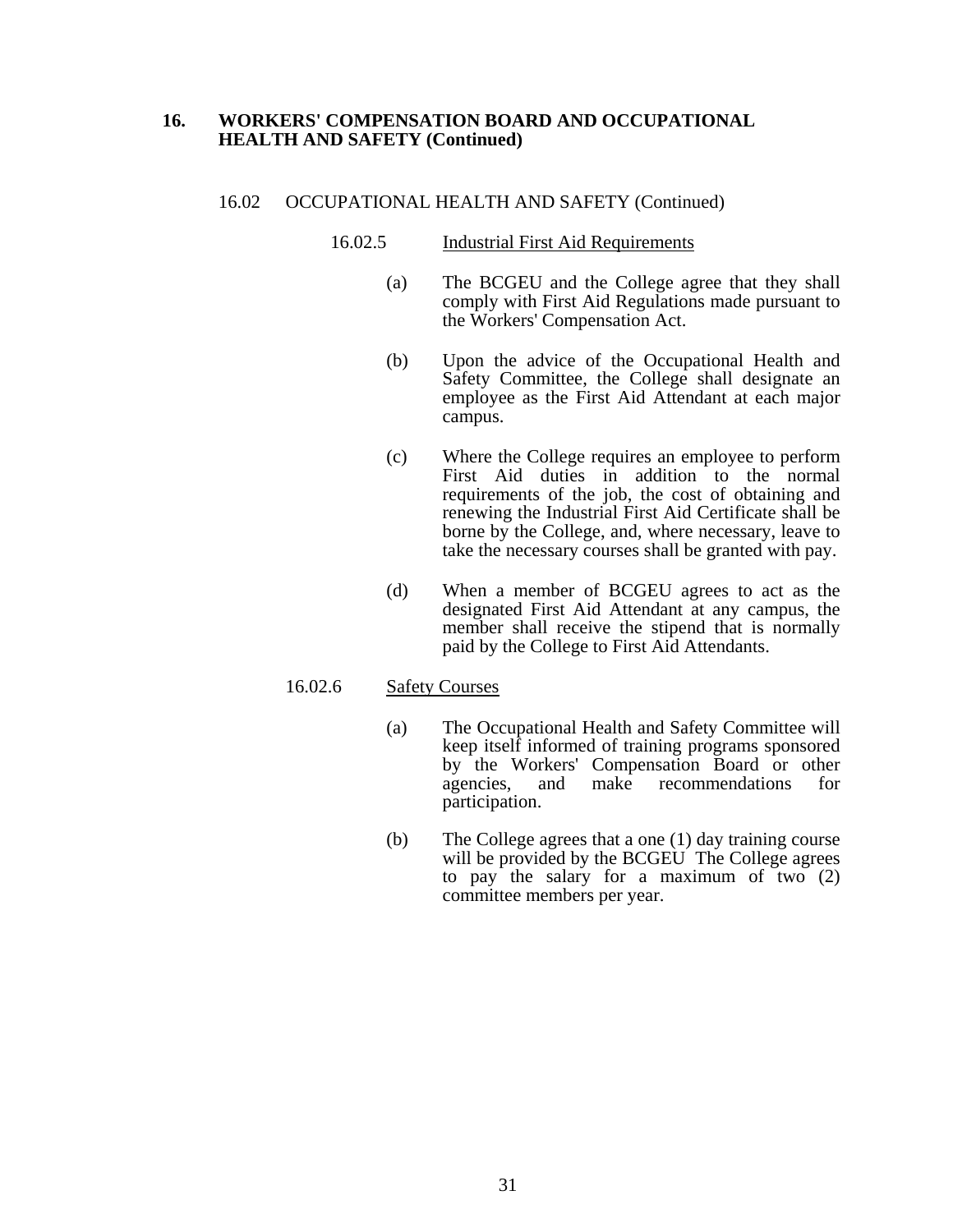## **17. BENEFITS**

- 17.01 (a) All benefits except those provided as a result of the Unemployment Insurance Rebate shall be considered part of this Agreement.
	- (b) Notwithstanding the foregoing, the parties agree that the employee benefits will not change without mutual agreement.
	- (c) Benefits shall be as set forth in the "Employee Benefit Handbook". Each employee shall receive a copy of the Handbook at the time of hiring and at each time changes are made.

### 17.02 MEDICAL SERVICES

 Effective January 1, 1995, the College shall pay all of the costs of a Medical Services Plan and an Extended Health Benefit Plan for full-time employees with an appointment of one (1) full month or longer. Premiums for employees on less than full-time appointments will be shared on a prorated basis. All administrative costs for these plans shall be borne by the Board. Subject to Clause 17.06, participation in this plan shall be a condition of employment for all employees holding appointments of fifty (50%) percent or greater unless covered in another plan. Appointments of less than fifty (50%) percent will also be granted coverage upon application to Employee Support and Development Services.

#### 17.03 DENTAL PLAN

 The College shall pay one hundred percent (100%) of the premium costs of a Dental Services Plan carried by C.U. & C. Premiums for employees on less than full-time appointments will be shared on a prorated basis. The Plan shall provide for payment of one hundred percent (100%) of costs for items listed under Plan A of C.U. & C. materials, seventy-five percent (75%) of costs for items listed under Plan B of C.U. & C. and fifty percent (50%) for items listed under Plan C of C.U. & C. Each fulltime employee who has a continuous appointment of ten (10) months or longer, or continuing part-time employee with an appointment of at least fifty percent (50%) is eligible to participate in the plan.

 Participation of eligible employees in the plan shall be a condition of employment unless the employee is covered in another plan.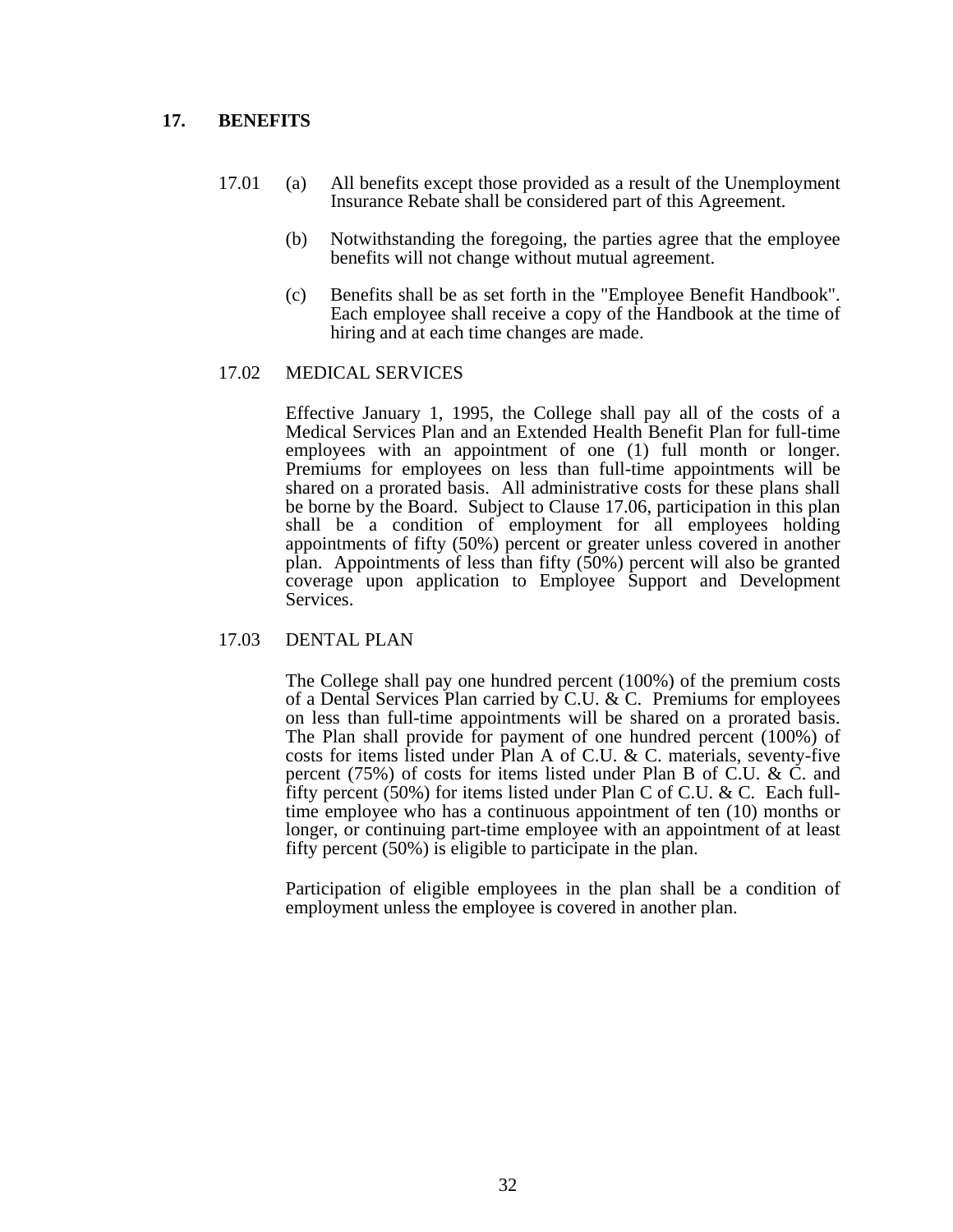### **17. BENEFITS (Continued)**

### 17.04 GROUP LIFE

 The College shall pay one hundred percent (100%) of the premium costs of a group life insurance policy which provides for the payment of seventy-five thousand dollars (\$75,000) on the death of an employee. Premiums for employees on less than full-time appointments will be shared on a prorated basis. Each full-time employee who has an appointment of four (4) months or longer, or continuing part-time employee with a workload of at least fifty percent (50%), is eligible to participate in the plan. Participation of eligible employees shall be a condition of employment.

#### 17.05 DISABILITY PLAN

 Effective midnight March 31, 1995, the College shall pay all of the costs of a Group Disability Insurance Plan which provides for a monthly taxable income of two-thirds (66 2/3%) of gross monthly salary.

 Administrative costs of this plan shall be borne by the Board. Each fulltime employee who has an appointment of four (4) months or longer, or continuing part-time employee with a workload of at least fifty percent (50%), is eligible to participate in the plan. Participation of eligible employees in this plan shall be a condition of employment.

 The employee in receipt of Disability Income benefits under the group plan will have the opportunity to participate during a period not exceeding two (2) years in College benefit plans, as applicable but will be required to pay one hundred percent (100%) of the premium costs thereof.

 The employee in receipt of Disability Income benefits under the group plan will be entitled to return to the employ of the College during a period not exceeding two (2) years upon submission of a medical certificate indicating fitness for work.

 Should a single illness exceed ninety (90) calendar days in duration, an eligible employee must apply for disability insurance benefits in accordance with the terms of the plan.

 Seniority shall continue to accumulate during the period of disability to a maximum of two (2) years.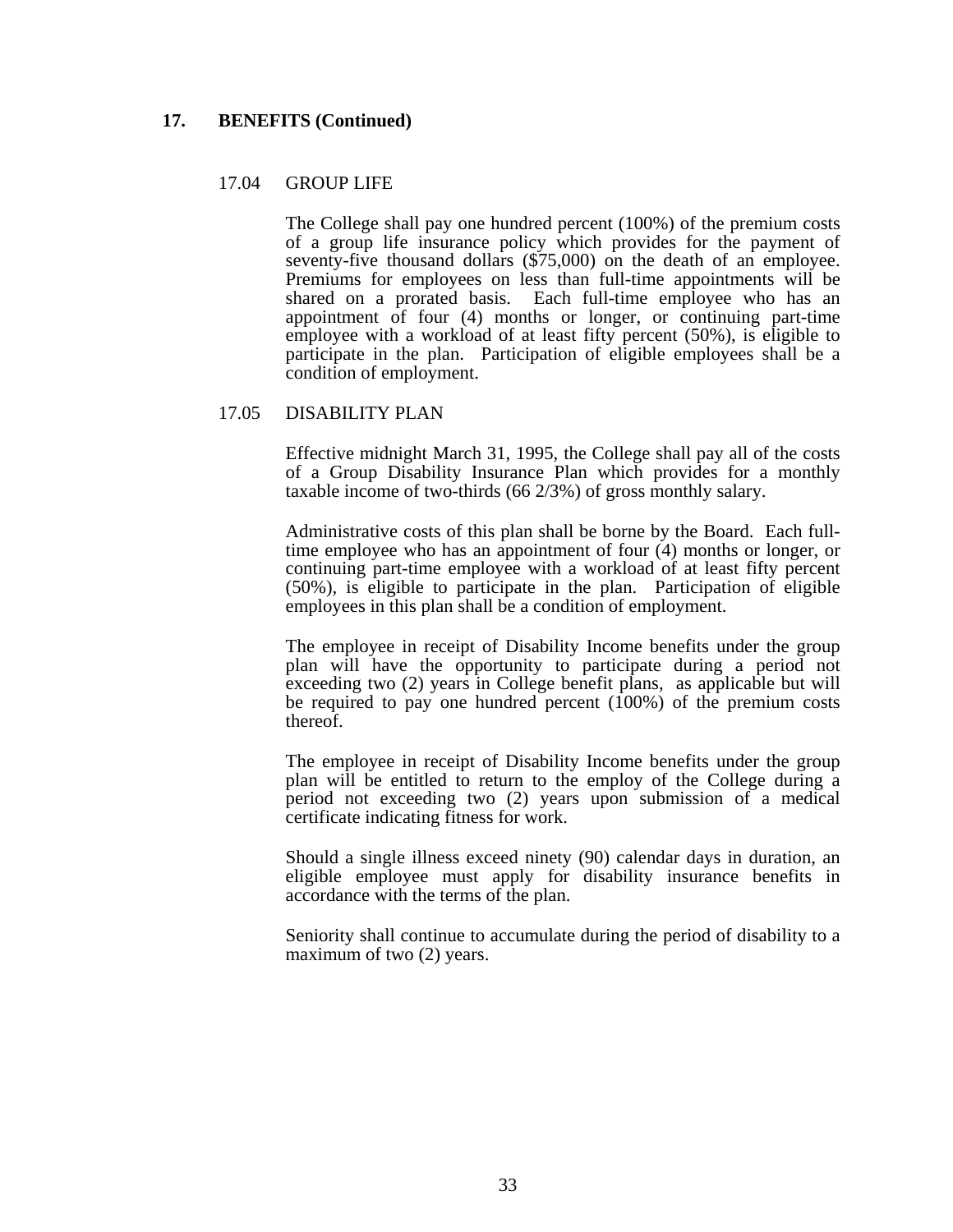### **17. BENEFITS (Continued)**

#### 17.06 EMPLOYEE ASSISTANCE PROGRAM

 Where there is in place an Employee Assistance Program jointly agreed to by the Board and BCGEU, participation by BCGEU members shall be a condition of employment.

#### 17.07 COVERAGE FOR PART-TIME AND TERM APPOINTMENTS

 Employees with appointments of more than one (1) month shall be entitled to receive medical benefits. In the case where successive term appointments result in a term of uninterrupted employment of more than four (4) months, the employee shall be eligible for group life and disability benefits from the date of the beginning of the contract which results in the total period of employment exceeding four (4) months.

 All successive appointments and all appointments which are split by a period of ten (10) days or less shall be included as uninterrupted employment.

 A continuing employee who has been laid off as defined in Clause 3.05(a), and who is recalled to term employment, will continue to be entitled to all benefit plan coverages.

#### **18. RETIREMENT**

#### 18.01 RETIREMENT ALLOWANCE

 If the College is able to obtain an allocation from the Consolidated Revenue Fund for the purposes outlined below, then upon retirement from service, an employee who transferred October 1, 1975 from Public Service to College employ and who has completed twenty (20) years of continuous service and who under the provisions of the Public Service Superannuation Act is entitled to receive a superannuation allowance on such retirement, is entitled to an amount to be paid out of the Consolidated Revenue Fund equal to his/her salary for one month, and for each full year of service exceeding twenty (20) years but not exceeding thirty (30) years, is entitled to an additional amount equal to one-fifth (1/5) of his/her monthly salary.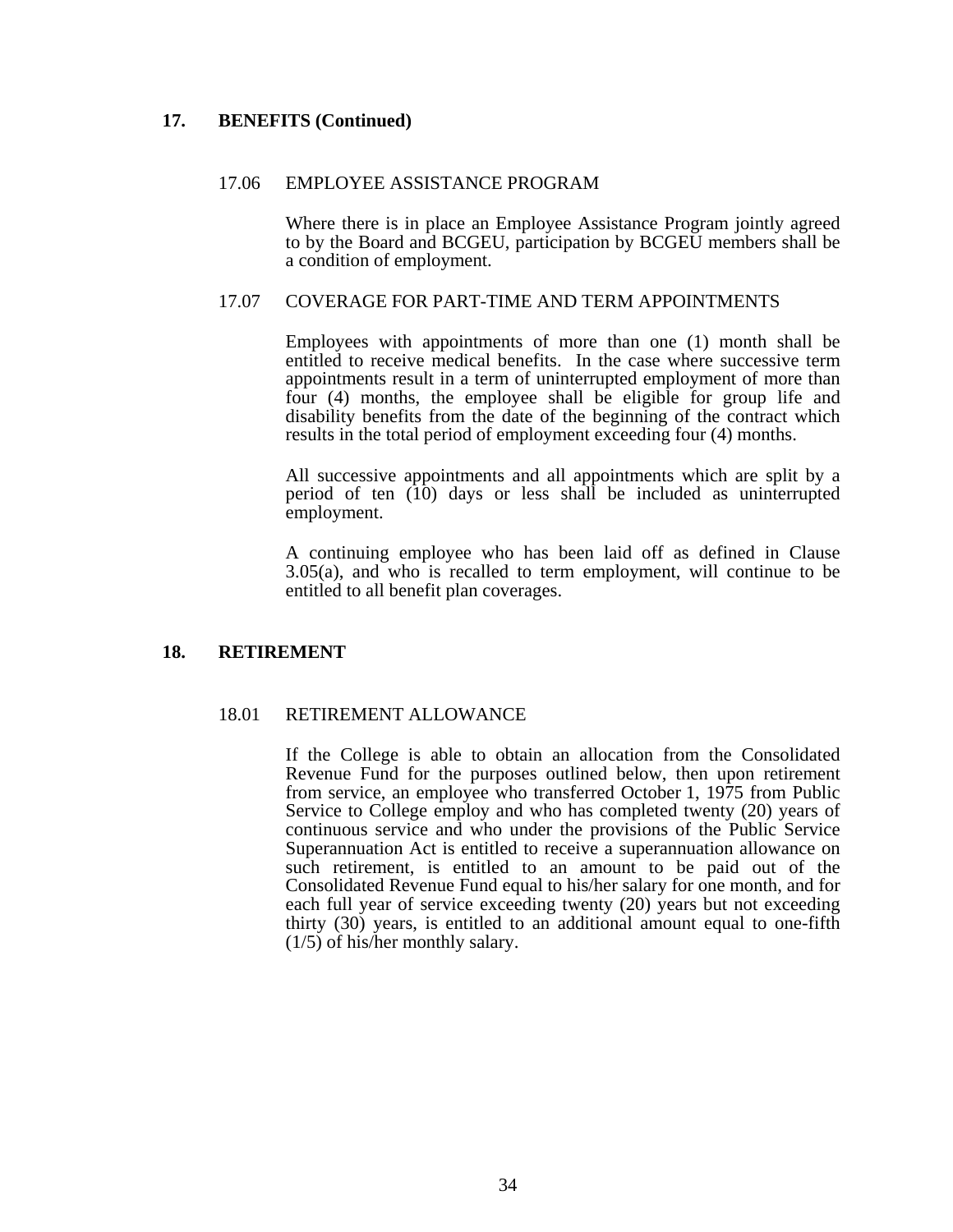### **18. RETIREMENT (Continued)**

### 18.02 EARLY RETIREMENT

 A full-time faculty member, in order to facilitate gradual retirement, may, upon reaching the age of fifty-five (55), apply for status as a continuing part-time employee, with the percentage of work load to be mutually acceptable to the College and the employee, but not less than fifty percent (50%). Salary and benefits shall be prorated in accordance with the percentage of work load.

### 18.03 EARLY RETIREMENT INCENTIVE

 In those departments in which a reduction in staff is required, a faculty member shall be eligible to apply for an early retirement incentive providing he/she meets the following conditions:

- (a) is age fifty-five  $(55)$  or over;
- (b) has a minimum of ten (10) years pensionable service with the College;
- (c) holds a continuing appointment at the College.

 A faculty member who opts to take early retirement shall be paid a retirement incentive of ten percent (10%) of his/her annual salary times the number of years remaining until age sixty-five (65) to a maximum of one (1) year's salary, in addition to all other retirement benefits. An employee who, upon joining the College, requested and was granted by the Board exemption from participation in the College Pension Plan, may apply to the Board for permission to be included in this clause.

Where this clause is applied, Clause 3.03 will not be applied.

## **19. PARKING**

 The College shall provide parking near the place of employment at no cost to the employee.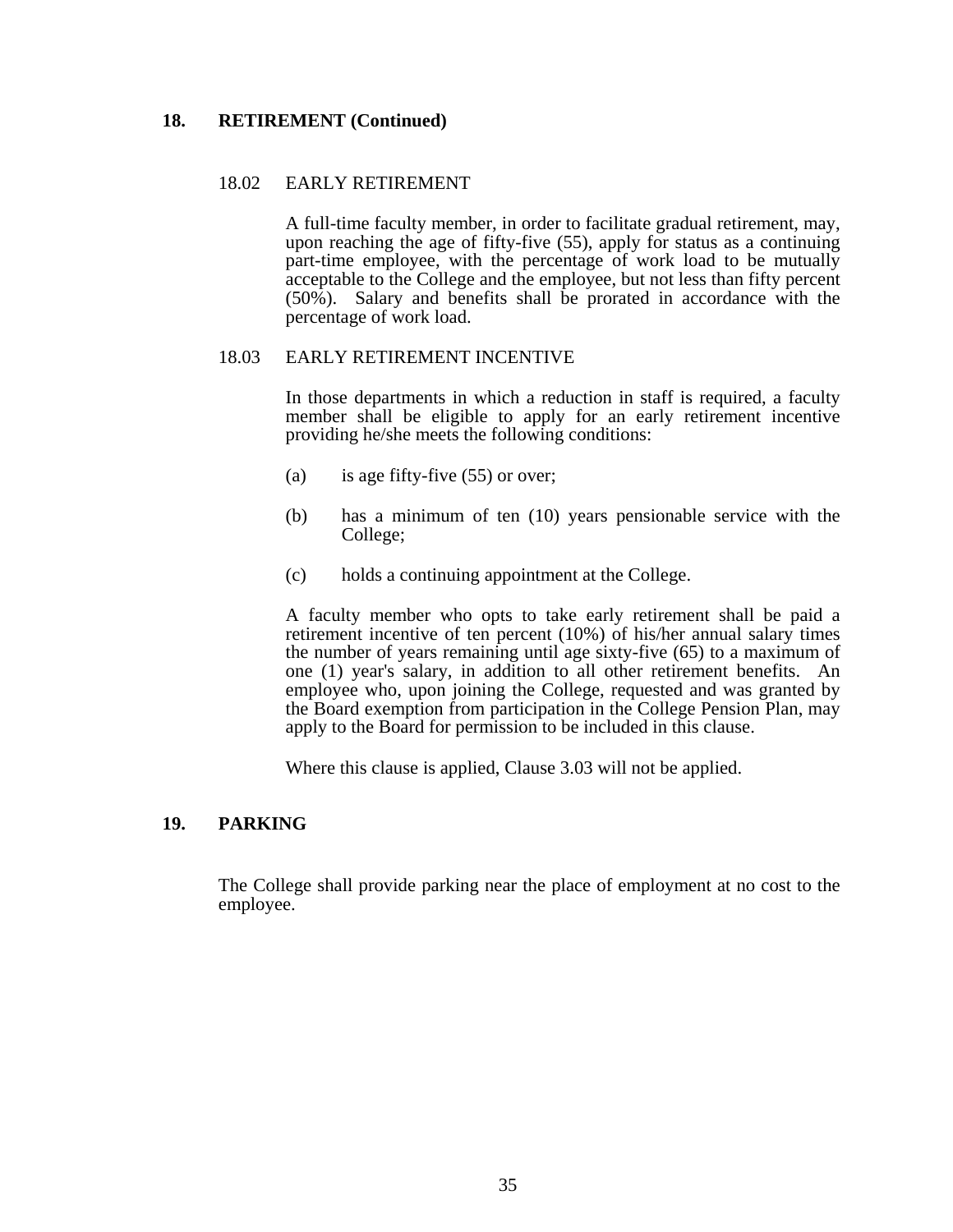### **20. INDEMNITY**

 Except where a joint Union-College Committee considers that there has been flagrant or willful negligence on the part of an employee, the College agrees not to seek indemnity against an employee whose actions result in a judgment against the College. The College agrees to pay any judgment against an employee arising out of the performance of his/her duties. The College also agrees to pay any legal costs incurred in the proceedings.

## **21. RESOLUTION OF DISPUTES**

#### 21.01 UNION REPRESENTATION

 The Union has a right to represent its members in dealings with the Board related to the administration of this agreement. It will determine how and under what conditions it will assist a member in preparing and presenting any grievance in accordance with grievance procedures outlined in the contract.

### 21.02 GRIEVANCE PROCEDURE

 The College and the Union recognize that grievances may arise concerning:

- a) differences between the parties respecting the interpretation, application, operation, or any alleged violation of a provision of this Agreement, including a question as to whether or not a matter is subject to arbitration; or
- b) the dismissal, discipline, or suspension of an employee bound by this Agreement.

 An employee who wishes to present a grievance at Step 1 of the grievance procedure, in the manner prescribed in Clause 21.03, must do so no later than thirty (30) days after the date on which he/she was notified orally or in writing, of the action or circumstances giving rise to the grievance, or on which he/she first became aware of the action or circumstances giving rise to the grievance.

 In the case of a dispute arising from an employee's dismissal or suspension, the grievance may commence at Step 2 of the grievance procedure within thirty (30) days of the employee receiving notice of dismissal or suspension.

#### 21.03 STEP 1

 Before a written grievance can be submitted at Step 2 of the grievance procedure, every effort shall be made to settle the dispute at Step 1.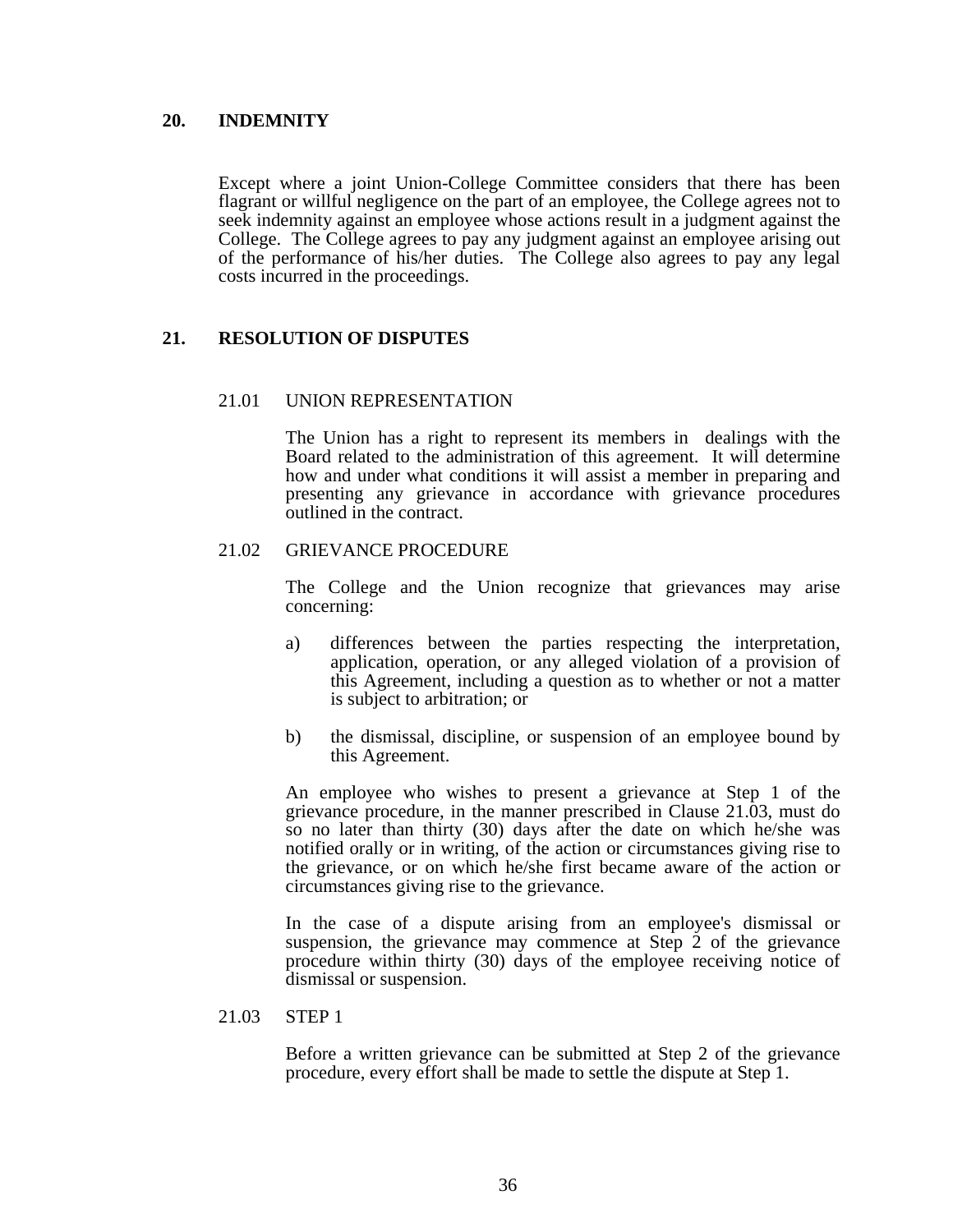### **21. RESOLUTION OF DISPUTES (Continued)**

#### 21.03 STEP 1 (Continued)

- a) The aggrieved employee shall request a discussion with the administrator and shall specify that this is Step 1 of a grievance and the nature of the grievance. The employee has the right to have a Union representative present at such a meeting.
- b) The administrator will have seven (7) days to investigate the matter and respond.

#### 21.04 STEP 2

 An employee who wishes to pursue a grievance at Step 2 must do so within fourteen (14) days of having received the response from Step 1. The grievance will be submitted on the appropriate form setting out the nature of the grievance and the circumstances from which it arose, and the remedy sought.

 The grievance will then be reviewed by a committee of two representatives of the Union, one of whom will be the staff representative or designate and the other designated by the staff representative, and two representatives of the College, one of whom shall be the President or designate. The Committee must meet to review the grievance within fourteen (14) days of its receipt. The College will respond in writing following the committee's review. If there is no resolution within thirty (30) days from the date of the first committee review meeting, the matter may be referred to arbitration.

#### 21.05 TIME LIMIT TO FILE TO ARBITRATION

 Failing satisfactory settlement at Step 2, the Union President or designate may inform the College of intent to submit the dispute to arbitration within:

- a) Fourteen (14) days after the College decision has been received; or
- b) Fourteen (14) days after the College decision was due.

#### 21.06 ADMINISTRATIVE PROVISIONS

- a) Grievances and replies at Step 2 of the grievance procedure and notification to arbitrate shall be by registered mail or facsimile (original to follow in regular mail).
- b) Grievances, replies, and notification shall be deemed to be presented on the day on which they are registered or sent by facsimile, and received on the day they were delivered to the appropriate office of the College or the Union.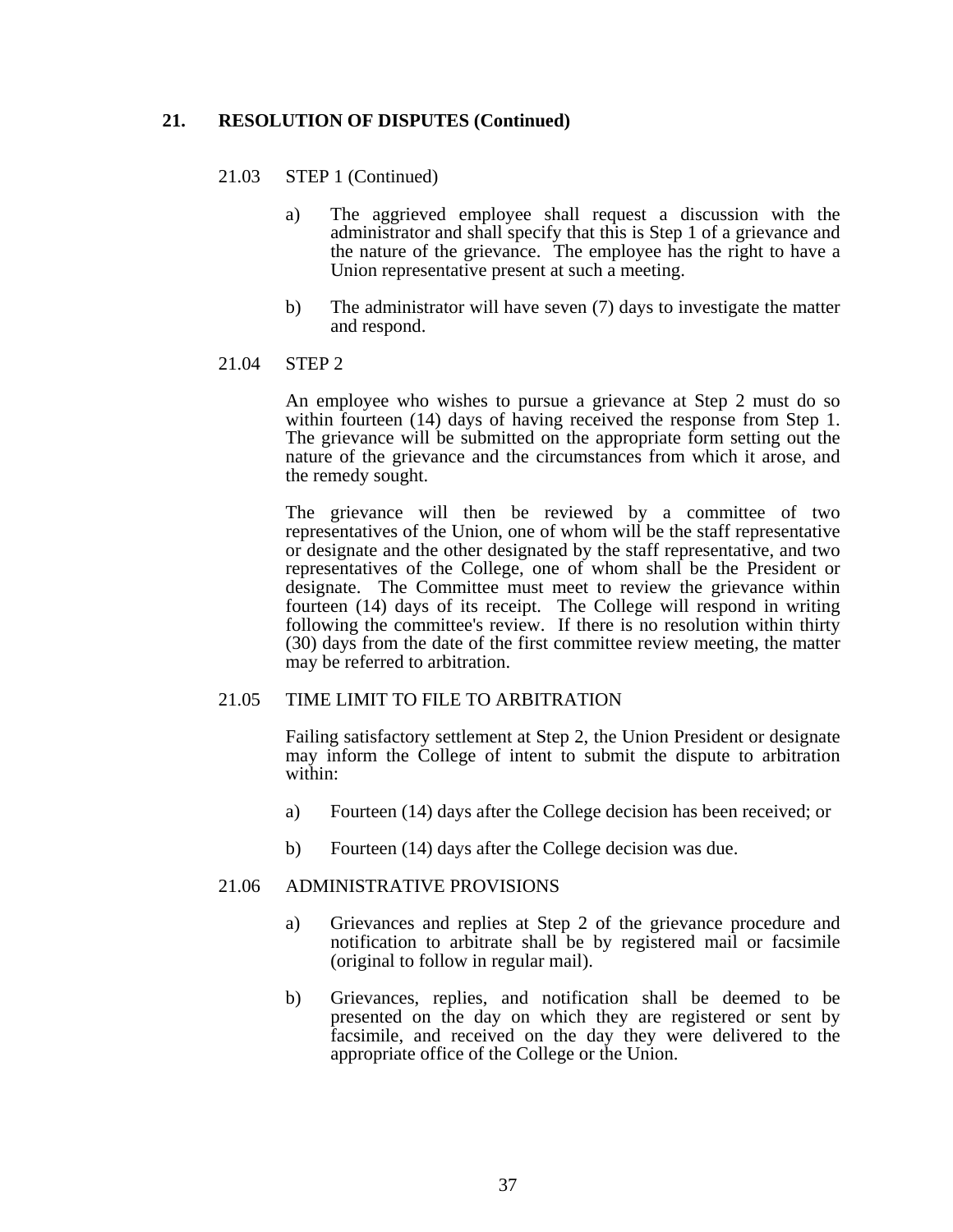## **21. RESOLUTION OF DISPUTES (Continued)**

#### 21.06 ADMINISTRATIVE PROVISIONS (Continued)

 c) In the event of a dispute, strike, lock-out, or other work stoppage in the Canada Post Office within British Columbia, this section shall not apply.

#### 21.07 SINGLE ARBITRATOR

 When a party has requested that a grievance be submitted to Arbitration, the grievance shall be submitted to a mutually agreed upon Arbitrator.

#### 21.08 SINGLE ARBITRATOR PROCEDURE

 The Arbitrator may determine his own procedure in accordance with due process and shall give full opportunity to all Parties to present evidence and make representations. He shall hear and determine the difference or allegation and shall render a decision within thirty (30) days of the conclusion of the Hearing.

### 21.09 DECISION OF ARBITRATOR

 The Decision of the Arbitrator shall be final, binding, and enforceable on the Parties. The Arbitrator shall have the power to dispose of a discharge or discipline grievance by any arrangement which he/she deems just and equitable. However, the Arbitrator shall not have the power to change this Agreement or to alter, modify, or amend any of its provisions.

#### 21.10 DISAGREEMENT ON DECISION

 Should the parties disagree as to the meaning of the Arbitrator's decision, either party may apply to the Arbitrator to clarify the decision, which he/she shall make every effort to do within seven (7) days of receipt of such application.

#### 21.11 EXPENSES OF ARBITRATOR

 Each party shall pay one half (1/2) of the fees and expenses of the Arbitrator.

#### 21.12 DEVIATION FROM GRIEVANCE PROCEDURE

 The College agrees that after a grievance has been initiated by the Union, the College's representatives will not enter into discussion or negotiation with respect to the grievance either directly or indirectly with the aggrieved employee without the consent of the Union.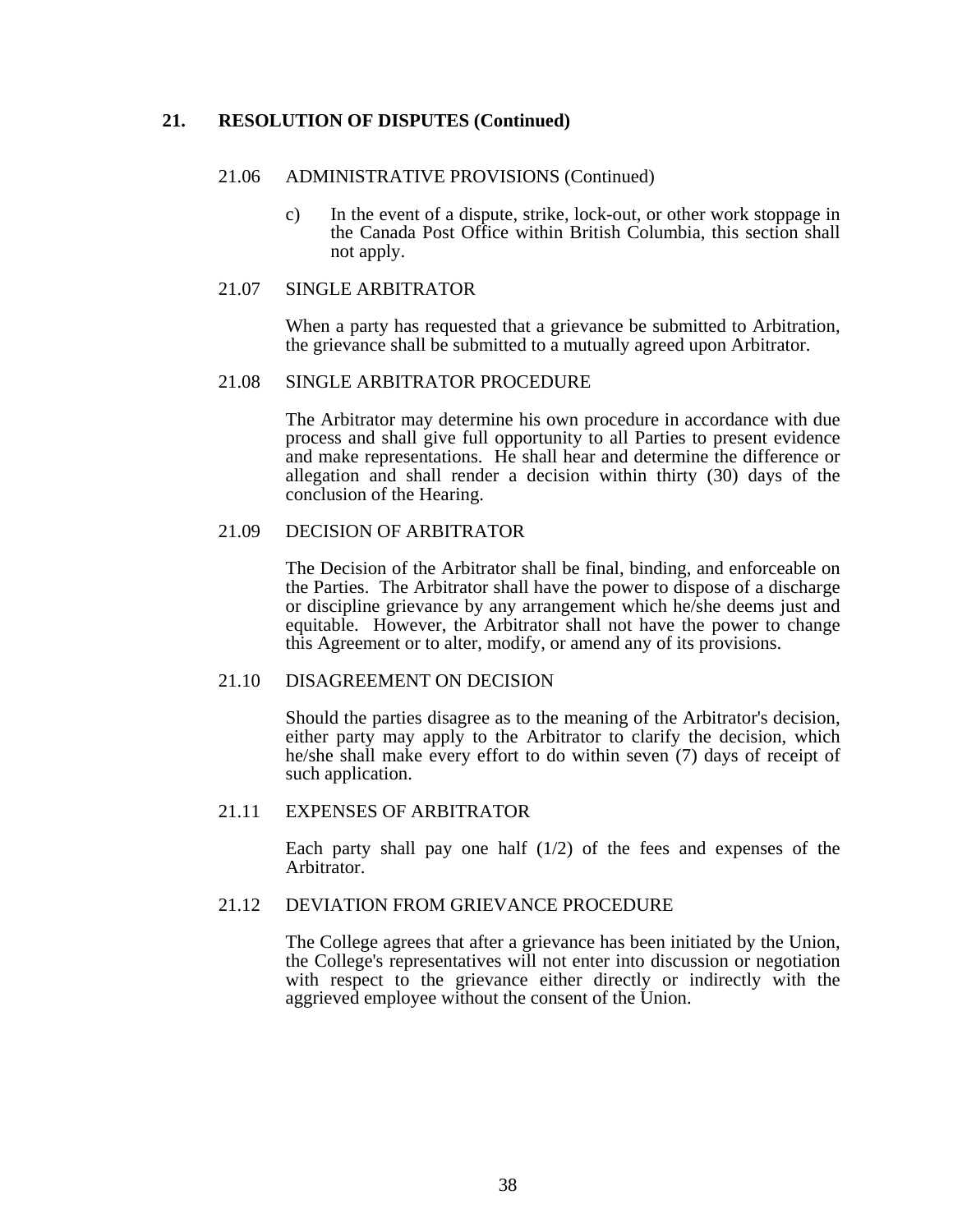## **21. RESOLUTION OF DISPUTES (Continued)**

### 21.12 DEVIATION FROM GRIEVANCE PROCEDURE (Continued)

 In the event that after having initiated a grievance through the grievance procedure, an employee endeavours to pursue the same grievance through any other channel, then the Union agrees that pursuant to this clause the grievance shall be considered to have been abandoned.

### 21.13 POLICY GRIEVANCE

 Where either party to this Agreement disputes the general application, interpretation, or alleged violation of a clause of this Agreement, the dispute shall be discussed initially with the College or the Union, as the case may be, within thirty (30) days of the occurrence. Where no satisfactory agreement is reached within a further thirty (30) days, either party may submit the dispute to arbitration as identified in Clause 21.07.

### 21.14 TECHNICAL OBJECTIONS TO GRIEVANCES

 It is the intent of both parties to this Agreement that no grievance shall be defeated merely because of a technical error other than time limitation in processing the grievance through the grievance procedure. To this end an Arbitrator shall have the power to allow all necessary amendments to the grievance and the power to waive formal procedural irregularities in the processing of a grievance in order to determine the real matter in dispute and to render a decision according to equitable principles and the justice of the case.

#### 21.15 EFFECTIVE DATE OF SETTLEMENTS

 Settlements reached at any step of the grievance procedure in this clause, other than Clause 21.13, shall be applied retroactively to the date of the occurrence of the action or situation which gave rise to the grievance, but not prior to the effective date of the Agreement in effect at the time of the occurrence or the date set by an Arbitrator, unless another date is agreed upon by both parties.

### 21.16 AMENDING TIME LIMITS

 The time limits fixed in the grievance and arbitration procedure may be altered by mutual consent of the parties, but the same must be in writing.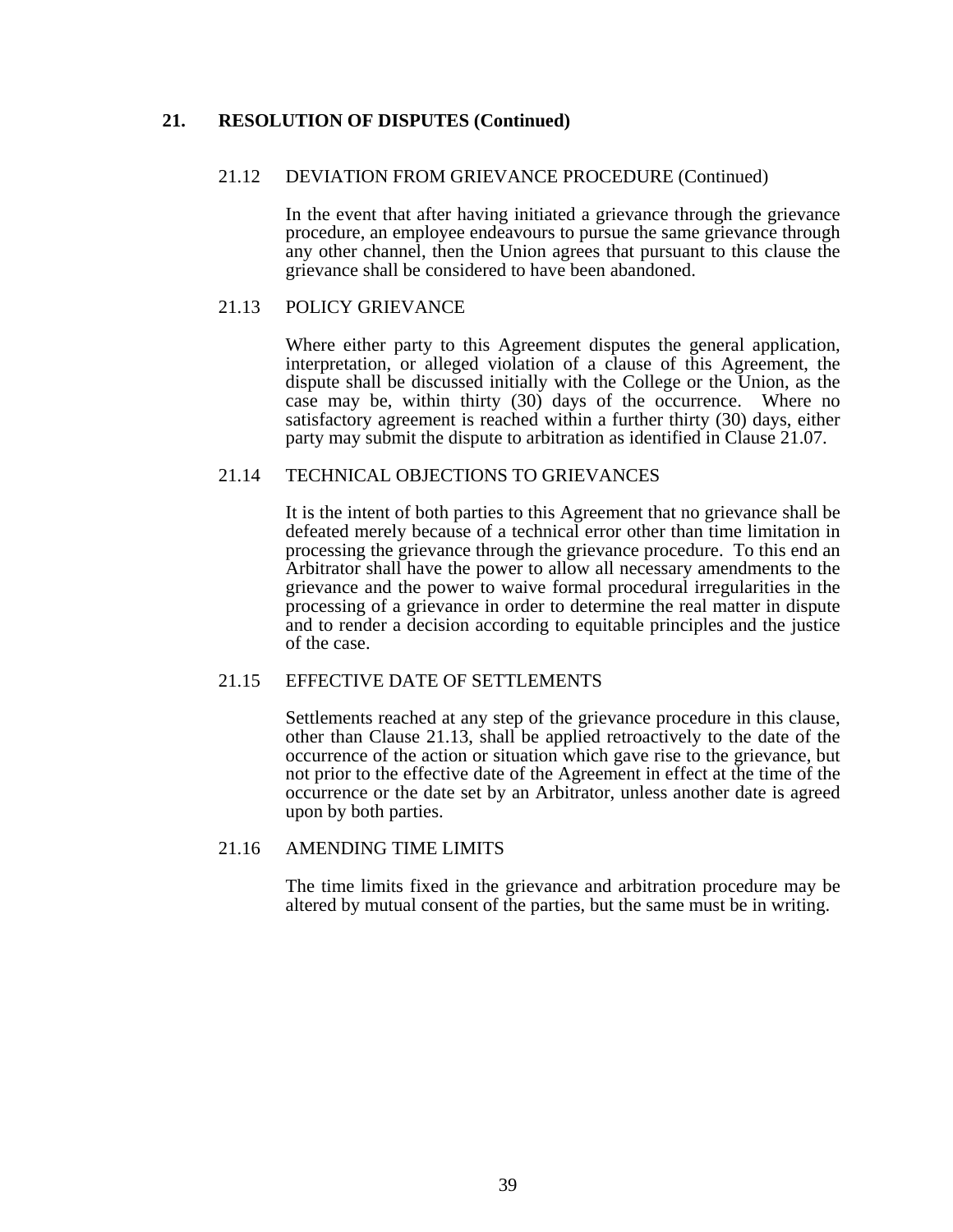### **22. UNION MEMBERSHIP AND DUES**

#### 22.01 BARGAINING UNIT DEFINITION

 The bargaining unit shall include full-time and part-time instructors (as described in the certification statement of BCGEU Local 701 Camosun College) employed by the College to teach vocational, technical and trades training programs or courses.

#### 22.02 MEMBERSHIP

 All employees covered by this Agreement shall as a condition of employment, hold and maintain membership in the Union except where exempted and as outlined under the *Labour Relations Code*.

#### 22.03 UNION RECOGNITION AND RIGHTS

 The Union agrees that any activities relevant to the administration of the Collective Agreement or other Union activities, which must be conducted during working hours, will be carried out in a professional manner with primary consideration to instructional duties. Where the College feels that such activities are interfering inappropriately with instructional duties, the parties agree to meet and resolve the matter.

#### 22.04 DUES

 The College agrees to deduct each month from the monthly salary of each employee, one-twelfth (1/12) of the total annual Union dues as determined by the Union, and any special levies which the Union may determine as authorized by its Constitution. This sum will be transmitted to the Union without delay, and this sum will be shown on the T4 slip, after the Union has confirmed receipt of these dues.

 All deductions shall be remitted to the President of the Union not later than twenty-eight (28) days after the date of deduction and the College shall also provide a list of names of those employees from whose salaries such deductions have been made together with the amounts deducted from each employee.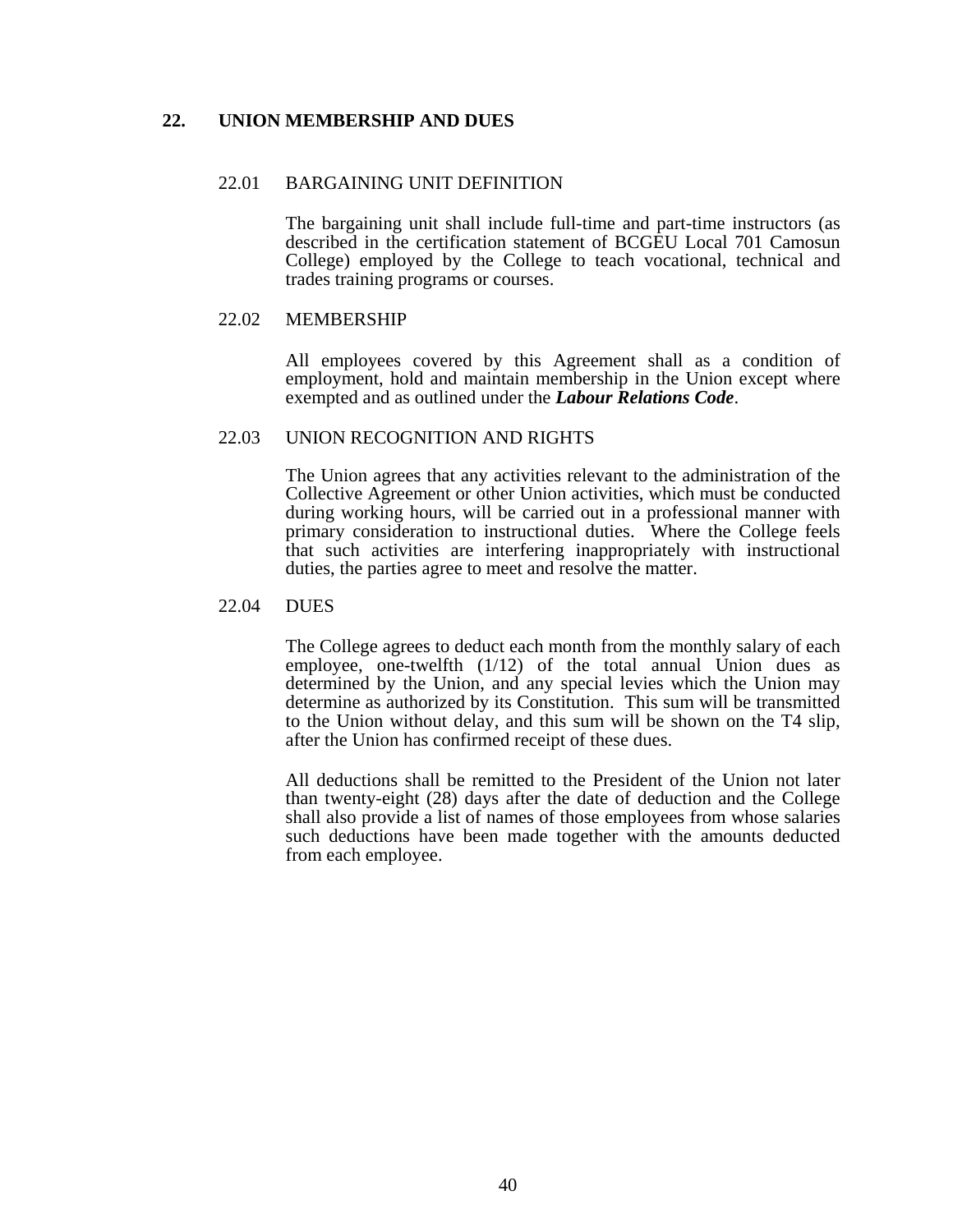## **23. UNION RIGHTS**

### 23.01 INDIVIDUAL AGREEMENTS

 No employee, covered by this Agreement shall be required, or permitted, to make a written or oral agreement with the College, or its representatives, which may conflict with this Agreement.

#### 23.02 FAIR TREATMENT

 The College and the Union agree that there shall be no discrimination, restriction, or coercion exercised or practised with respect to any employee for reason of membership or activity in the Union.

#### 23.03 LEAVE FOR UNION BUSINESS

 Leave for Union business will not affect employee's "non-contact time". To facilitate the administration of this section when leave is granted, the employee will continue to be paid at the normal rate and the Union shall reimburse the College for salary and benefit costs. Leave of absence granted under this clause shall include sufficient travel time. The Union shall provide the College with reasonable notice prior to the commencement of leave under this clause. The College agrees that any of the leaves of absence identified below shall not be unreasonably withheld.

Approved leave of absence will be granted:

- (a) to an elected or appointed representative of the Union to attend conventions of the Union and bodies to which the Union is affiliated;
- (b) for elected or appointed representatives of the Union to attend to Union business which requires them to leave their general work area;
- (c) for employees who are representatives of the Union on a bargaining committee to attend meetings of the bargaining committee;
- (d) to employees called by the Union to appear as witnesses before an arbitration board;
- (e) for up to three employees on the bargaining committee of the Union to carry on negotiations with the College. In this case, the Union shall only be required to reimburse the College for salary and benefit costs if substitute instructors are required.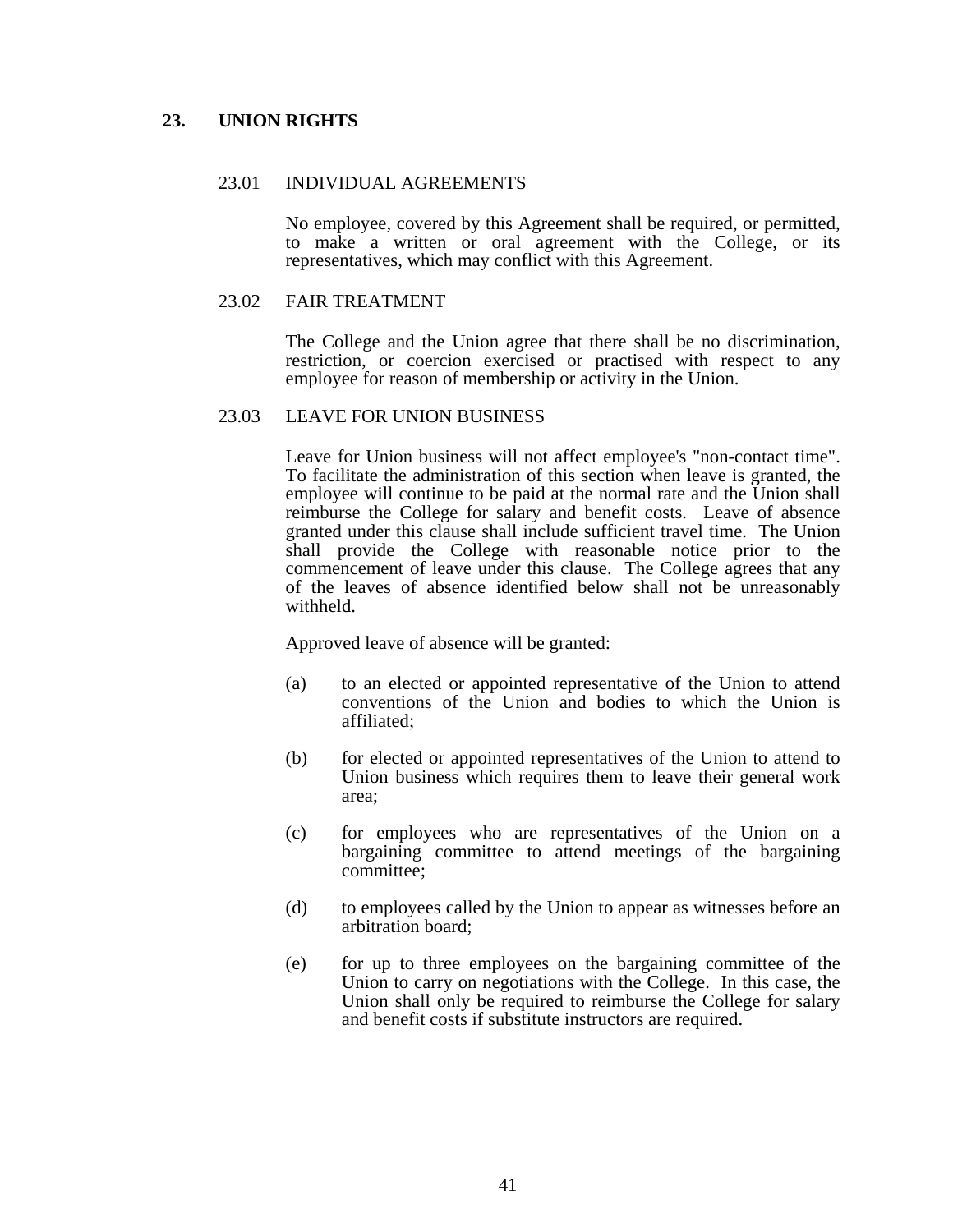## **23. UNION RIGHTS (Continued)**

## 23.04 PICKET LINES

 All employees covered by the Agreement shall have the right to refuse to cross a picket line arising out of a dispute as defined in the Industrial Relations Act. Any employee failing to report for duty shall be considered to be absent without pay.

## **24. SAFEGUARD AGAINST SALARY REDUCTIONS**

- (a) No person covered by this Agreement shall have his/her current rate of salary or allowance reduced by the application of this Agreement.
- (b) Notwithstanding Section 2 of the Employment Standards Act where this Agreement is silent the College agrees to apply the provisions of the Employment Standards Act.

### **25. USE OF TERMS**

 Whenever the singular or masculine is used in the Agreement, it shall be considered as if the plural or feminine has been used where the context requires.

## **26. TERM OF AGREEMENT**

- 26.01 This agreement shall be binding and remain in full force and effect from the first day of *April, 1998 to and including March 31, 2001* and shall continue from year to year thereafter, unless either party exercises its rights to commence collective bargaining as provided for in the Statutes of the Province of British Columbia.
- 26.02 If negotiations extend beyond the anniversary date of the Agreement, both parties shall adhere fully to the provisions of this Agreement during the period of bona fide collective bargaining.
- 26.03 All revisions to the Agreement mutually agreed upon shall, unless otherwise specified, apply retroactively to the expiry date.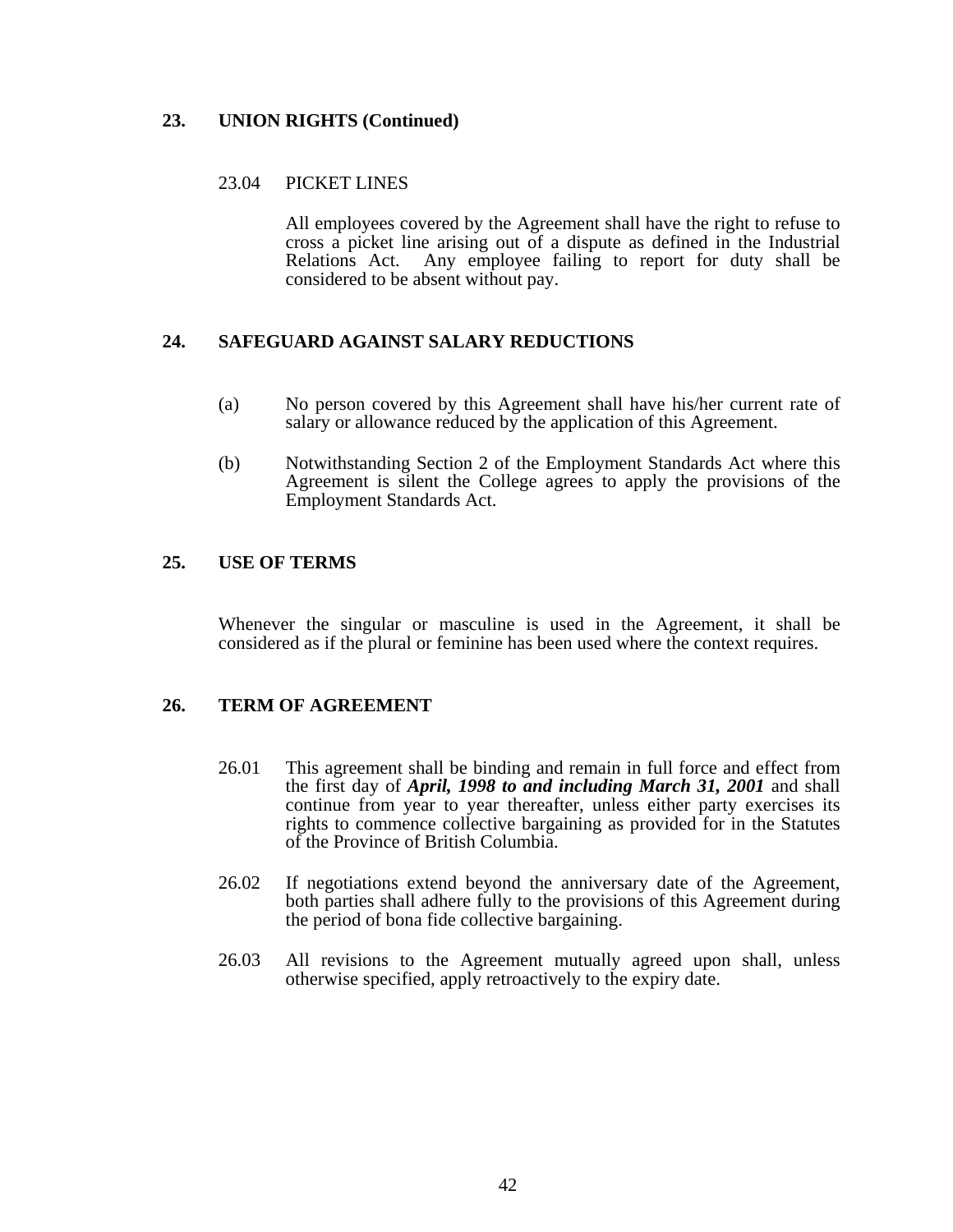## **27. EMPLOYEE APPRAISAL**

### 27.01 EVALUATION REPORTS

- (a) Where a formal appraisal of an employee's performance is carried out, the employee shall be given sufficient opportunity after the interview to read and review the appraisal.
- (b) Provision shall be made on the evaluation form for an employee to sign it. The form shall provide for the employee's signature in two places, one indicating that the employee has read and accepts the appraisal, and the other indicating that the employee disagrees with the appraisal. The employee shall sign in one of the places provided. No employee may initiate a grievance regarding the contents of an evaluation report unless the signature indicates disagreement with the appraisal.
- (c) An employee shall, upon request, receive a copy of this evaluation report at the time of signing. An evaluation report shall not be changed after an employee has signed it, without the knowledge of the employee, and any such changes shall be subject to the grievance procedures of this Agreement.
- (d) An employee shall have the right to request a formal appraisal, providing that at least six (6) months have elapsed since the last appraisal and that the Dean has agreed to the timing of the appraisal.
- 27.02 The completed appraisal shall be available only to the employee, his/her *Chair*, his/her Dean, the Vice President, Education, the President and the Board Chairman. In the event of a dispute or legal action, the appraisal shall be available to a joint Union-Board committee, an arbitrator board and the Board's legal counsel.

#### 27.03 PERSONNEL FILES

- (a) The President of the Union or designate shall be entitled, upon the written authority of an employee, to review the employee's personnel file(s) maintained in the *Human Resources Department* Office.
- (b) With reasonable notice given the College, an employee shall be permitted to review their personnel file(s).
- (c) The College will not disclose or use for other than authorized purposes personnel file information without the employee's written consent, unless required by law.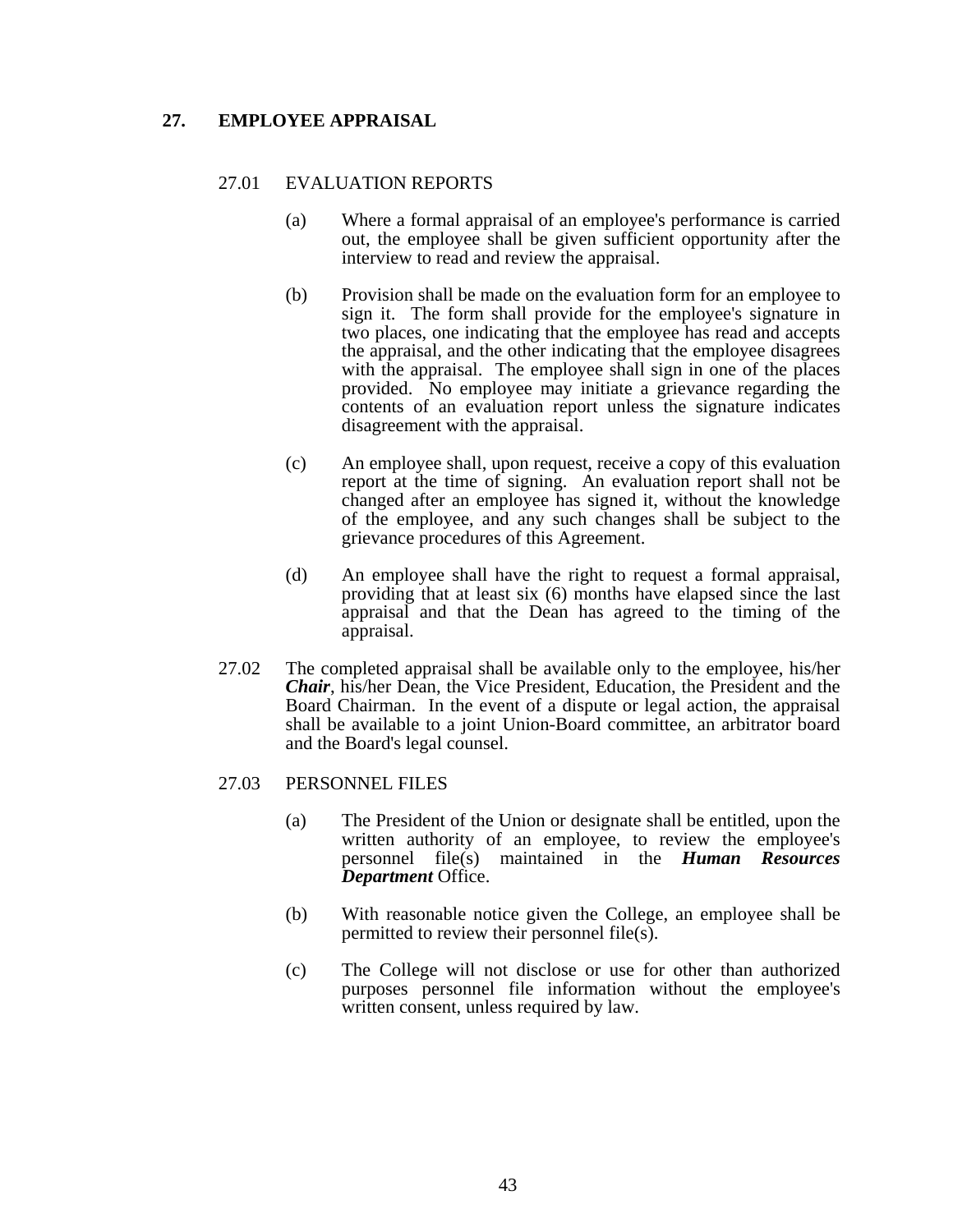## **27. EMPLOYEE APPRAISAL (Continued)**

### 27.03 PERSONNEL FILES (Continued)

- (d) The College shall take reasonable precautions to ensure the reliability and security of personnel files.
- (e) Personnel files shall include all files pertaining to the employee maintained by the *Human Resources Office*

#### 27.04 RIGHT TO HAVE A UNION REPRESENTATIVE PRESENT

 An employee shall have the right to have a Union representative present at any discussion with administration which the employee believes might be the basis of disciplinary action. Where administration intends to interview an employee for disciplinary purposes, the administration shall make every effort to notify the employee in advance of the purpose of the interview in order that the employee may contact a Union representative, providing that this does not result in an undue delay of the appropriate action being taken.

## **28. TECHNOLOGICAL CHANGE**

- (a) An employee shall be considered displaced by technological change when his/her services are no longer required in the same capacity as a result of change in the method of operation or equipment.
- (b) The College agrees to take all reasonable steps so that an employee shall not lose employment because of technological change. Every reasonable effort will be made by the College to utilize normal turn-over of employees, to the extent that it arises during the period in which changes occur, to absorb employees displaced because of such change or changes. However, when necessary to reduce staff, it will be done as outlined in Clause 3 of the Agreement.
- (c) Where the introduction of a technological change substantially alters the method of presentation or the content of an existing course, faculty members who may have responsibility for the course shall be consulted before the intended change is implemented.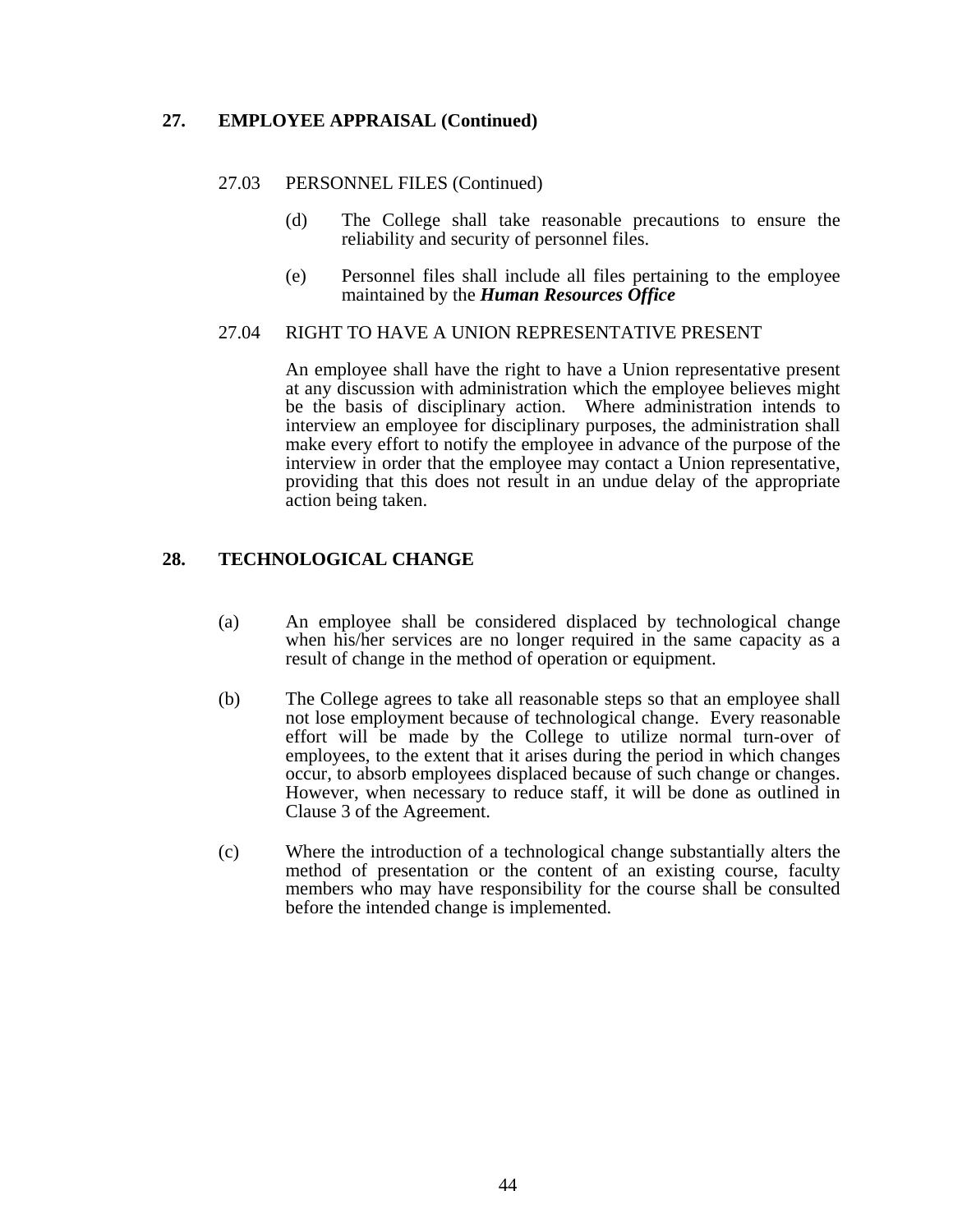### **29. SENIORITY**

#### 29.01 ACCUMULATION OF SENIORITY

- (a) Service seniority shall be defined as the length of continuous service with the College since the last date of hiring plus the aggregate length of all periods of employment with the College after April 1, 1980, where no break in service exceeds two (2) years. Such service seniority shall include all continuous service with the Public Service of British Columbia prior to the Meld which took place October 1, 1975.
- (b) Seniority shall continue to accumulate when an employee is on training leave, in accordance with Clause 3.03(a) or where the employee has been approved for accrual of seniority under Clause 10.06.
- (c) Employees on maternity, adoption, or parental leave shall continue to accumulate seniority.
- (d) If a continuing employee terminates their employment as a result of a decision to raise a dependent child (children), and is reemployed, upon application he/she shall be credited with length of service accumulated at the time of termination. The following conditions shall apply:
	- i. the employee must have been a continuing employee with at least three (3) years of service seniority at the time of termination;
	- ii. the resignation must indicate the reason for termination;
	- iii. the break in service shall be for no longer than six (6) years; and during that time the employee must not have been engaged in remunerative employment for more than  $six(6)$  months:
	- iv. the previous length of service shall not be reinstated until successful completion of the probationary period on reemployment.
- (e) A continuing employee who resigns his/her position and within sixty (60) days is re-employed as a continuing employee, shall upon application be credited with length of service accumulated at time of termination.
- (f) The College shall publish on November 1 of each year a seniority list of its continuing employees, including, for full-time employees, the date of the next salary experience increment.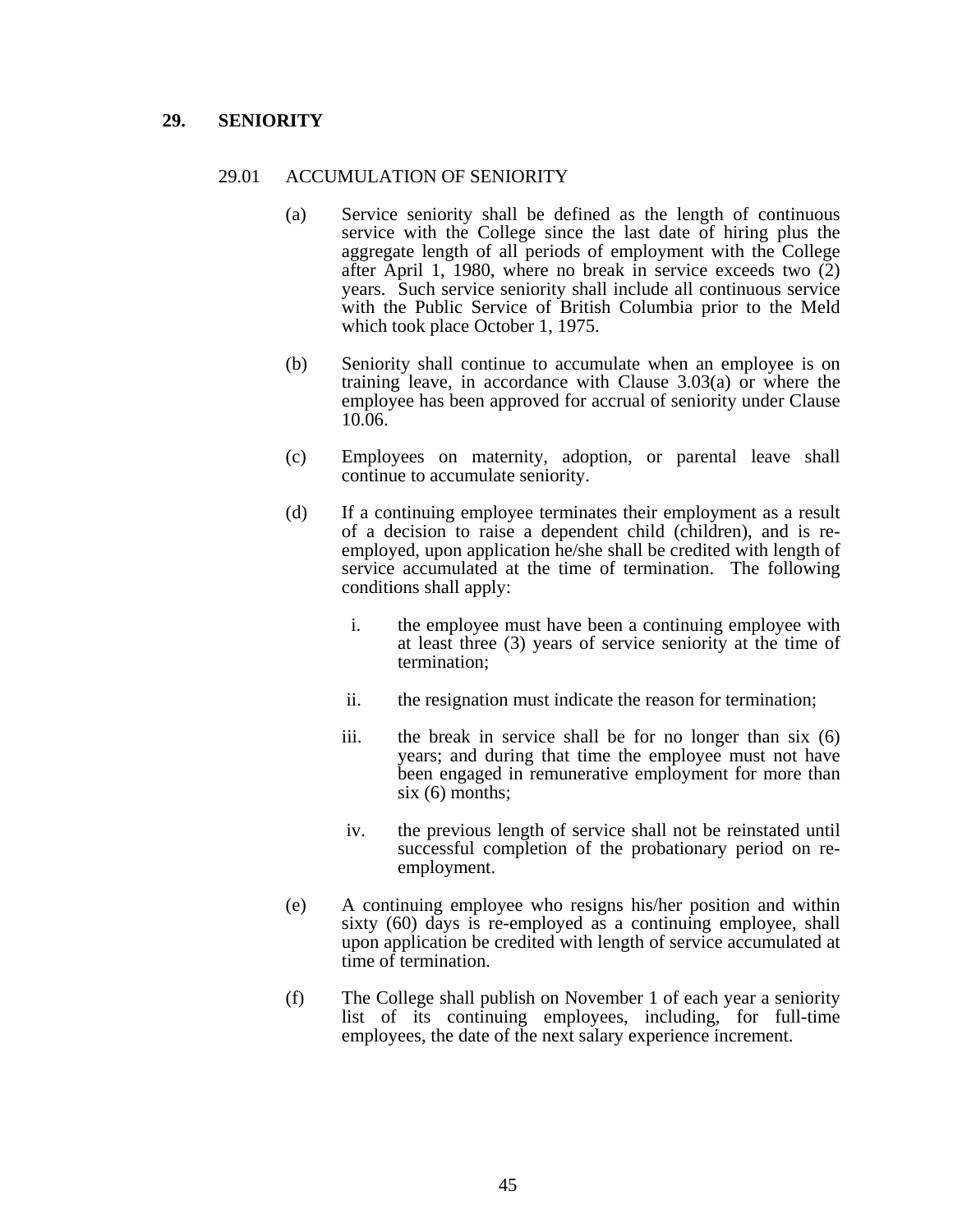### **29. SENIORITY (Continued)**

### 29.02 LOSS OF SENIORITY

An employee shall lose his/her seniority in the event that:

- (a) he/she is discharged for just cause;
- (b) he/she voluntarily terminates his/her employment or position;
- (c) he/she is on layoff and their recall period as outlined in Clause  $3.05(a)$  has expired;
- (d) he/she is unavailable or declines two (2) offers of re-employment in which the duration and nature of work is similar to that which he/she carried out prior to layoff.

### **30. COPIES OF COLLECTIVE AGREEMENT**

 The Union and College agree to share equally the cost of producing copies of the Collective Agreement for distribution to all members. The document shall be printed by the College Print Shop.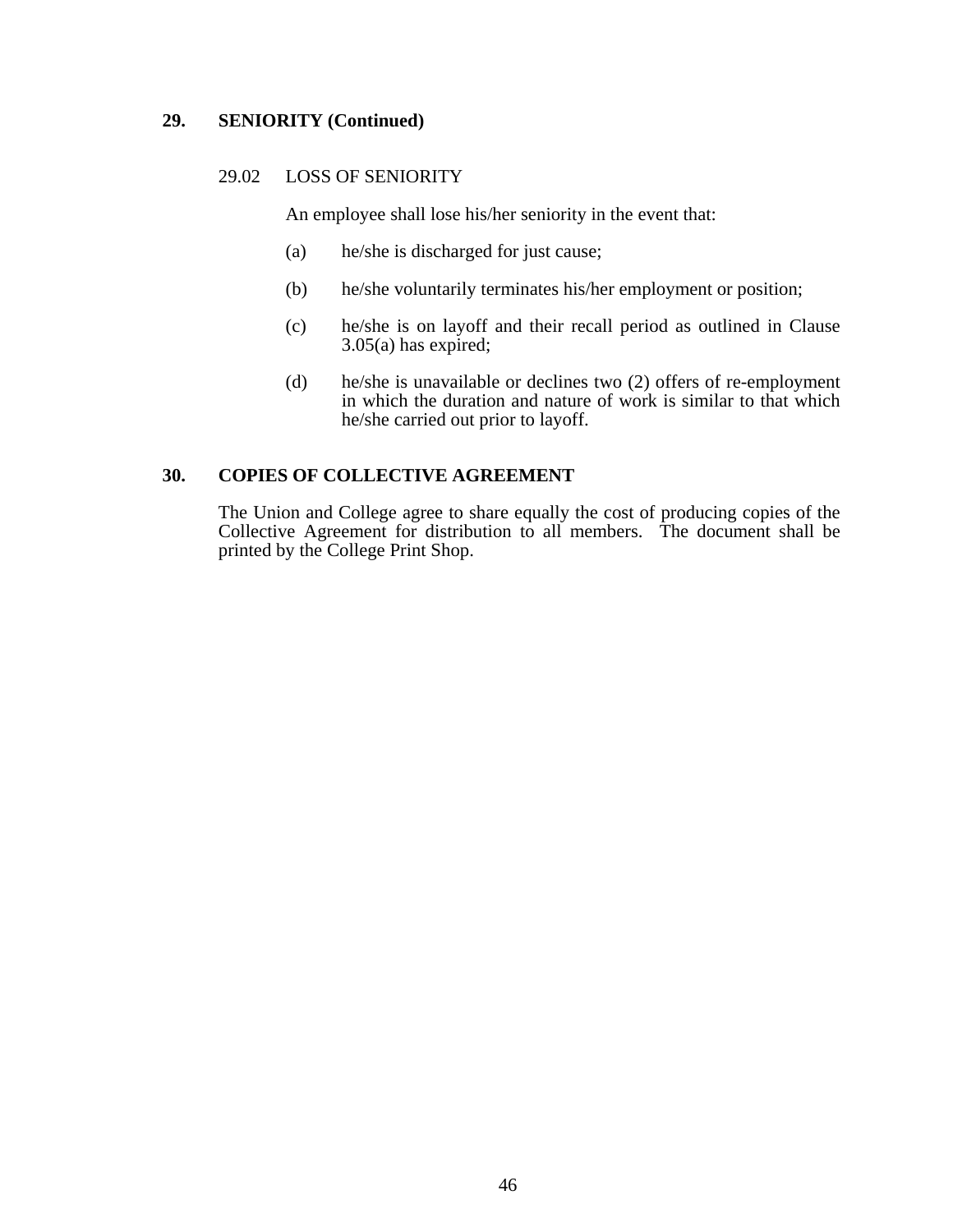IN WITNESS WHEREOF of the Camosun College Board of Governors has caused the name and seal of Camosun College to be affixed hereto in the presence of the Chairperson and the Bursar of the College Board of Governors, and the Union has caused these present to be executed under the hands of its proper officers duly authorized in that behalf the day and year first written above.

**SIGNED, SEALED AND THE NAME AND SEAL OF**  in the presence of

CAMOSUN HEREUNTO AFFIXED, in the presence of

President, BCGEU Chair, Board of Governors

 Trudy Parks Director of Finance / Bursar

### **Bargaining Committee:**

Dave Frampton<br>Chairperson, BCGEU part of Local 701 Vice President, Education and Student Chairperson, BCGEU part of Local 701 Vice Pres<br>Camosun College Bargaining Unit Services Camosun College Bargaining Unit

Preben Skovgaard<br>Staff Representative, BCGEU Vice Preside

Vice President, Education and Student Services

Don Proudlove

Ray Fischer Sarah Hood Human Resources Advisor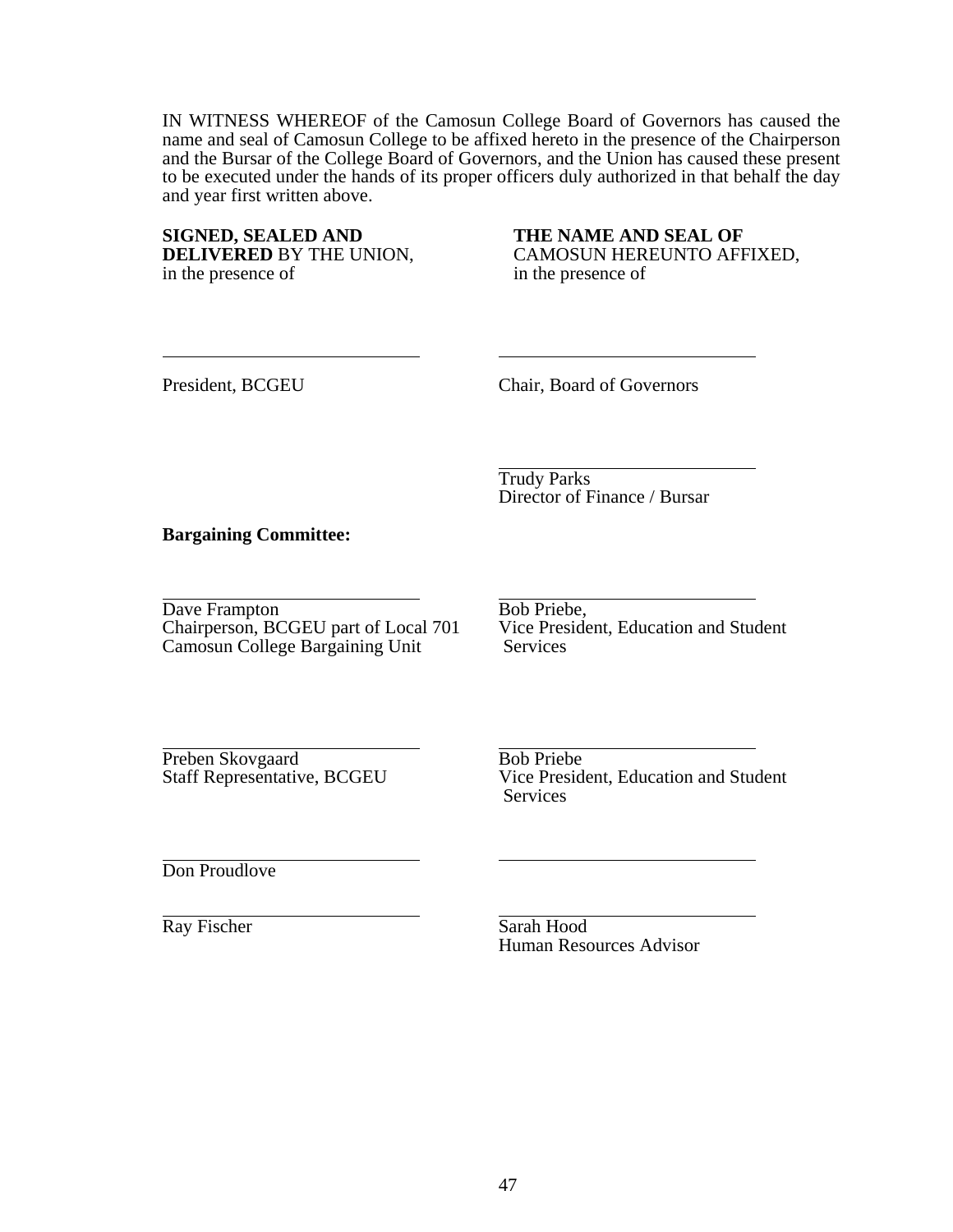#### APPENDIX A

## **STANDARDS AND ETHICS COMMITTEE**

#### 1. MEMBERSHIP

The Committee shall consist of:

- (a) one (1) BCGEU member elected from the Health & Human Services Division;
- (b) five (5) BCGEU members elected from the Interurban Campus;
- (c) two  $(2)$  Deans.

### 2. TERMS OF OFFICE

 The members of the Committee shall serve from April 1 until the following March 31. Members may serve additional terms.

3. CHAIRPERSON OF THE COMMITTEE

The Chairperson shall be elected by the members of the Committee.

### 4. DUTIES OF THE COMMITTEE

- (a) To establish a Code of Standards and Ethics.
- (b) To direct the Bursar in the allocation of professional development funds subject to College policy and guidelines for funding limits and reporting procedures.
- (c) To review request for additional sick leave and to make recommendations to the President concerning withdrawals from the Sick Leave Bank.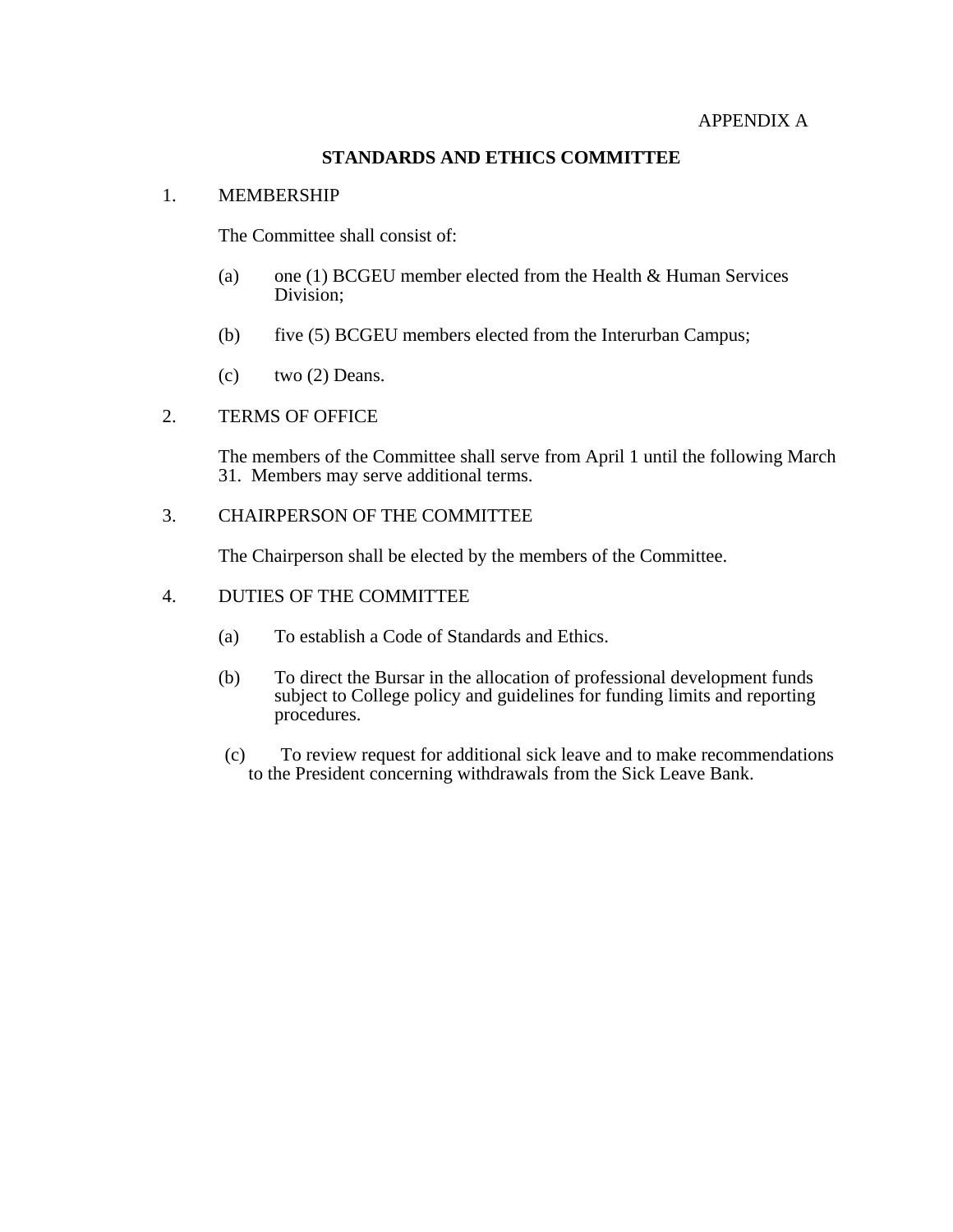## **BCGEU**

## APPENDIX B

#### **1 APRIL 1996 BCGEU SALARY GRID MAPPED TO PROVINCIAL GRID APRIL 1, 1997 - March 31, 1998**

|               | PROVINCIAL GRID                             |               |                          |  |
|---------------|---------------------------------------------|---------------|--------------------------|--|
| <b>SALARY</b> | <b>STEP</b>                                 | <b>SALARY</b> |                          |  |
| \$40,438      | 14                                          | \$43,900      |                          |  |
| 42,301        | 14                                          | 43,900        |                          |  |
| 44,170        | 13                                          | 45,400        |                          |  |
| 46,030        | 12                                          | 46,900        |                          |  |
| 47,900        | 11                                          | 48,400        |                          |  |
| 49,766        | 10                                          | 49,900        |                          |  |
| 51,630        | 9                                           | 51,400        |                          |  |
|               | 8                                           | 52,900        |                          |  |
| 53,494        | $\overline{7}$                              | 54,400        |                          |  |
| 55,361        | 6                                           | 55,900        |                          |  |
| 57,222        | 5                                           | 57,400        |                          |  |
| 59,090        | 4                                           | 58,900        |                          |  |
|               | 3                                           | 60,400        |                          |  |
| 60,954        | $\mathbf{2}$                                | 61,900        |                          |  |
| 62,819        | $\mathbf{1}$                                | 63,400        |                          |  |
|               |                                             |               |                          |  |
| 64,318        | 16                                          | 64,318        | NOTE 1                   |  |
| \$65,774      | 17                                          | 65,774        | NOTE <sub>1</sub>        |  |
|               | <b>PREVIOUS</b><br>(EFFECTIVE 1 APRIL 1996) |               | (EFFECTIVE 1 APRIL 1997) |  |

# NOTE 1: faculty at step 16 and 17 are red-circled on the 1 April 1996 grid

| <b>Chair</b> Stipend         | $$3,067$ annually |
|------------------------------|-------------------|
| Program Leader Stipend (1/3) | $1,022$ annually  |
| Program Leader Stipend (2/3) | $2,045$ annually  |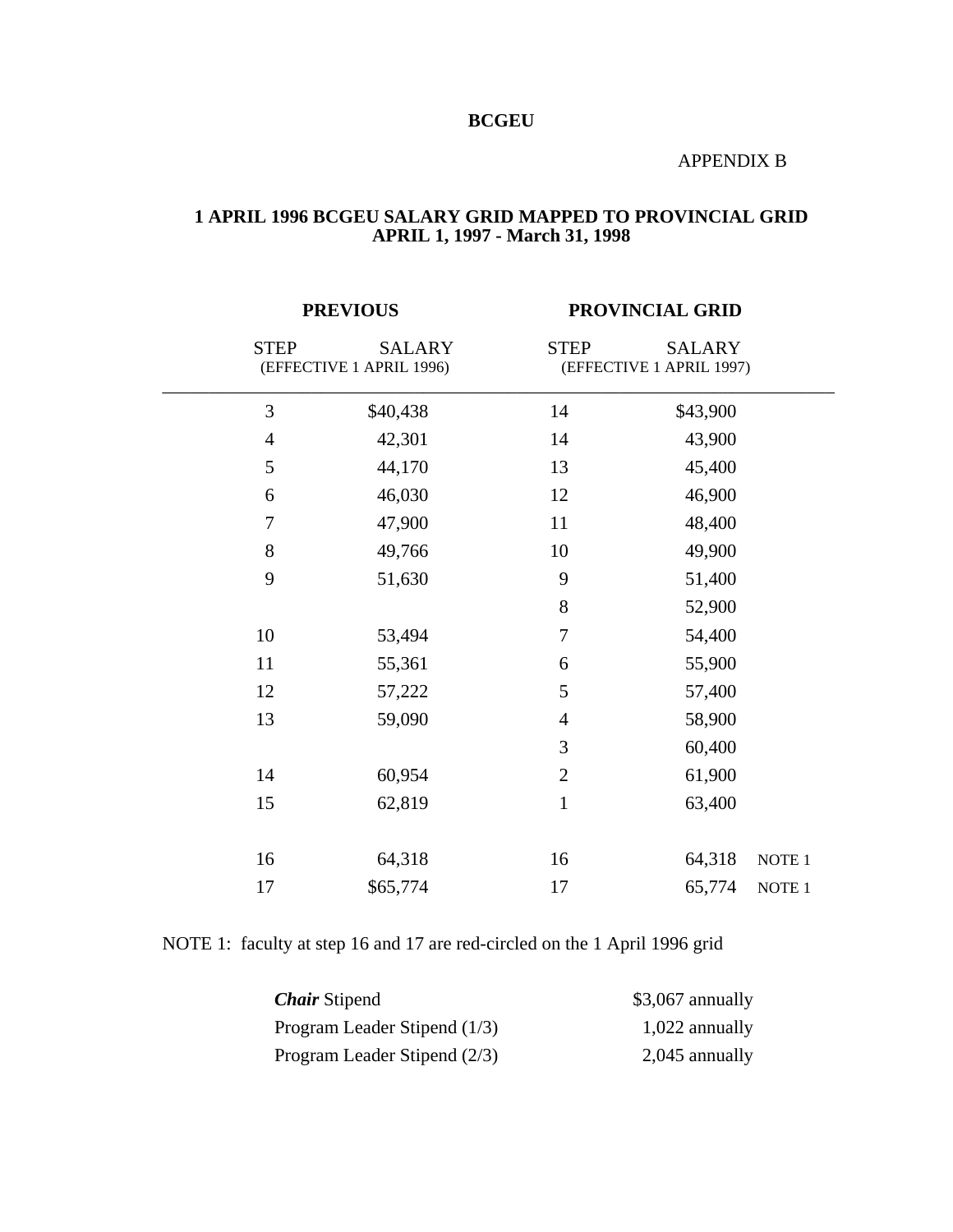## APPENDIX C

# **REDUCTION IN STAFF FLOWCHART**

1. Reduction in-Staff Decision



| 4. | Retraining |
|----|------------|
|    | (up to 8   |
|    | months)    |

| 5. Retraining |  | 6. Layoff |
|---------------|--|-----------|
|               |  |           |

 $(10$  months)

7. Reappointment Rights 8. Severance Pay 9. Retirement<br>(if Age 55 or Older)

Continued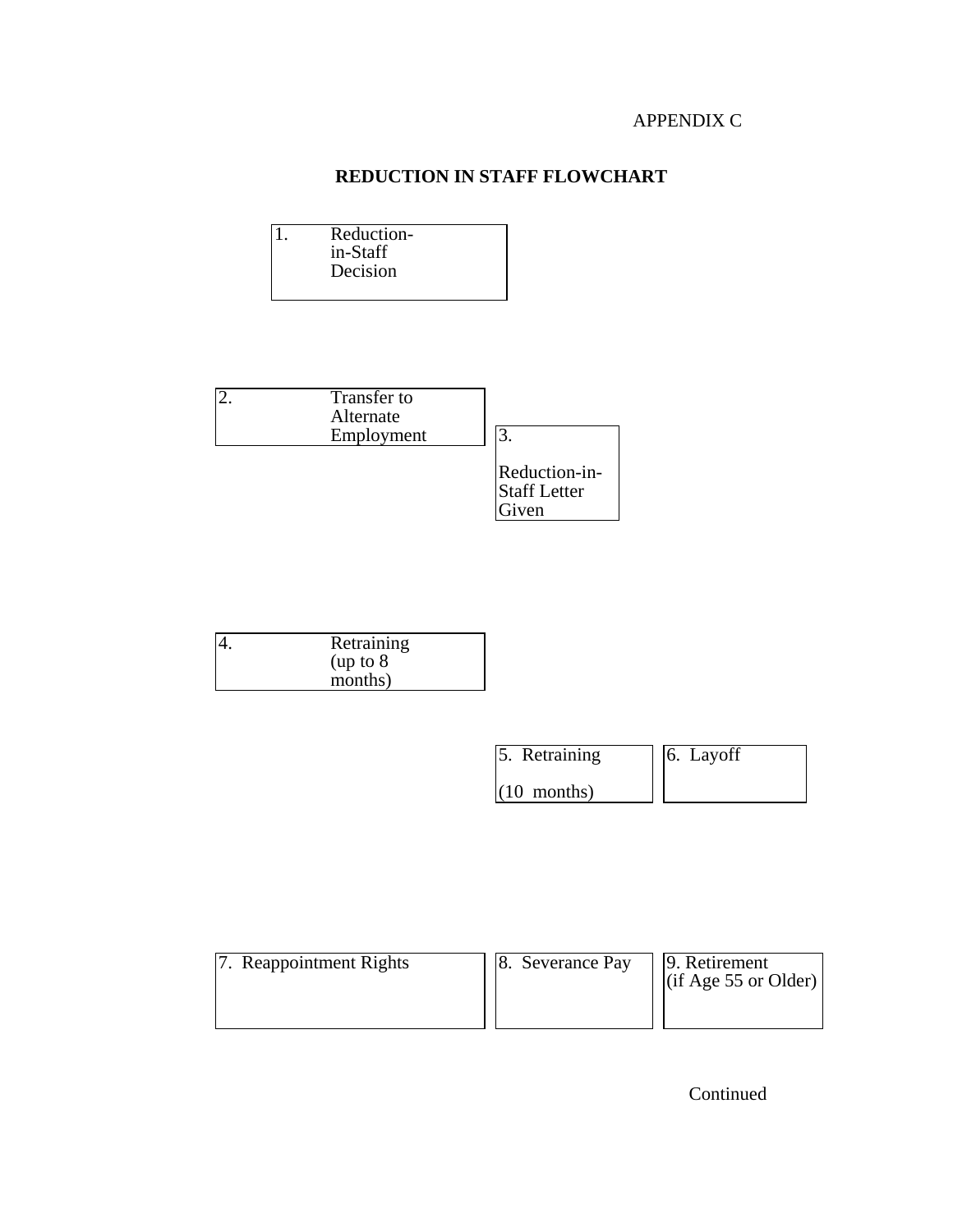### APPENDIX C (Cont'd)

### **FLOWCHART ACTIVITY DESCRIPTION**

- 1. Reduction in staff due to changes in enrolment, deletion of a program, technological change or for budgetary reasons. [Clause 3.01] Individual is identified based on seniority within a department, discipline or specialty. [Clause 3.02]
- 2. Employee is transferred if there is an available position for which he is well qualified. [Clause 3.02(a)] OR
- 3. Reduction in staff letter is sent by the President giving four (4) months of notice excluding annual holidays. [Clause 3.01] Letter specifies reasons for layoff.
- 4. Employee with at least five (5) years of service may receive up to eight (8) months of paid leave to retrain if there is an available position. [One currently unfilled or confirmed to become vacant within retraining period.] Program of retraining is developed in consultation with employee. [Clause 3.03(a)] OR
- 5. Employee transferred from the Province to the College on October 1, 1975 may receive up to ten (10) months of paid leave to retrain. Nature of retraining is employee's choice. [Clause 3.03(b)] OR
- 6. If a retraining opportunity does not exist, employee is laid off at end of notice period.
- 7. A laid-off employee may choose to retain recall rights for reappointment should suitable vacancies arise. Length of term of recall rights is governed by length of seniority. [Clause  $3.05(a)$ ] OR
- 8. A laid-off employee may choose to forfeit all recall rights and receive a severance payment of one-half  $(1/2)$  of one (1) month's salary for each full-time equivalent year of service to a maximum of six (6) months of pay. [Clause 3.05(b)] OR
- 9. An employee between the ages of 55 and 64 may choose to retire. In addition to pension benefits, the employee receives six (6) months pay as severance [Clause  $3.03(c)$ ], and a pay-out of one-half (1/2) of accumulated sick leave entitlement. [Clause 15.02]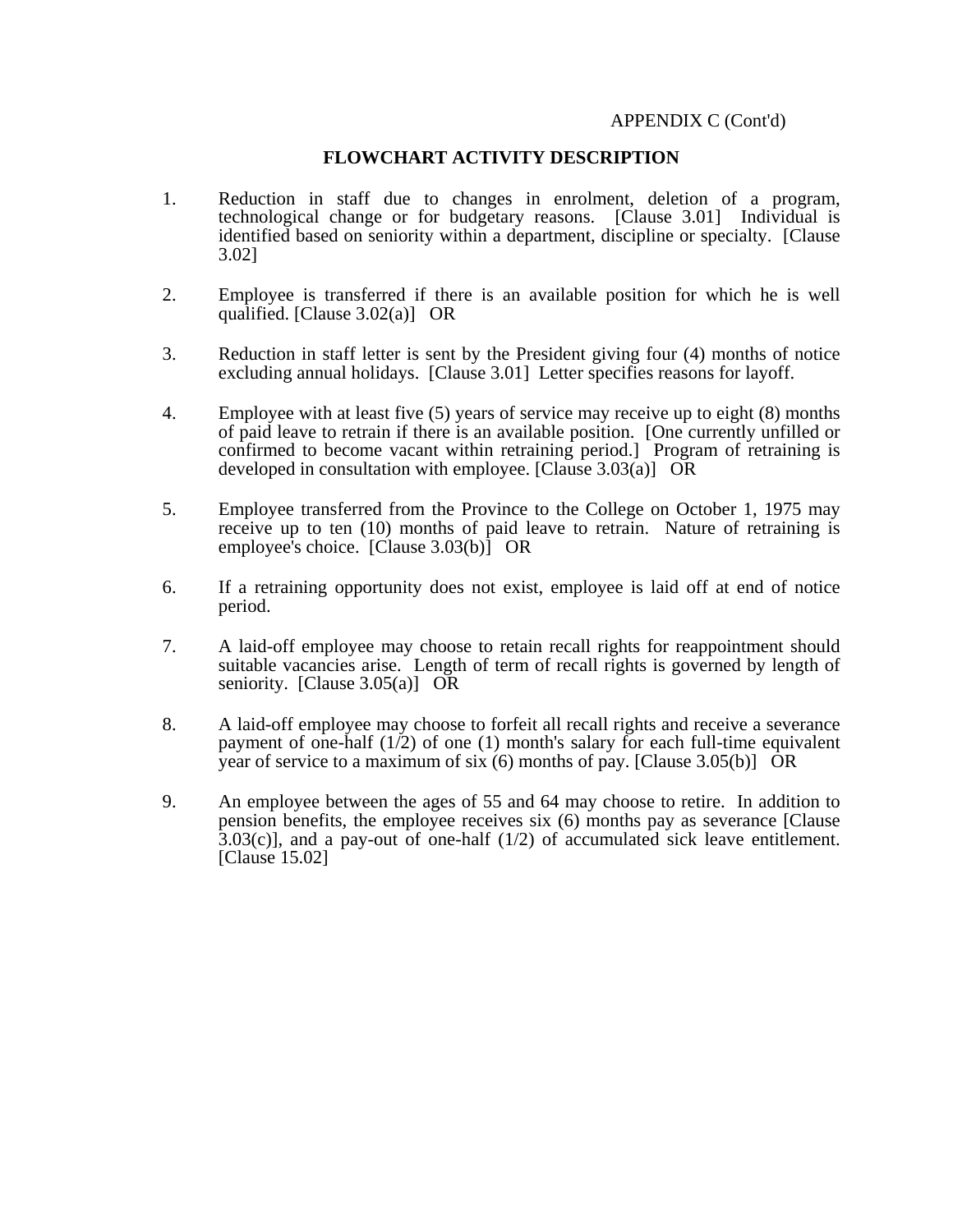### **APPENDIX D**

### **ADVANCED PLACEMENT**

A joint faculty administration committee will process and review all applications related to Appendix D and shall forward their recommendation to the Vice President, Education. The committee will be comprised of the Bargaining Unit Chair, and another member to be selected by the chair and two representatives from College administration.

This clause only applies to faculty already employed on probationary, continuing or conditional continuing appointments.

An employee will be eligible for an increment upon submission of one or more of the following:

- 1. Presentation of a transcript from a recognized College or University showing successful completion of the equivalent of one academic year of full-time study relevant to the College role of the faculty member.
- 2. Presentation of documentation showing an accumulated total of four hundred twenty (420) hours of participation in relevant formal learning situations (classroom, laboratories...) in which some form of participant evaluation occurred.
- 3. Presentation of documentation showing a cumulated total of eight hundred forty (840) hours of work experience and/or private study relevant to the professional field of the faculty member.
- 4. Completion of another combination of study and/or research, and/or work experience which was preplanned and approved by a committee struck by the President which includes the appropriate Dean and a member of the faculty.
- 5. Presentation of documentation showing successful completion of a second Journeyman Certificate, earned following an indentured apprenticeship, or professional qualifications or Journeyman Certificate resulting from study/experience equivalent to either 1, 2 or 3 above, or prorated combination, in a trade area relevant to the professional field of the faculty member. This qualification must be sanctioned by a government licensing agency.

An increment will not be awarded under Clause 5.01(b) when the same activity or activities, which are to a large extent duplicated, have previously been applied in the determination of category or step placement.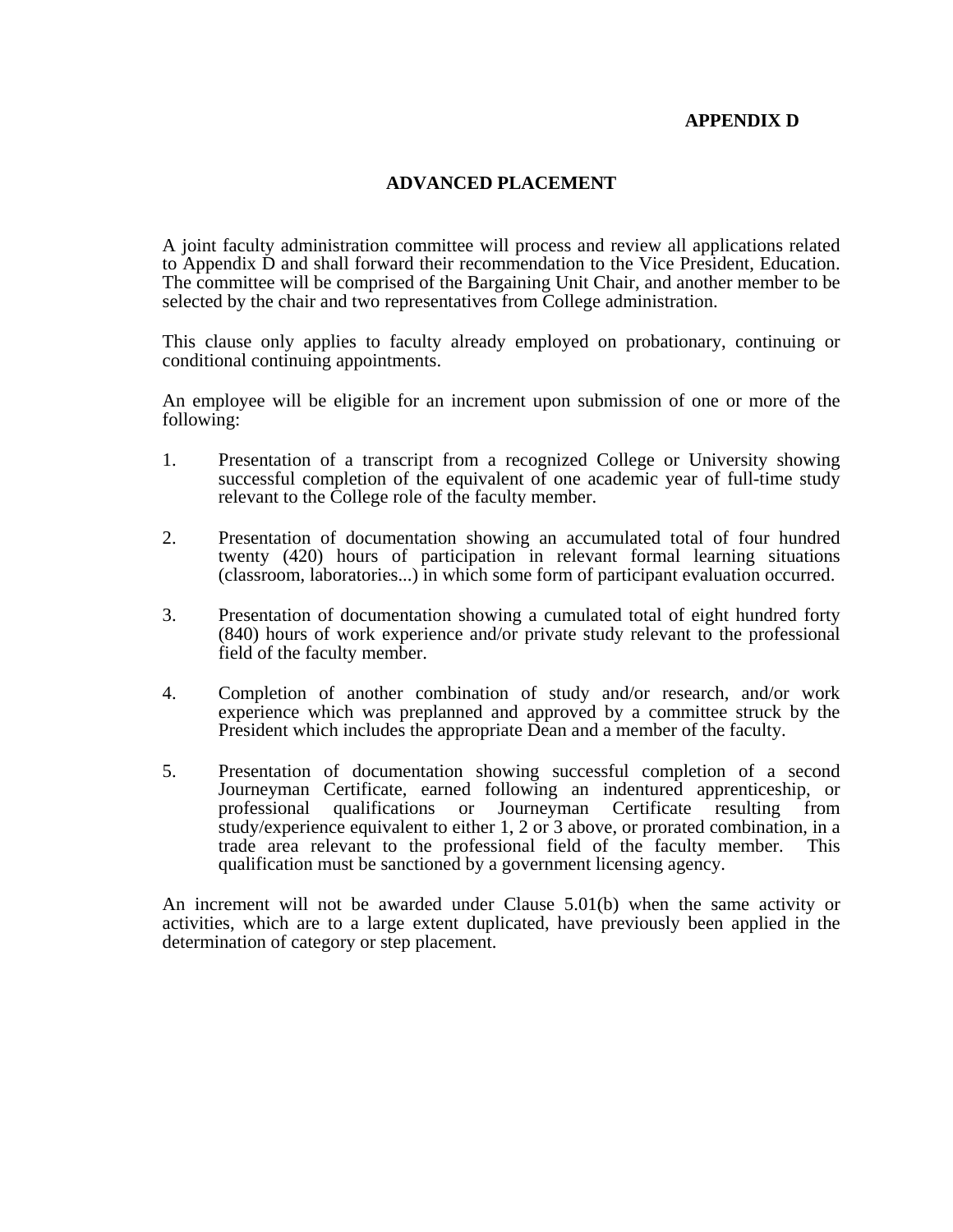# **GLOSSARY OF TERMS**

| <b>Personnel Files:</b>        | includes all employee records maintained by<br>the Human Resources Department                                                                                |
|--------------------------------|--------------------------------------------------------------------------------------------------------------------------------------------------------------|
| <b>Union Representative:</b>   | a Union member elected by its membership<br>to act on behalf of the bargaining unit -- this<br>includes the Staff Representative                             |
| College:                       | Camosun College including all campuses                                                                                                                       |
| <b>Bargaining Unit Chair:</b>  | the elected Camosun representative of the<br><b>BCGEU, Local 701</b>                                                                                         |
| <b>Local Area Office:</b>      | <b>BCGEU</b><br>2994 Douglas Street<br>Victoria, BC V8T 4N4                                                                                                  |
| <b>Probation:</b>              | 2 years full-time continuing appointment (or<br>equivalent in part-time) or the equivalent of 2<br>full-time years<br>of accumulated<br>term<br>appointments |
| Term:                          | is an appointment for a specified period of<br>time with an identified termination date                                                                      |
| Appointment:                   | is a written offer of employment                                                                                                                             |
| <b>President of the Union:</b> | is the President of the B.C. Government and<br>Service Employees Union                                                                                       |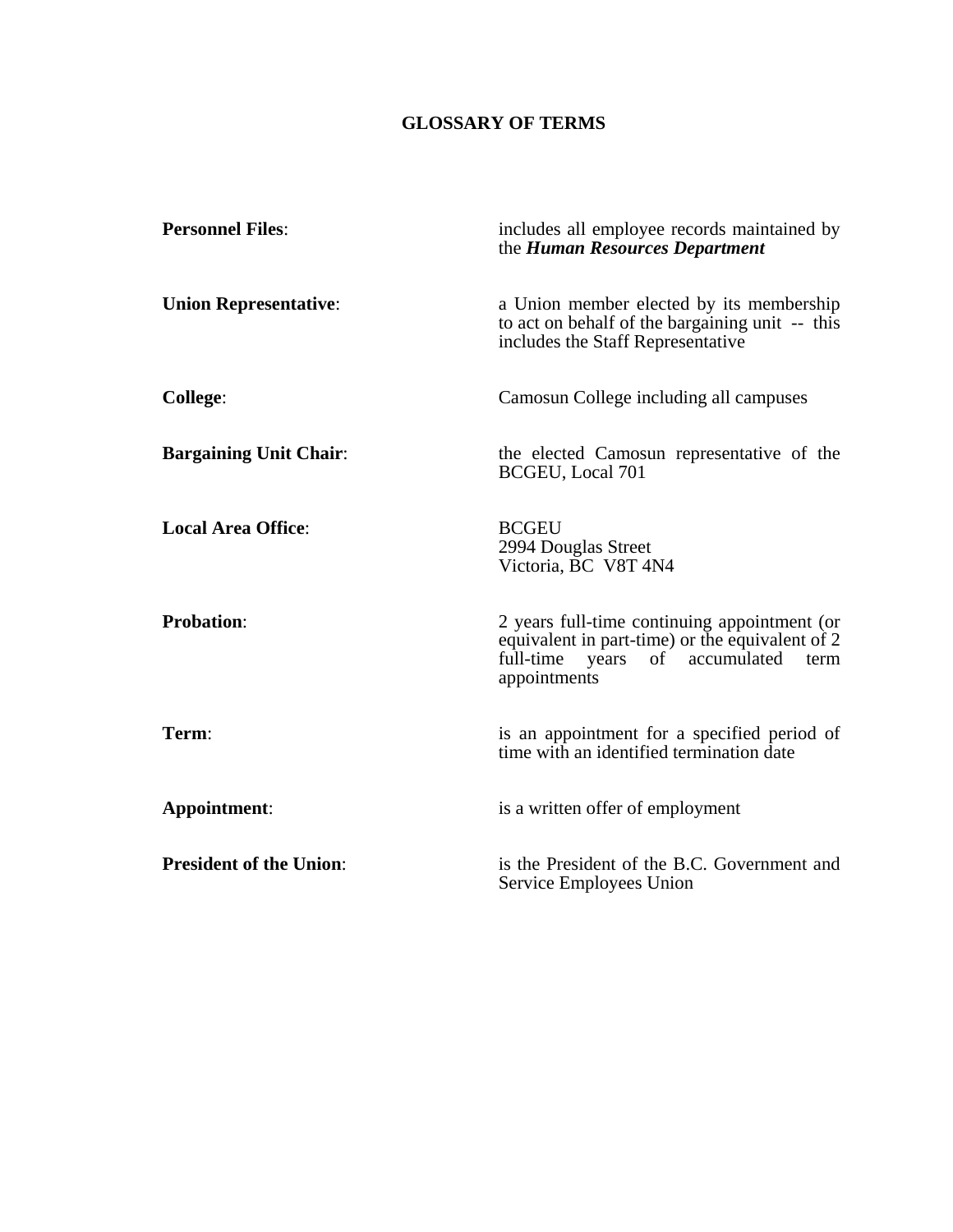#### LETTER OF UNDERSTANDING

#### between

#### CAMOSUN COLLEGE

and

# B.C. GOVERNMENT AND SERVICE EMPLOYEES' UNION

The College and the Union agree that, effective April 1, 1995, Step 17 shall be deleted from the salary scale. Those continuing employees placed at Step 17 prior to April 1, 1995, will continue to receive their current salary rate plus all negotiated salary scale increases while they hold a continuing appointment with the College.

Signed for BCGEU,<br>
Part of Local 701 Signed for the Camosun College<br>
Board of Governors Board of Governors

Date Date Date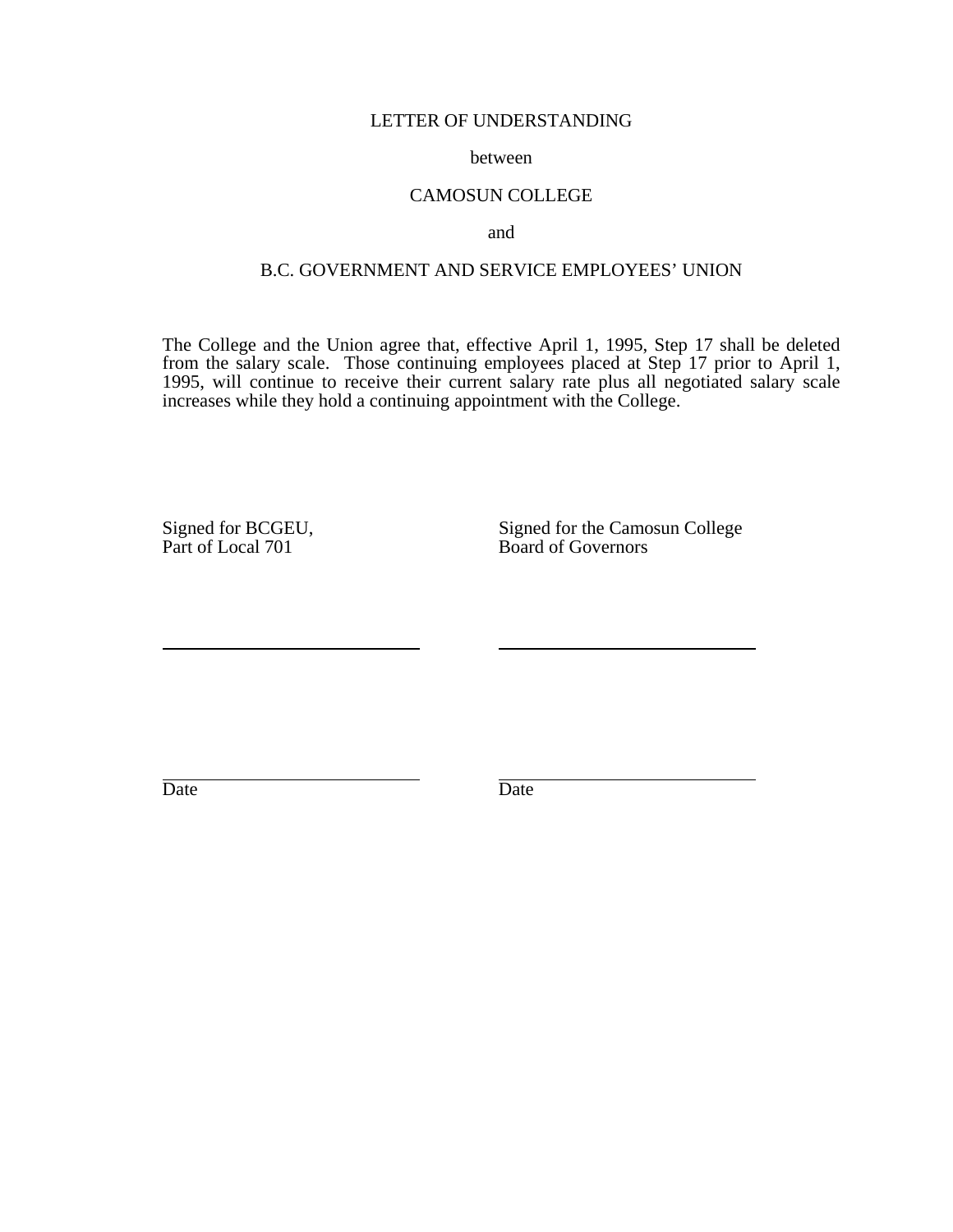#### LETTER OF UNDERSTANDING

#### between

### CAMOSUN COLLEGE

and

## B.C. GOVERNMENT AND SERVICE EMPLOYEES' UNION

#### Re: Family Illness (Clause 14.04) Compassionate Leave (Clause 14.05) and Sick Bank Donations (Clause 15.03)

It is hereby agreed that the maximum personal sick leave time that may be used for Family Illness and Compassionate Leave is five (5) days per year in total. It is further agreed that the donation to the Sick Bank may not exceed one  $(1)$  day per year. This will result in assurance of at least twelve (12) days of sick leave for an employee's own use out of an annual grant of eighteen (18) days.

It is further understood that where any employee requires further days for family illness or compassionate leave, up to the maximum number of days allowed within each of the relevant clauses, such extra days may be obtained through application to the Sick Leave Bank.

Signed for BCGEU, Part of Signed for the Camosun College<br>Local 701 Board of Governors Board of Governors

Chairperson Chairman

Date Date Date